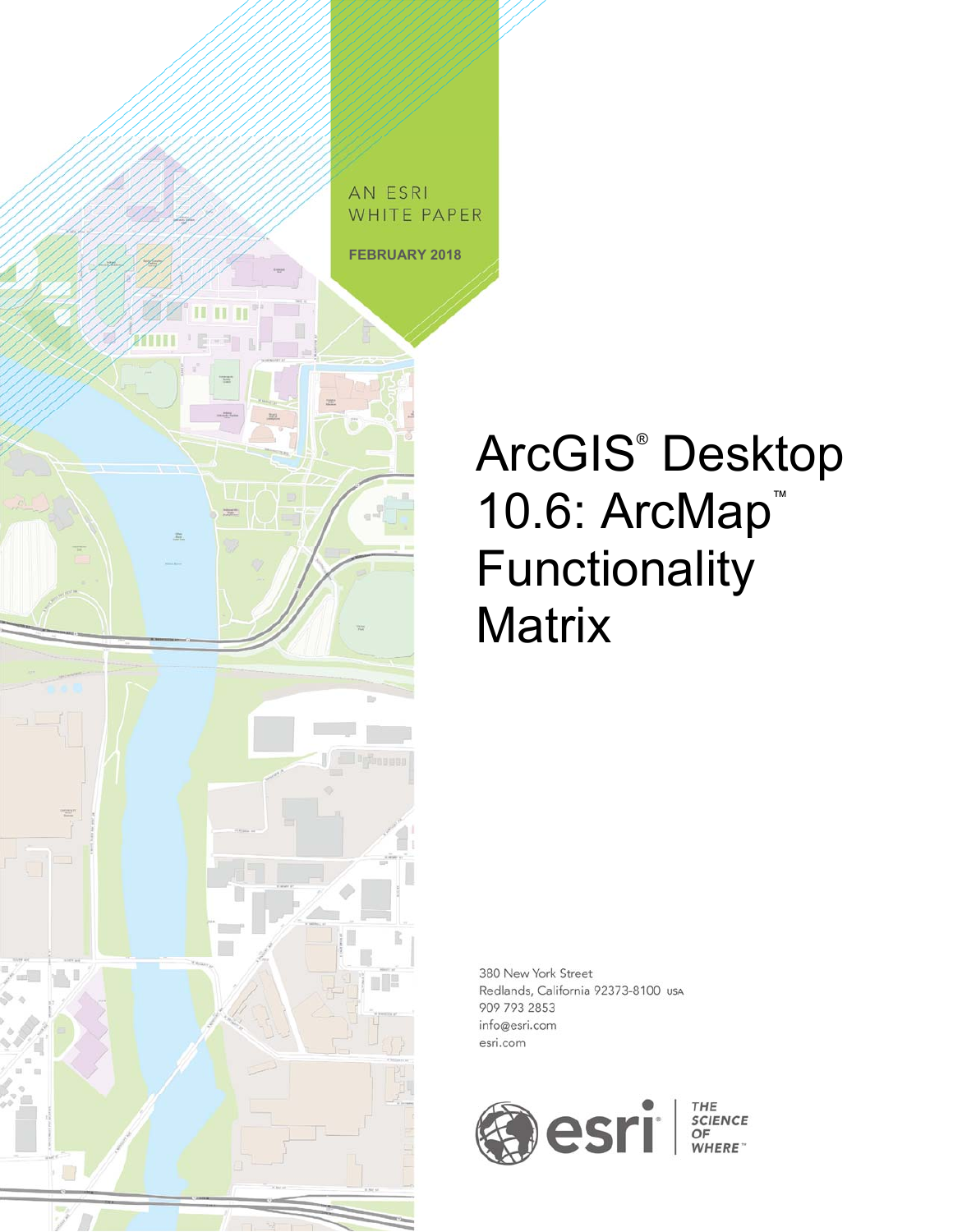Copyright © 2018 Esri All rights reserved. Printed in the United States of America.

The information contained in this document is the exclusive property of Esri. This work is protected under United States copyright law and other international copyright treaties and conventions. No part of this work may be reproduced or transmitted in any form or by any means, electronic or mechanical, including photocopying and recording, or by any information storage or retrieval system, except as expressly permitted in writing by Esri. All requests should be sent to Attention: Contracts and Legal Services Manager, Esri, 380 New York Street, Redlands, CA 92373-8100 USA.

The information contained in this document is subject to change without notice.

Esri, the Esri globe logo, ArcGIS, ArcMap, ArcPress, ArcScan, ArcToolbox, ArcPy, ArcView, ArcInfo, ArcSDE, ArcObjects, ArcCatalog, 3D Analyst, SDE, PC ARC/INFO, ArcIMS, ModelBuilder, StreetMap, ArcPad, GeoEnrichment, The Science of Where, esri.com, arcgis.com, and @esri.com are trademarks, service marks, or registered marks of Esri in the United States, the European Community, or certain other jurisdictions. Other companies and products or services mentioned herein may be trademarks, service marks, or registered marks of their respective mark owners.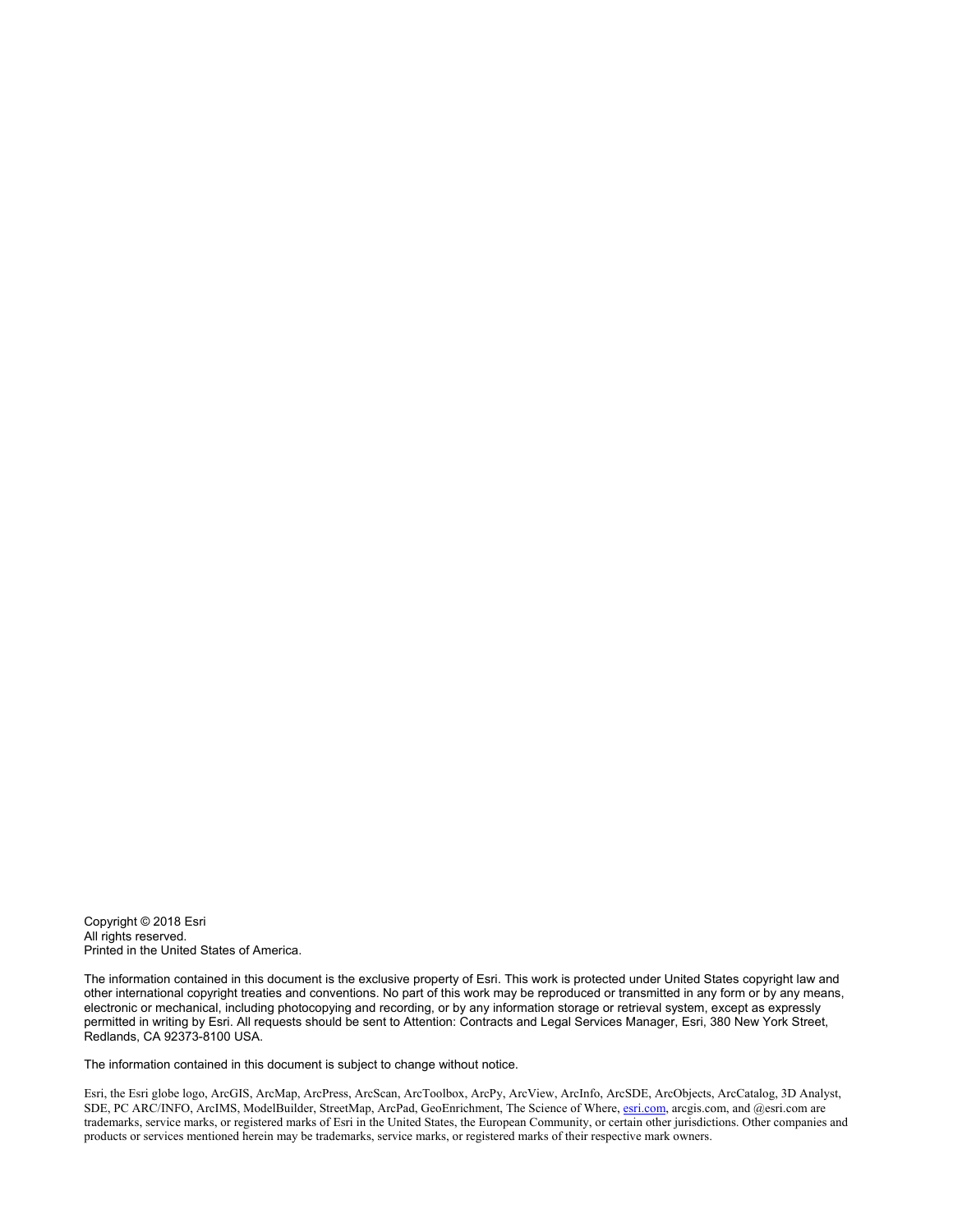| Mapping |  |
|---------|--|
|         |  |
|         |  |
|         |  |
|         |  |
|         |  |
|         |  |
|         |  |
|         |  |
|         |  |
|         |  |
|         |  |
|         |  |
|         |  |
|         |  |
|         |  |
|         |  |
|         |  |
|         |  |
|         |  |
|         |  |
|         |  |
|         |  |
|         |  |
|         |  |
|         |  |
|         |  |
|         |  |
|         |  |
|         |  |
|         |  |
|         |  |
|         |  |
|         |  |
|         |  |
|         |  |
|         |  |
|         |  |
|         |  |
|         |  |
|         |  |
|         |  |
|         |  |
|         |  |
|         |  |
|         |  |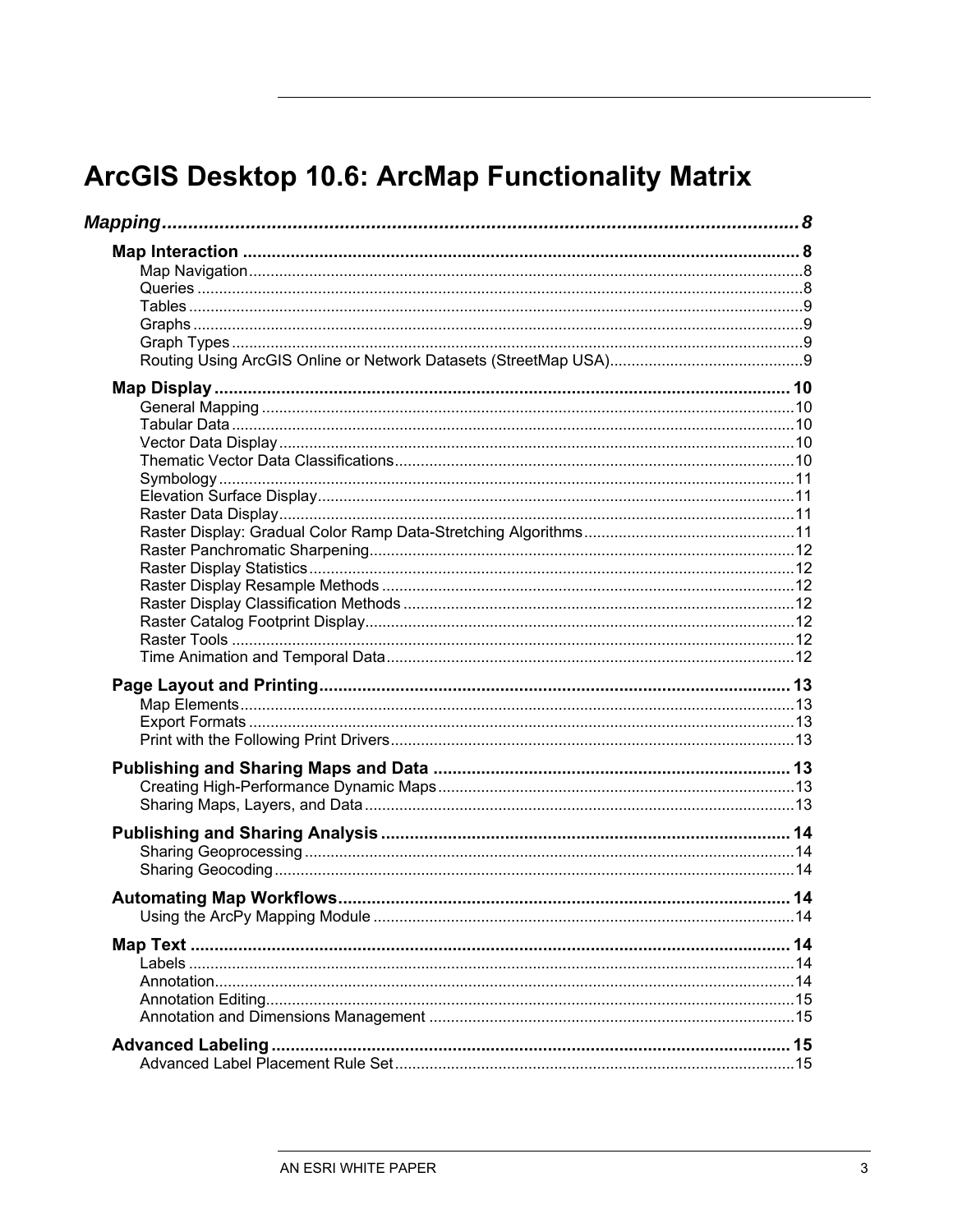| .24 |
|-----|
|     |
| 24  |
|     |
|     |
|     |
|     |
|     |
|     |
|     |
|     |
|     |
|     |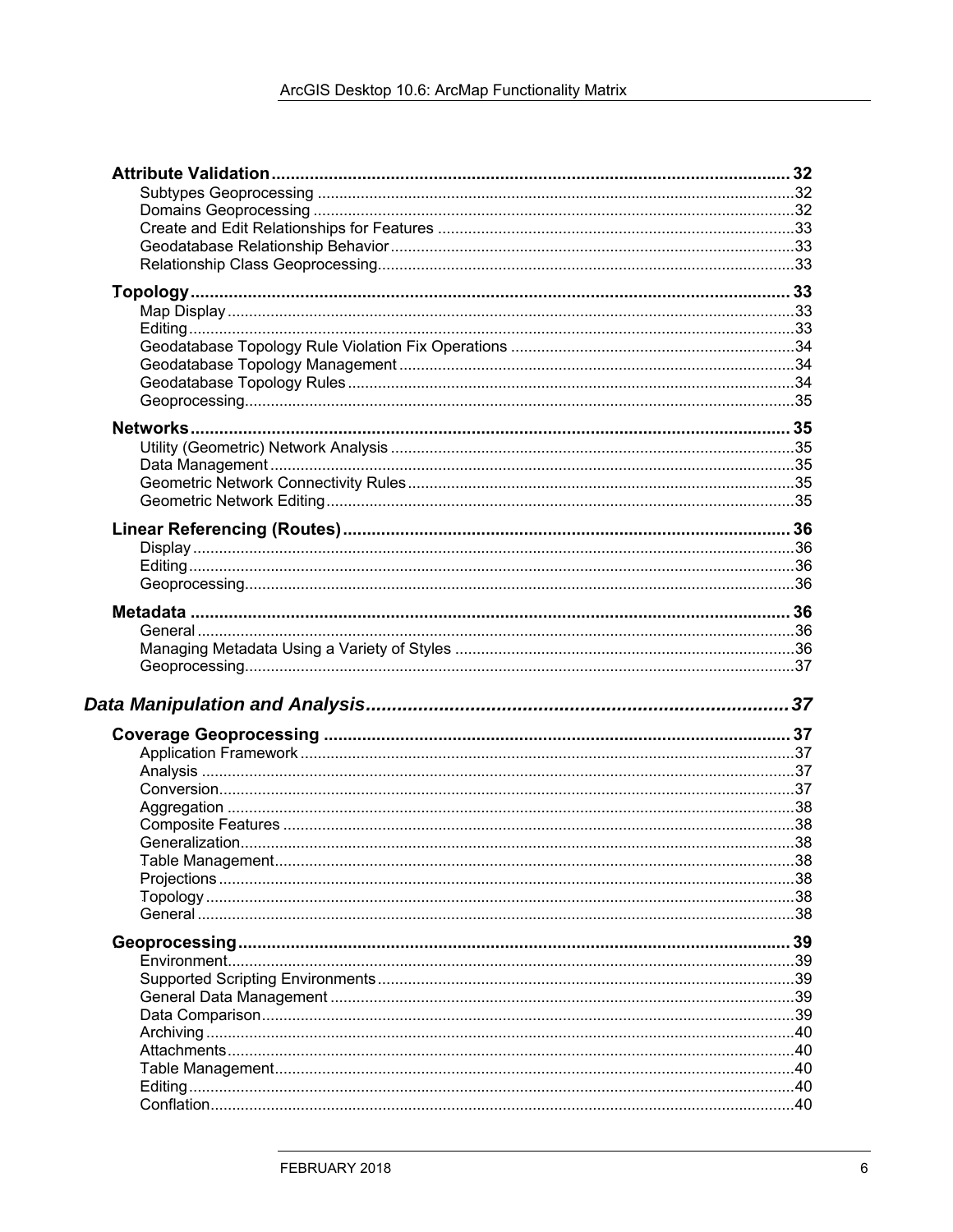| Esri Data and Maps (Also Available in the ArcGIS Online Living Atlas of the World)50 |  |
|--------------------------------------------------------------------------------------|--|
|                                                                                      |  |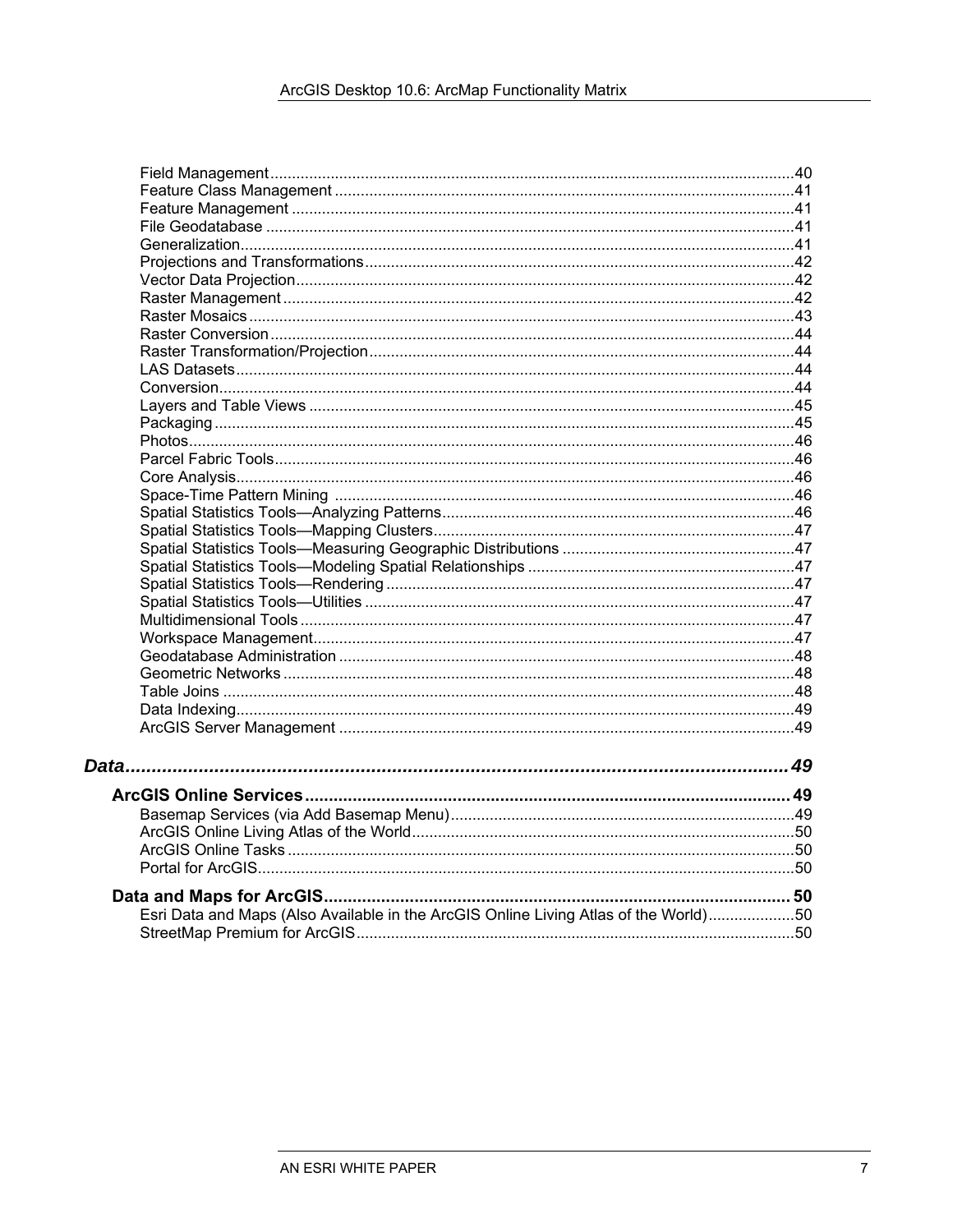ArcGIS<sup>®</sup> Desktop 10.6 allows you to author geographic information to examine relationships; analyze your data; test predictions; and, ultimately, make better decisions. It is available in three license levels—Basic, Standard, and Advanced. These license levels have the same integrated applications, user interfaces, and development environment.

## **Mapping**

| <b>Map Interaction</b>                                               | <b>Basic</b> | <b>Standard</b> | <b>Advanced</b> |
|----------------------------------------------------------------------|--------------|-----------------|-----------------|
| <b>Map Navigation</b>                                                |              |                 |                 |
| Pan, Zoom, and Rotate the Map                                        |              |                 |                 |
| Find an X, Y (Latitude-Longitude) Location on a Map                  |              |                 |                 |
| Zoom to the Full Study Area of the Map                               |              | ٠               |                 |
| Zoom to the Extent of a Layer                                        |              | $\bullet$       |                 |
| Zoom to the Visible Scale of a Layer                                 |              | $\bullet$       |                 |
| Zoom to a Specific Map Scale                                         |              |                 |                 |
| Use Spatial Bookmarks                                                |              |                 |                 |
| <b>Access Hyperlinks</b>                                             |              |                 |                 |
| Use Dynamic MapTips                                                  | ٠            | ٠               |                 |
| Use Magnification Window                                             |              |                 |                 |
| Interactively Reveal Areas beneath a Specific Layer (Swipe)          |              |                 |                 |
| Save and Manage Locations for Use with Multiple Maps (My Places)     |              |                 |                 |
| Create, Organize, and Share Spatial Bookmarks                        | $\bullet$    | $\bullet$       |                 |
| Pan and Zoom the Map with the Mouse Wheel                            | $\bullet$    | $\bullet$       |                 |
| Pan and Zoom to Selected Features                                    |              | $\bullet$       |                 |
| Switch Any Tool to a Pan/Zoom Tool Using Hot Keys                    |              | $\bullet$       |                 |
| Create Hyperlink to External Application, Macro, or URL              |              |                 |                 |
| <b>Use Overview Window</b>                                           |              |                 |                 |
| Use Viewer Windows for Displaying Different Parts of a Map           |              |                 |                 |
| Use Multiple Viewer Windows for Separate Data Frames                 |              |                 |                 |
| Queries                                                              |              |                 |                 |
| Identify Features in the Map                                         | $\bullet$    | $\bullet$       | $\bullet$       |
| Interactively Measure Distances and Areas                            |              | $\bullet$       |                 |
| Find Features in the Map                                             |              |                 |                 |
| Find Places Using the ArcGIS <sup>5M</sup> Online World Gazetteer    |              | $\bullet$       |                 |
| Find North American and European Addresses Using ArcGIS Online       | $\bullet$    | $\bullet$       |                 |
| Find an Address by Using Local or Custom Locators                    |              | ٠               |                 |
| Show Related Data with Field Properties                              |              | $\bullet$       |                 |
| View and Toggle Layer Selectability in Table of Contents             |              |                 |                 |
| Select Data by Location                                              |              |                 |                 |
| Select Data by Attribute                                             |              |                 |                 |
| Interactively Select/Unselect Features                               |              |                 |                 |
| Unselect All, Switch the Selection, or Select All Features           |              |                 |                 |
| Access Attribute Table and Layer Properties from Identify Dialog Box |              |                 |                 |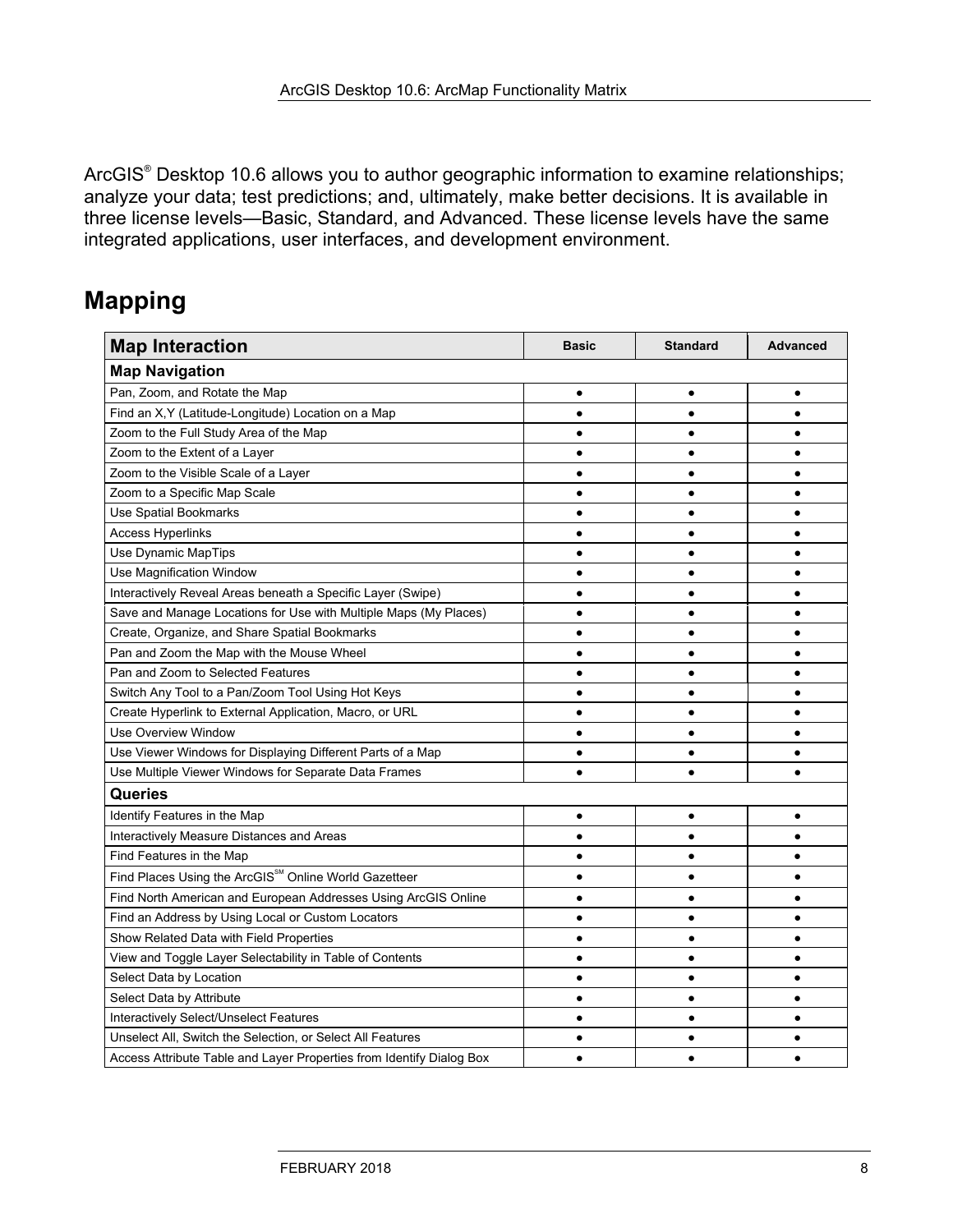| <b>Map Interaction</b>                                                                                                | <b>Basic</b> | <b>Standard</b> | <b>Advanced</b> |
|-----------------------------------------------------------------------------------------------------------------------|--------------|-----------------|-----------------|
| <b>Tables</b>                                                                                                         |              |                 |                 |
| Flash, Zoom to, Pan to, Select, and Identify Individual Features in a Map<br>Based on a Record in the Attribute Table |              |                 |                 |
| Interactively Highlight Selected Records/Features                                                                     |              |                 |                 |
| Zoom to and Unselect Highlighted Records/Features                                                                     |              |                 |                 |
| Interactively Add and Remove Records from a Selection                                                                 |              | ٠               |                 |
| Copy Selected Records for Pasting into Other Applications                                                             |              | ٠               |                 |
| Turn Fields Off and On and Change Field Order and Size                                                                |              |                 |                 |
| Modify a Table's Appearance by Changing Cell and Field Size, Font, and<br>Color                                       |              |                 |                 |
| Use Field Properties of Joined Tables                                                                                 |              |                 |                 |
| <b>Reorder Fields</b>                                                                                                 |              |                 |                 |
| See Properties of Joins and Relates from Table Properties                                                             |              |                 |                 |
| Sort a Table by Multiple Fields                                                                                       |              | $\bullet$       |                 |
| Drag Multiple Tables into the Table Window as Tabs                                                                    |              | ٠               |                 |
| Create a Graph or Report                                                                                              |              | $\bullet$       |                 |
| Find and Replace Attribute Values                                                                                     |              |                 |                 |
| Open Attachment Manager for Any Record (When Attachments Are<br>Enabled on the Layer)                                 |              |                 |                 |
| <b>Graphs</b>                                                                                                         |              |                 |                 |
| Plot Data from a Variety of Datasets in a Single Graph                                                                | $\bullet$    | ٠               |                 |
| Create 2D and 3D Graphs                                                                                               |              |                 |                 |
| Overlay Multiple Graphs in a Single Graph                                                                             |              | ۰               |                 |
| Selections Automatically Propagate between Map, Table, and Graph                                                      |              |                 |                 |
| <b>Graph Types</b>                                                                                                    |              |                 |                 |
| Horizontal and Vertical Bar, Line, and Area                                                                           |              |                 |                 |
| Histogram Bar                                                                                                         |              | ٠               |                 |
| Scatterplot                                                                                                           |              |                 |                 |
| Scatterplot Matrix                                                                                                    |              | $\bullet$       |                 |
| <b>Box Plot</b>                                                                                                       |              | ٠               |                 |
| <b>Bubble</b>                                                                                                         | ٠            | $\bullet$       | $\bullet$       |
| Polar                                                                                                                 |              | $\bullet$       |                 |
| Pie                                                                                                                   |              |                 |                 |
| <b>Routing Using ArcGIS Online or Network Datasets</b><br>(StreetMap <sup>™</sup> USA)                                |              |                 |                 |
| North American and European Point-to-Point Street Routing                                                             | $\bullet$    | ٠               |                 |
| Add Route Stops from Addresses and Existing Features and Interactively<br>Add Stops on the Map                        |              |                 |                 |
| Add Route Barriers from Addresses and Existing Features and<br>Interactively Add Stops on the Map                     |              |                 |                 |
| Snap Stops to Closest Address Using an Address Locator                                                                |              |                 |                 |
| Customize the Route for Quickest or Shortest Route                                                                    | ٠            | ٠               |                 |
| Reorder the Stops to Find the Fastest Route between Unordered Stops                                                   |              | ٠               | ٠               |
| Modify Speed and Restriction Attributes of the Routing Service                                                        |              | ٠               |                 |
| Specify Trip Planning Timing (Start, Stop, Breaks, etc.)                                                              | ٠            | ٠               |                 |
| Generate HTML Directions Using an Overview Map, Turn-by-Turn Maps,<br>and Vicinity Maps                               |              |                 |                 |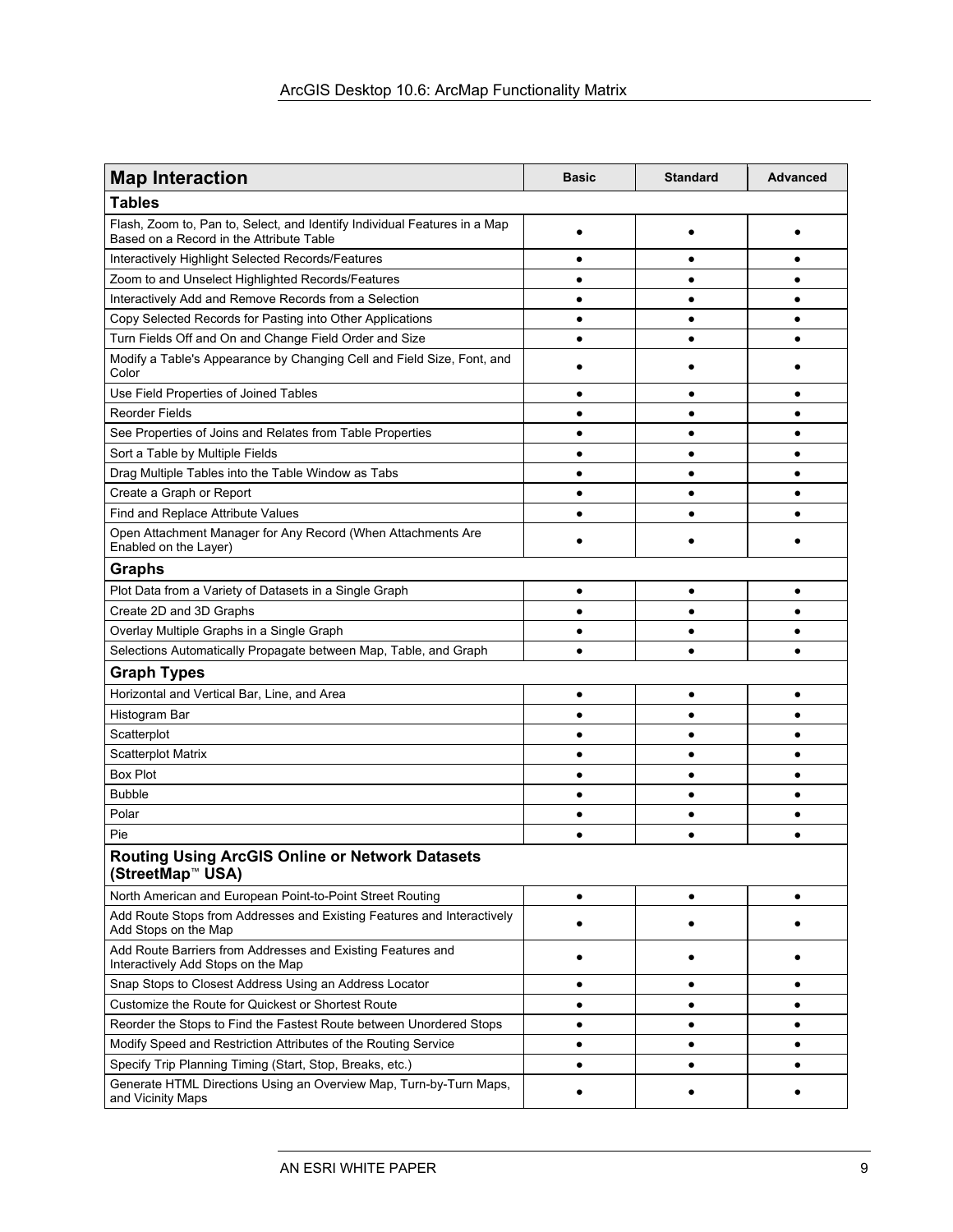| <b>Map Display</b>                                                                          | <b>Basic</b> | <b>Standard</b> | <b>Advanced</b> |  |
|---------------------------------------------------------------------------------------------|--------------|-----------------|-----------------|--|
| <b>General Mapping</b>                                                                      |              |                 |                 |  |
| Analyze Map for Potential Display Optimizations                                             | $\bullet$    | ٠               | $\bullet$       |  |
| Visualize the Map Page or a Specific Set of Data                                            |              |                 |                 |  |
| Perform On-the-Fly Projection of All Data                                                   |              |                 |                 |  |
| Set Spatial Reference by Selection, Name Filter, or Spatial Filter                          |              |                 |                 |  |
| Set Custom/Compound Datum Transformation for Your Map Extent                                |              |                 |                 |  |
| Enable Full Cartographic Visualization of Any PMF File                                      | ٠            |                 |                 |  |
| Interactively Set Percent Transparency for All Data Layers                                  |              |                 |                 |  |
| Legends Honor Layer Transparency                                                            | $\bullet$    |                 | $\bullet$       |  |
| Set a Minimum and Maximum Scale to Display Data                                             | ٠            |                 |                 |  |
| <b>Create Custom Relative Scales</b>                                                        | ٠            |                 | ٠               |  |
| Clip the Map Display to a Feature or Graphic                                                | ٠            |                 | $\bullet$       |  |
| Create Graticules, Measured Grids, and Reference Grids                                      | $\bullet$    |                 |                 |  |
| Create Extent Rectangles for Other Data<br>(Reference and Overview Maps)                    |              |                 |                 |  |
| Create Variable Depth Layer Masking                                                         |              |                 |                 |  |
| Convert Graphics (Point, Line, Polygon, Text) to Features                                   |              |                 |                 |  |
| Create High-Performance Basemap Layers Computed Once for Any<br>Area                        |              |                 |                 |  |
| Add Data Menu Accesses Basemaps and Data from ArcGIS Online                                 |              |                 |                 |  |
| Quick Pan Mode for Continuous Navigation of Basemap and<br><b>Accelerated Raster Layers</b> |              |                 |                 |  |
| <b>Tabular Data</b>                                                                         |              |                 |                 |  |
| Create On-the-Fly Dynamic Joins between Different Databases                                 | ٠            | ٠               | ٠               |  |
| Join Dialog Box Supports Join Validation prior to Execution                                 | ٠            |                 |                 |  |
| Create and Use Many-to-One and One-to-Many Relationships                                    |              |                 |                 |  |
| <b>Create Statistics</b>                                                                    |              |                 |                 |  |
| Summarize Data                                                                              |              |                 |                 |  |
| Calculate Field Values of All or Selected Rows                                              |              |                 |                 |  |
| Interactively Change the Visibility of Fields                                               |              |                 |                 |  |
| Simplify Field Names with Field Aliases                                                     |              |                 |                 |  |
| Display Numeric Fields Formatted as Currency, Direction, Percentage,<br>etc.                |              |                 |                 |  |
| Create Charts and Reports and Mailing Labels                                                |              |                 |                 |  |
| Build Detailed Reports Using Esri® Report Wizard                                            |              |                 |                 |  |
| Connect to and Use Remote Database Tables                                                   | ٠            | ٠               | ٠               |  |
| Display Tabular X, Y Point Data from a File or Table on a Map                               | ٠            |                 | $\bullet$       |  |
| <b>Vector Data Display</b>                                                                  |              |                 |                 |  |
| <b>Control Selection Color for Each Dataset</b>                                             | ٠            | ٠               | ٠               |  |
| <b>Create MapTips</b>                                                                       | ٠            | ٠               | ٠               |  |
| Fix Symbology to a Specific Map Scale                                                       | ٠            | ٠               | ٠               |  |
| Create a New Layer from a Selection                                                         | ٠            | ٠               | $\bullet$       |  |
| Control Which Features to Display Using a SQL Query                                         | $\bullet$    | $\bullet$       | $\bullet$       |  |
| Control Which Data Fields Are Accessible from the Map                                       | $\bullet$    | ٠               | ٠               |  |
| <b>Thematic Vector Data Classifications</b>                                                 |              |                 |                 |  |
| Single Symbol                                                                               | $\bullet$    | ٠               | ٠               |  |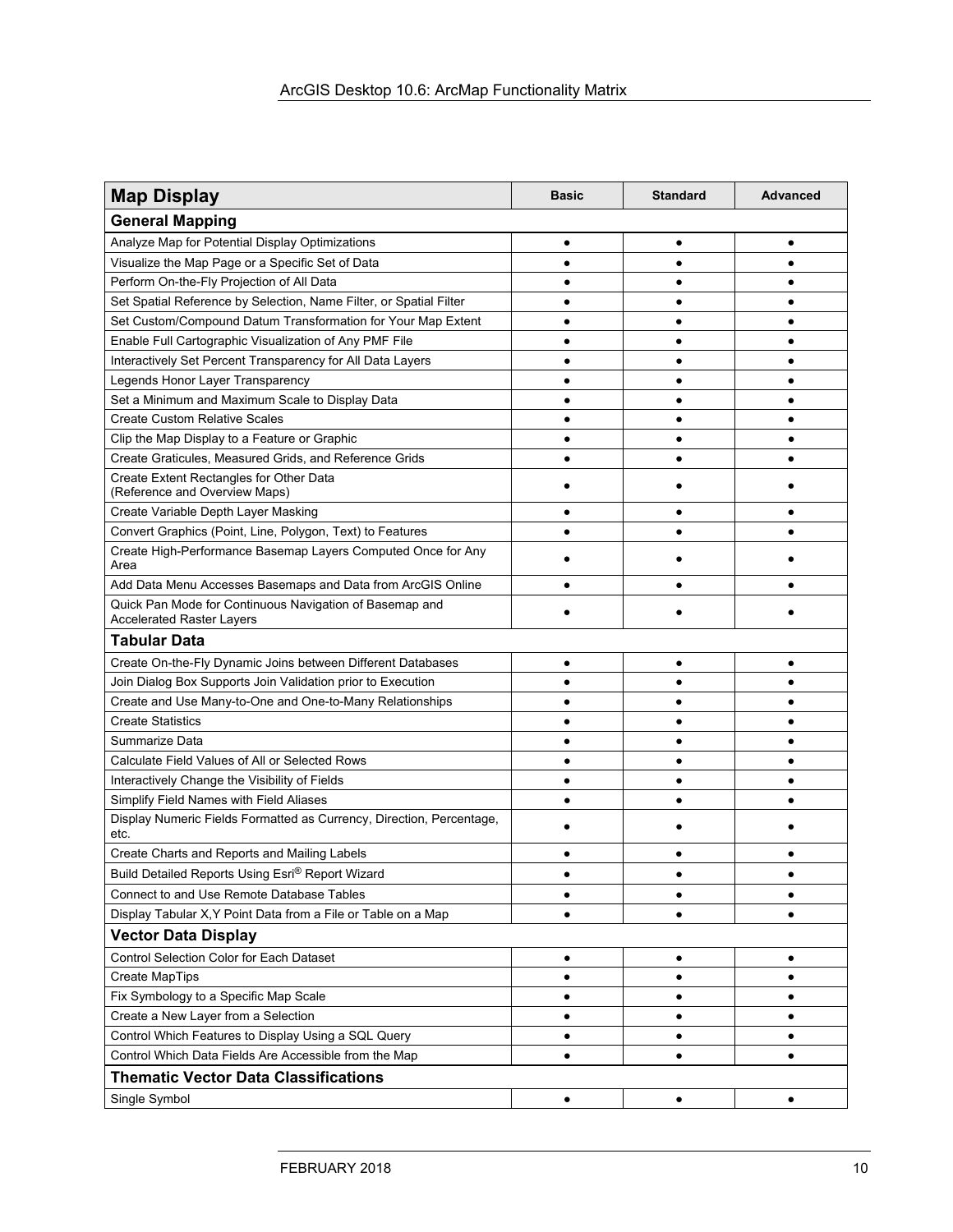| <b>Map Display</b>                                                      | <b>Basic</b> | <b>Standard</b> | <b>Advanced</b> |
|-------------------------------------------------------------------------|--------------|-----------------|-----------------|
| Unique Value                                                            | ٠            |                 |                 |
| Match to Predefined Style                                               | $\bullet$    | $\bullet$       | $\bullet$       |
| <b>Graduated Colors or Symbols</b>                                      | $\bullet$    | ٠               | ٠               |
| <b>Proportional Symbols</b>                                             | $\bullet$    | $\bullet$       | $\bullet$       |
| Dot Density Mapping with Scale-Driven Density Management                | ٠            | ٠               | $\bullet$       |
| Chart Mapping Including Pie and Bar Charts                              | ٠            |                 |                 |
| Bivariate and Multivariate Data Rendering                               | $\bullet$    | $\bullet$       | $\bullet$       |
| Interactive Histogram for Data Classification                           | ٠            |                 |                 |
| Symbology                                                               |              |                 |                 |
| Use Interactive Symbol Composer                                         | $\bullet$    | $\bullet$       | ٠               |
| Control Symbol Draw Order                                               | ٠            |                 | ٠               |
| Access More than 19,500 Predefined Symbols                              | $\bullet$    | ٠               | $\bullet$       |
| Search for Symbols by Descriptive Tag                                   | ٠            |                 | ٠               |
| Add or Modify Symbol Search Tags                                        |              |                 |                 |
| Use Halos and Advanced Background Symbols                               | $\bullet$    |                 |                 |
| Define Symbols for Fill, Lines, Outlines, and Points                    | $\bullet$    |                 |                 |
| User-Imported Picture Symbols (PNG, JPEG, GIF)                          | $\bullet$    | $\bullet$       | $\bullet$       |
| <b>Elevation Surface Display</b>                                        |              |                 |                 |
| <b>TIN Contour with Index Contours</b>                                  | $\bullet$    | ٠               | $\bullet$       |
| TIN Face, Aspect, Elevation, Slope                                      | $\bullet$    |                 |                 |
| Digital Elevation Model (DEM) Hillshade with Sun Position Control       |              |                 |                 |
| DEM Shaded Relief Using Hillshade and Elevation                         | $\bullet$    |                 | ٠               |
| <b>Terrain Contour with Index Contours</b>                              | ٠            |                 |                 |
| Terrain Face, Aspect, Elevation, Slope                                  | ٠            |                 |                 |
| <b>DEM Elevation</b>                                                    | $\bullet$    |                 | $\bullet$       |
| <b>Raster Data Display</b>                                              |              |                 |                 |
| Display Multiband Images by Assigning Color Values to the Bands         | $\bullet$    |                 | ٠               |
| Display Raster Products from Image Sensor Raw Data and Metadata         | ٠            | ٠               | ٠               |
| Use Individual Band Settings                                            | ٠            | ٠               | ٠               |
| Display Each Unique Value with a Discrete Color                         | $\bullet$    | ٠               | $\bullet$       |
| Display Image Values Using a Color Map                                  | $\bullet$    | ٠               | $\bullet$       |
| Display Multiband Raster Data Using Color Values                        | $\bullet$    | $\bullet$       | $\bullet$       |
| Save Current Display Statistics                                         | ٠            |                 | ٠               |
| Control Raster Display Contrast and Brightness                          |              |                 |                 |
| On-the-Fly Orthorectification                                           | $\bullet$    | ٠               | ٠               |
| On-the-Fly Panchromatic Sharpening                                      | ٠            |                 | ٠               |
| On-the-Fly Hillshade Effect for Elevation Data                          | $\bullet$    | ٠               | ٠               |
| Display Raster Catalog Tiles as a Time Series                           | $\bullet$    | ٠               | ٠               |
| Import Renderer or Statistics from Another Layer                        | $\bullet$    | ٠               | $\bullet$       |
| Display Raster Values While Navigating the Map with MapTips             | $\bullet$    | $\bullet$       | $\bullet$       |
| Display Raster Resolution in Map Table of Contents                      | $\bullet$    | ٠               | ٠               |
| Apply and Edit Raster Function Chains                                   | $\bullet$    | ٠               | $\bullet$       |
| Accelerated Display Mode for Raster Layers                              | $\bullet$    | ٠               | ٠               |
| Raster Display: Gradual Color Ramp Data-Stretching<br><b>Algorithms</b> |              |                 |                 |
| <b>Standard Deviations</b>                                              | $\bullet$    | ٠               | ٠               |
|                                                                         |              |                 |                 |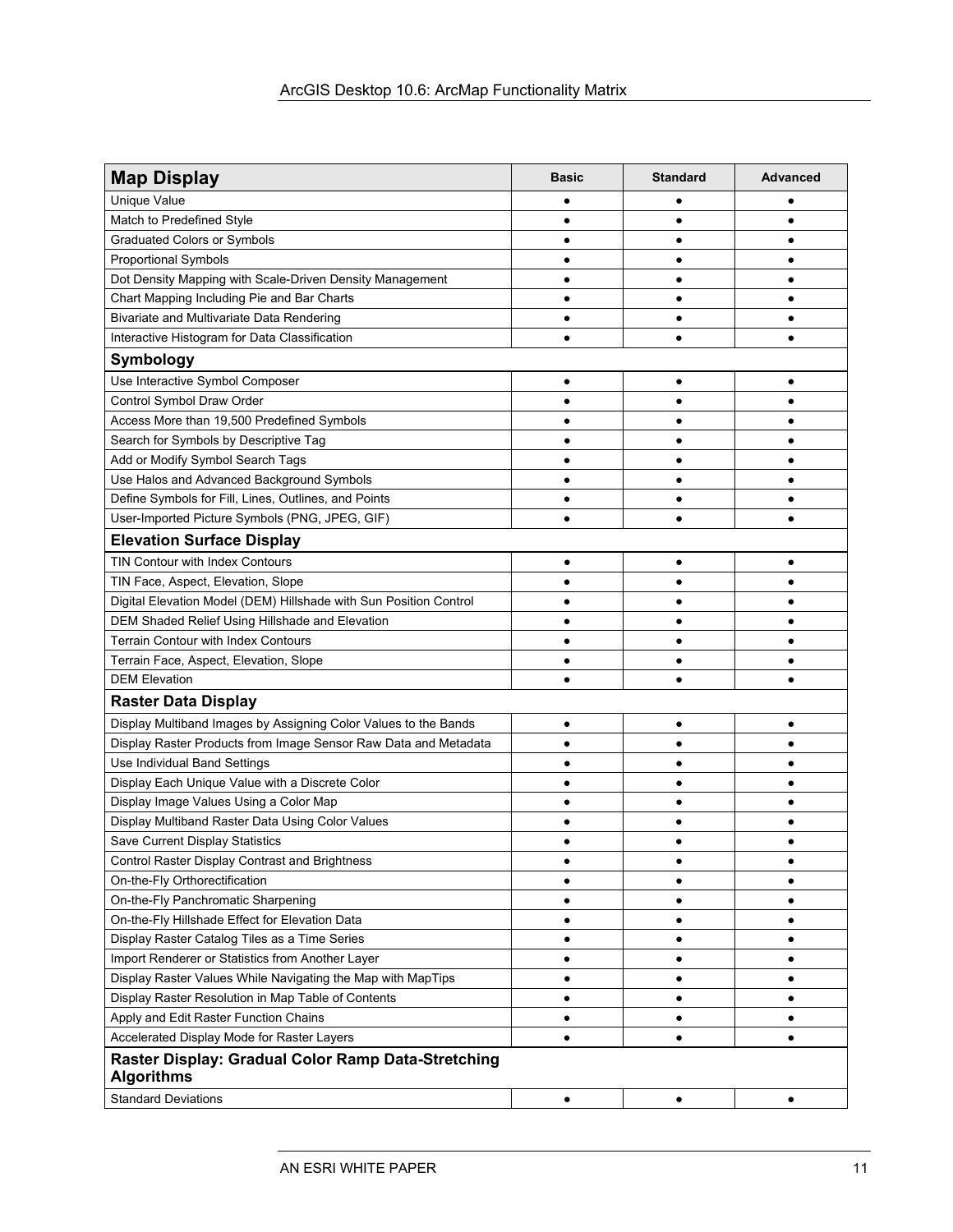| <b>Map Display</b>                                                                    | <b>Basic</b> | <b>Standard</b> | <b>Advanced</b> |
|---------------------------------------------------------------------------------------|--------------|-----------------|-----------------|
| Histogram Equalize                                                                    |              |                 |                 |
| Interactive Histogram                                                                 | $\bullet$    | ٠               | $\bullet$       |
| Minimum-Maximum                                                                       | $\bullet$    | $\bullet$       | $\bullet$       |
| Custom                                                                                | $\bullet$    | $\bullet$       | ٠               |
| None                                                                                  | $\bullet$    | $\bullet$       |                 |
| Esri Stretch (Modified Sigmoid)                                                       | $\bullet$    |                 | $\bullet$       |
| <b>Raster Panchromatic Sharpening</b>                                                 |              |                 |                 |
| Bovey                                                                                 | $\bullet$    | $\bullet$       | $\bullet$       |
| Esri                                                                                  | $\bullet$    | $\bullet$       | $\bullet$       |
| Gram-Schmidt                                                                          | $\bullet$    | $\bullet$       | $\bullet$       |
| Intensity Hue Saturation (IHS)                                                        | $\bullet$    | ٠               | ٠               |
| Simple Mean                                                                           | $\bullet$    | $\bullet$       | $\bullet$       |
| <b>Raster Display Statistics</b>                                                      |              |                 |                 |
| Based on the Entire Raster Dataset                                                    | $\bullet$    | ٠               | ٠               |
| Based on the Display Extent                                                           | $\bullet$    | ٠               | $\bullet$       |
| Based on a Custom Extent                                                              | $\bullet$    | ٠               | ٠               |
| Based on an Automated Sampling of Pixels                                              | $\bullet$    | $\bullet$       | $\bullet$       |
| <b>Raster Display Resample Methods</b>                                                |              |                 |                 |
| Nearest Neighbor                                                                      | $\bullet$    | ٠               | ٠               |
| <b>Bilinear Interpolation</b>                                                         | $\bullet$    | $\bullet$       | $\bullet$       |
| <b>Cubic Convolution</b>                                                              | $\bullet$    | $\bullet$       | $\bullet$       |
| Majority                                                                              | $\bullet$    |                 | $\bullet$       |
| <b>Raster Display Classification Methods</b>                                          |              |                 |                 |
| <b>Manual Interval</b>                                                                | $\bullet$    | ٠               | $\bullet$       |
| Equal Interval                                                                        | $\bullet$    | ٠               | $\bullet$       |
| Defined Interval                                                                      | $\bullet$    | $\bullet$       | $\bullet$       |
| Quantile Interval                                                                     | $\bullet$    | $\bullet$       | $\bullet$       |
| Natural Breaks (Jenks)                                                                | $\bullet$    | $\bullet$       | $\bullet$       |
| Geometrical Interval                                                                  | $\bullet$    | $\bullet$       | $\bullet$       |
| <b>Standard Deviation</b>                                                             | $\bullet$    |                 |                 |
| <b>Raster Catalog Footprint Display</b>                                               |              |                 |                 |
| Footprints Only                                                                       | $\bullet$    |                 |                 |
| <b>Selected Footprints</b>                                                            | $\bullet$    | $\bullet$       | $\bullet$       |
| <b>Raster Tools</b>                                                                   |              |                 |                 |
| Pixel Inspector                                                                       | $\bullet$    | ٠               | $\bullet$       |
| Swipe Layer Tool                                                                      | $\bullet$    | $\bullet$       | $\bullet$       |
| Image Analysis Window                                                                 |              |                 | $\bullet$       |
| <b>Time Animation and Temporal Data</b>                                               |              |                 |                 |
| Create Time Series, Layer Transition, or Map Navigation Animation                     | $\bullet$    | $\bullet$       | ٠               |
| Animate Data Change with Tabular (Charts), Vector, Raster Catalog,<br>and NetCDF Data | $\bullet$    |                 |                 |
| <b>Export Animations as Sequential Images</b>                                         |              | $\bullet$       | ٠               |
| Create Video from Sequential Images                                                   | $\bullet$    | $\bullet$       | $\bullet$       |
| View Temporal Data with the Time Slider                                               | $\bullet$    | ٠               | $\bullet$       |
| View Live Temporal Data in Real Time                                                  | $\bullet$    | ٠               | $\bullet$       |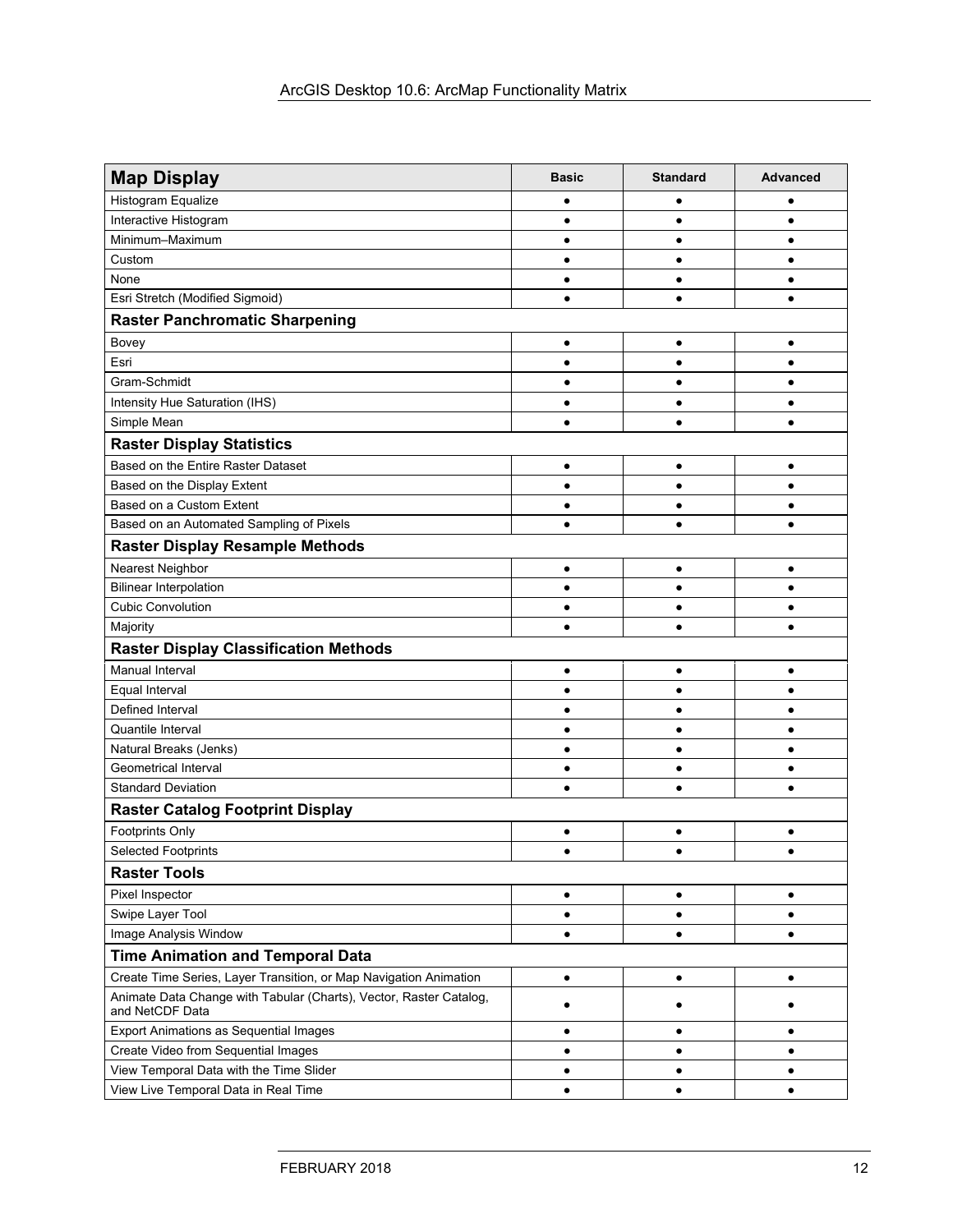| <b>Page Layout and Printing</b>                                | <b>Basic</b> | <b>Standard</b> | <b>Advanced</b> |
|----------------------------------------------------------------|--------------|-----------------|-----------------|
| <b>Map Elements</b>                                            |              |                 |                 |
| Title                                                          | $\bullet$    | $\bullet$       | $\bullet$       |
| Text                                                           | $\bullet$    | $\bullet$       | $\bullet$       |
| <b>Neatlines</b>                                               | $\bullet$    |                 | $\bullet$       |
| Legend (May Be Dynamically Generated from Features in the Map) | $\bullet$    |                 | $\bullet$       |
| <b>North Arrows</b>                                            | $\bullet$    | $\bullet$       | $\bullet$       |
| Scale Bar (May Be Multiple Scales with a Common Zero Anchor)   | $\bullet$    | $\bullet$       | $\bullet$       |
| <b>Scale Text</b>                                              | $\bullet$    | $\bullet$       | $\bullet$       |
| <b>Pictures</b>                                                | $\bullet$    | $\bullet$       | $\bullet$       |
| <b>OLE Objects</b>                                             | $\bullet$    | $\bullet$       | $\bullet$       |
| Measured Reference Grid                                        | $\bullet$    | ٠               | $\bullet$       |
| Graticules                                                     | $\bullet$    | $\bullet$       | $\bullet$       |
| <b>Export Formats</b>                                          |              |                 |                 |
| Enhanced Metafile (EMF)                                        | $\bullet$    | $\bullet$       | $\bullet$       |
| Windows Bitmap (BMP)                                           | $\bullet$    | $\bullet$       | $\bullet$       |
| <b>Encapsulated PostScript (EPS)</b>                           | $\bullet$    | $\bullet$       | $\bullet$       |
| Tagged Image File Format (TIFF)                                | $\bullet$    | $\bullet$       | $\bullet$       |
| Portable Document Format (PDF)                                 |              |                 | $\bullet$       |
| Joint Photographic Experts Group (JPEG)                        |              |                 | $\bullet$       |
| Portable Network Graphics (PNG)                                | $\bullet$    |                 | $\bullet$       |
| Graphic Interchange Format (GIF)                               | $\bullet$    |                 | $\bullet$       |
| Scalable Vector Graphics (SVG)                                 | $\bullet$    |                 | $\bullet$       |
| Adobe Illustrator (AI)                                         | $\bullet$    |                 | $\bullet$       |
| PostScript Color Separates (with Page Marks)                   | $\bullet$    |                 | $\bullet$       |
| <b>Print with the Following Print Drivers</b>                  |              |                 |                 |
| Windows                                                        | $\bullet$    |                 | $\bullet$       |
| PostScript                                                     | $\bullet$    | $\bullet$       | $\bullet$       |
| ArcPress™ HP RTL (RGB, CMYK, and Monochrome)                   | $\bullet$    |                 | $\bullet$       |
| ArcPress Epson Universal                                       | $\bullet$    |                 | $\bullet$       |
| <b>ArcPress HP Universal</b>                                   | $\bullet$    | $\bullet$       | $\bullet$       |
| Process Print Jobs on the Local Machine for Faster Printing    | $\bullet$    | $\bullet$       | $\bullet$       |
|                                                                |              |                 |                 |
| <b>Publishing and Sharing Maps and Data</b>                    | <b>Basic</b> | <b>Standard</b> | <b>Advanced</b> |
| <b>Creating High-Performance Dynamic Maps</b>                  |              |                 |                 |
| Analyze Maps for Errors, Unsupported Content, Performance Tips | ٠            | $\bullet$       | ٠               |
| Create Basemap Layers for Static Background Data               |              |                 | ٠               |
|                                                                |              |                 |                 |

| Analyze Maps for Effors, Unsupported Content, Performance Tips            |  |  |
|---------------------------------------------------------------------------|--|--|
| Create Basemap Layers for Static Background Data                          |  |  |
| Preview Your Maps and Estimated Rendering Time                            |  |  |
| Publish a Map to ArcGIS Server <sup>1</sup>                               |  |  |
| <b>Sharing Maps, Layers, and Data</b>                                     |  |  |
| Consolidate Layers, Maps, Locators, or Results <sup>2</sup> into a Folder |  |  |
| Create a Layer Package File                                               |  |  |
| Upload a Layer Package File to ArcGIS Online and Share It                 |  |  |
| Extract a Layer Package                                                   |  |  |
| Create a Map Package File                                                 |  |  |
| Upload a Map Package File to ArcGIS Online and Share It                   |  |  |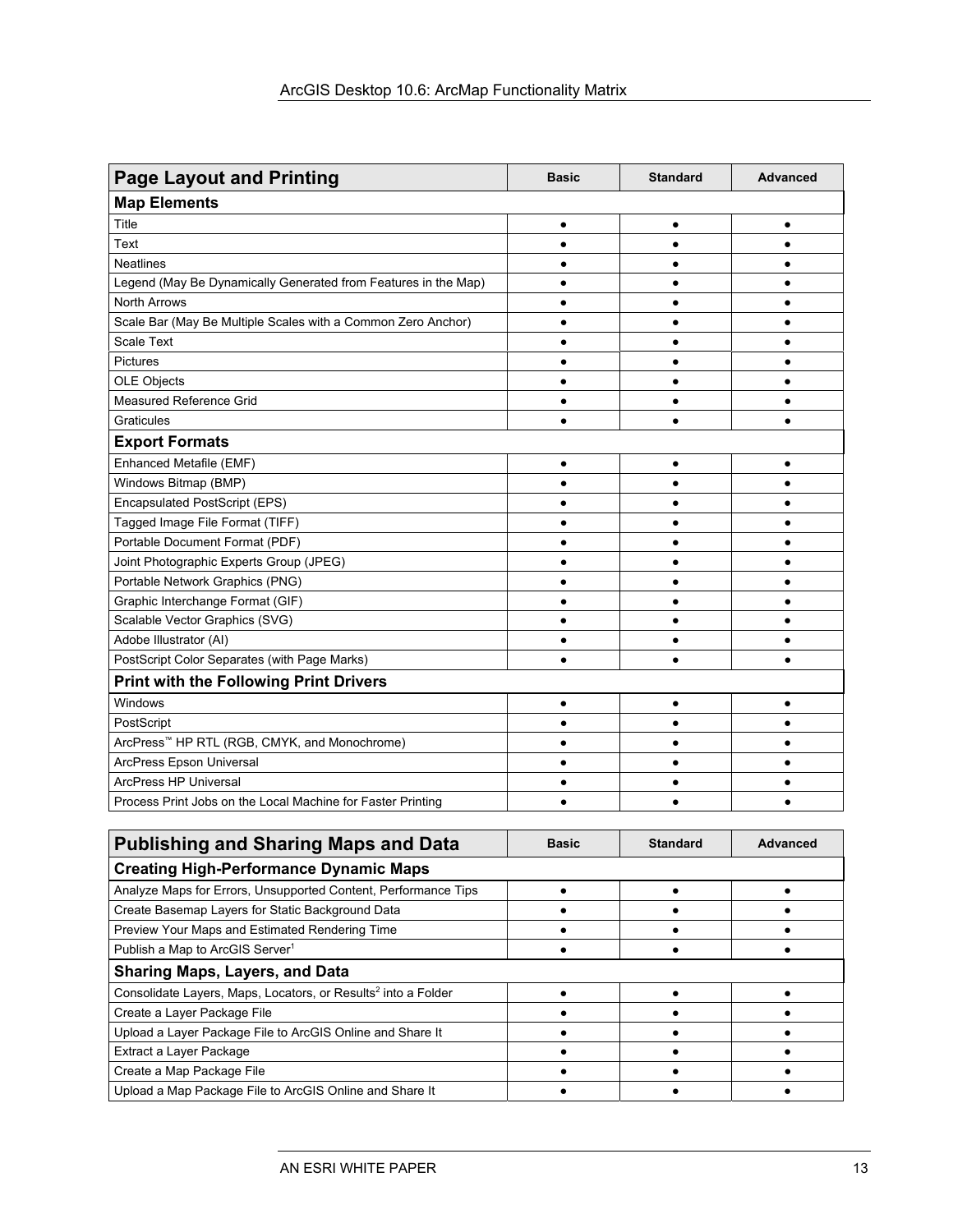| <b>Publishing and Sharing Maps and Data</b>                                                           | <b>Basic</b> | <b>Standard</b> | Advanced |
|-------------------------------------------------------------------------------------------------------|--------------|-----------------|----------|
| Extract a Map Package                                                                                 |              |                 |          |
| Share a Map as a Service <sup>3</sup> to an Enterprise <sup>1</sup> or Cloud <sup>4</sup> Server      |              |                 |          |
| Search for Maps, Data, and Tools in Local, Enterprise <sup>1</sup> , or Cloud <sup>4</sup><br>Sources |              |                 |          |
| Share Map Tile Caches to Local, Enterprise <sup>1</sup> , or Cloud <sup>4</sup> Users                 |              |                 |          |

1 Requires ArcGIS Server

<sup>2</sup>Geoprocessing Results

3 Feature Service or Cached Map Tile Service

4 ArcGIS Online, Portal for ArcGIS, or Cloud-Hosted ArcGIS Server Instance

| <b>Publishing and Sharing Analysis</b>                          | <b>Basic</b> | <b>Standard</b> | Advanced |
|-----------------------------------------------------------------|--------------|-----------------|----------|
| <b>Sharing Geoprocessing</b>                                    |              |                 |          |
| Create and Share <sup>5</sup> Geoprocessing Results as Packages |              |                 |          |
| Create and Share <sup>5</sup> Geoprocessing Results as Services |              |                 |          |
| <b>Sharing Geocoding</b>                                        |              |                 |          |
| Create and Share <sup>5</sup> Locator Packages                  |              |                 |          |

<sup>5</sup>Share locally or in an ArcGIS Online or Portal for ArcGIS instance.

| <b>Automating Map Workflows</b>            | <b>Basic</b> | <b>Standard</b> | <b>Advanced</b> |
|--------------------------------------------|--------------|-----------------|-----------------|
| Using the ArcPy™ Mapping Module            |              |                 |                 |
| <b>Export and Print Maps</b>               |              |                 |                 |
| Manage Documents and Layers                |              |                 |                 |
| Create and Manage Map Series and Books     |              |                 |                 |
| <b>Export Reports</b>                      |              |                 |                 |
| Create and Analyze Map Service Definitions |              |                 |                 |
| Convert Web Map JSON to Map Document       |              |                 |                 |

| <b>Map Text</b>                                                             | <b>Basic</b> | <b>Standard</b> | <b>Advanced</b> |
|-----------------------------------------------------------------------------|--------------|-----------------|-----------------|
| Labels                                                                      |              |                 |                 |
| Set Default Label Engine and Font Name for Your Map Document                |              |                 |                 |
| Creating Dynamic On-the-Fly Labels                                          |              |                 |                 |
| Automatic Conflict Detection and Label Placement                            |              |                 |                 |
| Label Placement Rules for Setting Priority between Layers                   |              |                 |                 |
| Placement Rules for Setting Importance of Labels vs. Features               |              |                 |                 |
| Many Predefined Label Styles (e.g., Highway Shields)                        |              |                 |                 |
| Labels Rotate from an Attribute Field                                       |              |                 |                 |
| Multiple Dynamic Labeling Schemes Built for Each Map Layer                  |              |                 |                 |
| Control Which Features in a Layer Display Labels                            |              |                 |                 |
| Advanced Text Formatting Tags for Dynamic Label Symbology                   |              |                 |                 |
| Add Logic to Label Expressions with JScript, Python, and VBScript           |              |                 |                 |
| <b>Annotation</b>                                                           |              |                 |                 |
| Use Interactive Label Tools (Callout, Label, Spline, and Paragraph<br>Text) |              |                 |                 |
| <b>Create Text Annotation Data from Labels</b>                              |              |                 |                 |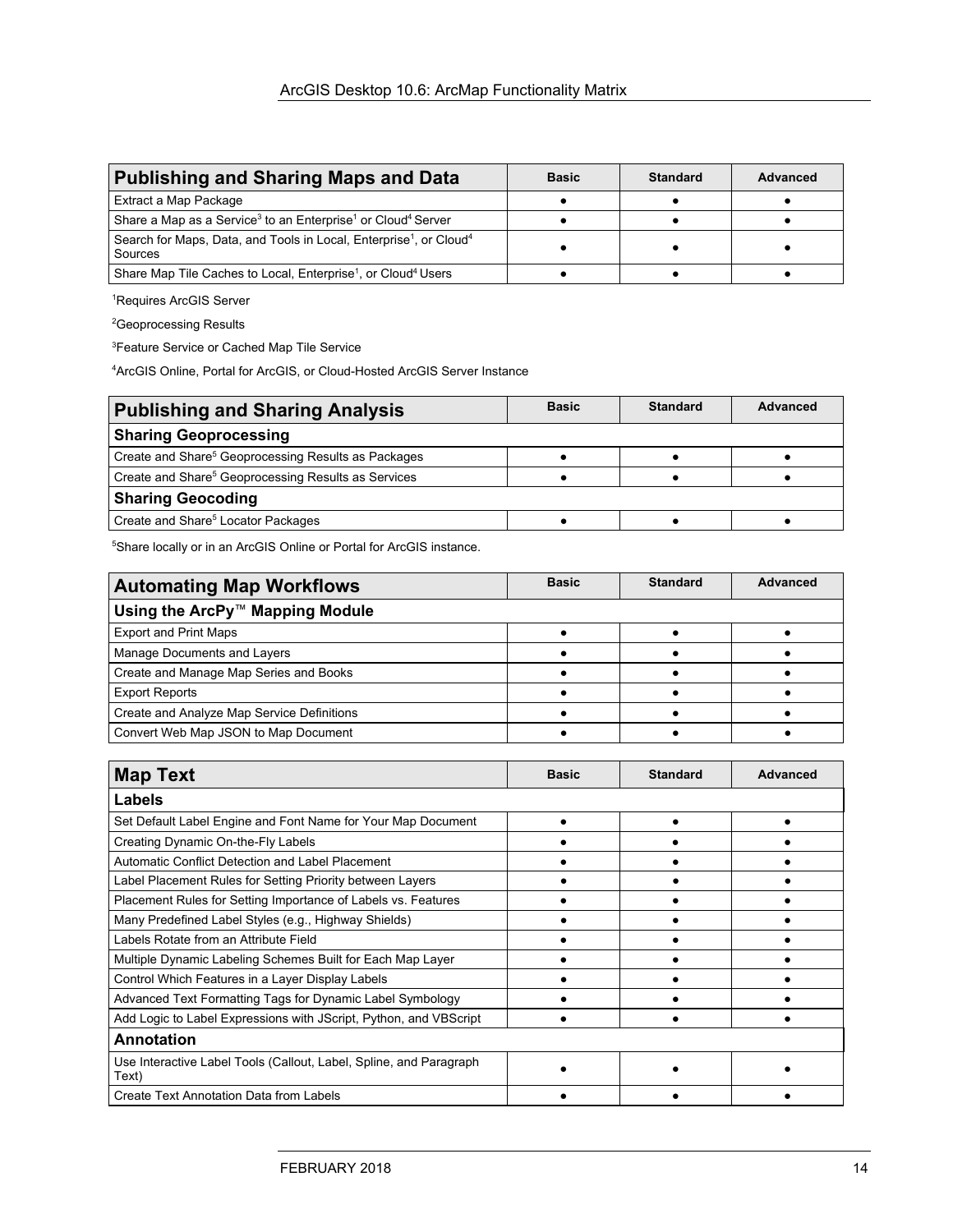| <b>Map Text</b>                                                                                              | <b>Basic</b> | <b>Standard</b> | Advanced |
|--------------------------------------------------------------------------------------------------------------|--------------|-----------------|----------|
| <b>Annotation Editing</b>                                                                                    |              |                 |          |
| Interactively Move, Rotate, and Scale Annotation                                                             |              |                 |          |
| Add Horizontal or Angled Annotation                                                                          |              |                 |          |
| Add Annotation with a Leader Line                                                                            |              |                 |          |
| Create Annotation That Follows a Curved Line or the Shape of an<br><b>Existing Feature</b>                   |              |                 |          |
| Dynamically Pull Annotation Values from Layers in the Map                                                    |              |                 |          |
| Interactively Manage Annotation That Could Not Be Placed during<br>Initial Annotation Creation               |              |                 |          |
| Edit Each Word in an Annotation String Independently                                                         |              |                 |          |
| Interactively Stack and Unstack Annotation                                                                   |              |                 |          |
| <b>Flip Annotation Strings</b>                                                                               |              |                 |          |
| Interactively Modify the Curvature and Orientation of a Line                                                 |              |                 |          |
| Edit the Symbology of a Single Annotation Feature or a Group of<br><b>Annotation Features Simultaneously</b> |              |                 |          |
| <b>Annotation and Dimensions Management</b>                                                                  |              |                 |          |
| Store Annotation in a Geodatabase or a Map Document                                                          |              |                 |          |
| <b>Create Annotation Subclasses</b>                                                                          |              |                 |          |
| Create Aligned Dimensions Displaying the True Distance between<br>Points                                     |              |                 |          |
| Create Linear Dimensions Displaying Horizontal, Vertical, or an<br>Angled Distance between Points            |              |                 |          |
| Create and Edit Feature-Linked Annotation Feature Classes in a<br>Geodatabase                                |              |                 |          |

| <b>Advanced Labeling®</b>                                  | <b>Basic</b> | <b>Standard</b> | <b>Advanced</b> |
|------------------------------------------------------------|--------------|-----------------|-----------------|
| <b>Advanced Label Placement Rule Set</b>                   |              |                 |                 |
| <b>Create Advanced Labels</b>                              | $\bullet$    |                 |                 |
| Advanced Python Expression Parser                          |              |                 |                 |
| <b>Street Placement</b>                                    |              |                 |                 |
| Customizable Dynamic Stacking                              |              |                 |                 |
| <b>Font Reduction</b>                                      |              |                 |                 |
| Customizable Abbreviation and Label White Space Management |              |                 |                 |
| Polygon Boundary Placement                                 |              |                 |                 |
| <b>Repeated Labeling</b>                                   |              |                 |                 |
| <b>Character Spreading</b>                                 |              |                 |                 |
| Word Spreading for Polyline and Polygon Labels             |              |                 |                 |
| Label Overrun on Features                                  |              |                 |                 |
| Curved Polygon Placement                                   |              |                 |                 |
| <b>Graticule Labeling Alignment</b>                        |              |                 |                 |
| <b>User-Defined Point Label Zones</b>                      |              |                 |                 |
| <b>Background Labeling</b>                                 |              |                 |                 |
| <b>Land Parcel Placement</b>                               |              |                 |                 |
| Advanced Feature Weighting                                 |              |                 |                 |
| <b>Advanced Label Offsets</b>                              |              |                 |                 |
| <b>Advanced Line Label Positions</b>                       |              |                 |                 |
| <b>Advanced Curved Label Placement</b>                     |              |                 |                 |
| Watermark-Style Background Labels                          |              |                 |                 |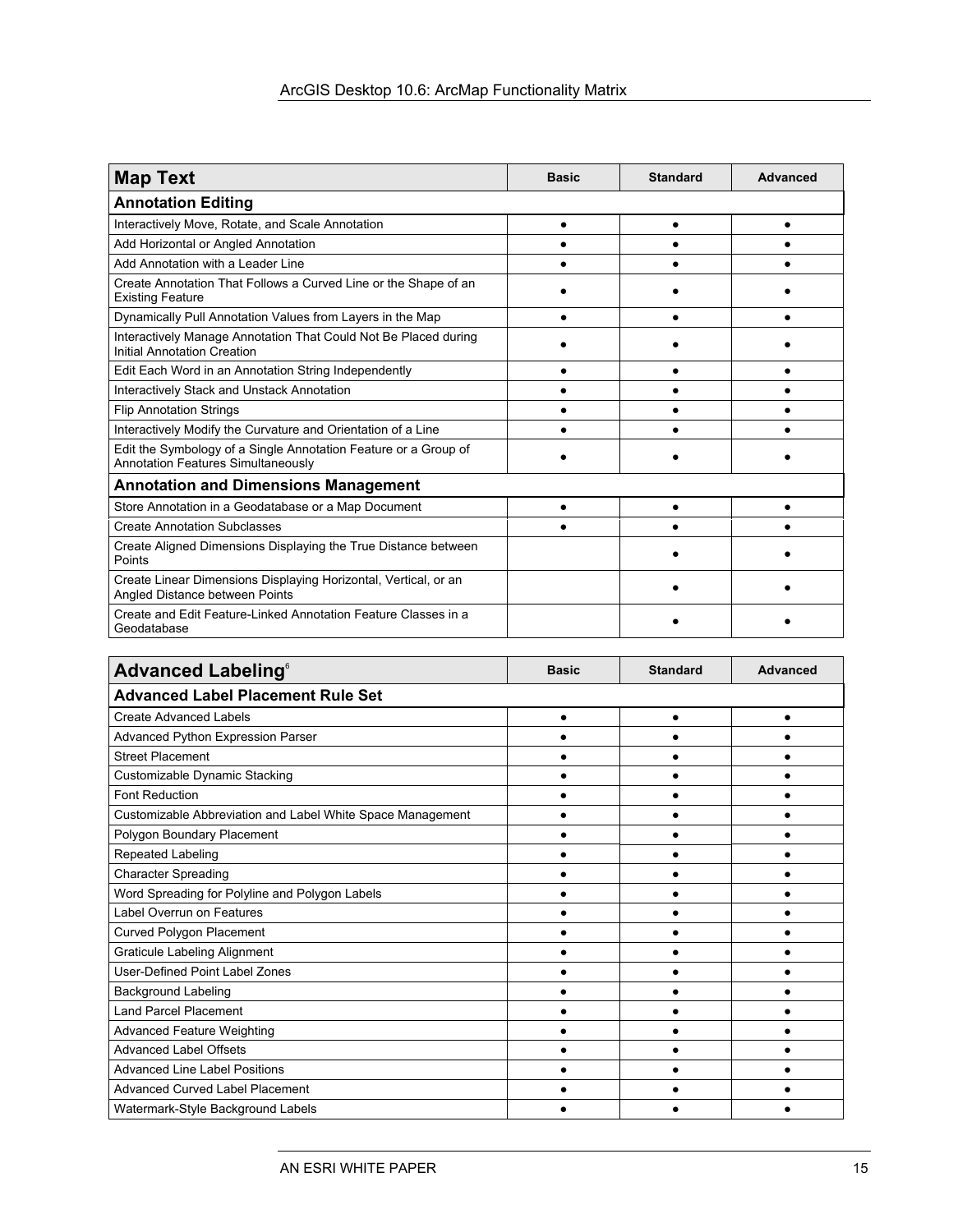| <b>Advanced Labeling®</b>                                        | <b>Basic</b> | <b>Standard</b> | Advanced |
|------------------------------------------------------------------|--------------|-----------------|----------|
| Geologic Strike and Dip Symbology                                |              |                 |          |
| Asian Vertical Text Metric Support                               |              |                 |          |
| Polygon Hole Avoidance for Callouts                              |              |                 |          |
| Polygon Zone (Internal, External) Placement                      |              |                 |          |
| Long Boundary Label Repetition                                   |              |                 |          |
| Logically Continuous Feature (Street, River, Contour) Placements |              |                 |          |
| Label Fitting by Key Numbering into an Overflow Table            |              |                 |          |

 $^6$ The advanced labeling functionality is available as a setting on the Data View tab in the ArcMap™ Options dialog box.

| <b>Advanced Cartography</b>                                                                                | <b>Basic</b> | <b>Standard</b> | <b>Advanced</b> |
|------------------------------------------------------------------------------------------------------------|--------------|-----------------|-----------------|
| <b>Cartographic Editing Tools</b>                                                                          |              |                 |                 |
| Store Multiple Representations of GIS Features in a Geodatabase for<br>Use in a Variety of Map Products    |              | $\bullet$       |                 |
| Create Rules That Dynamically Manipulate the Geometry and<br>Symbology of a Feature (Representation Rules) |              |                 |                 |
| Share Representation Rules through Style Files                                                             |              |                 | $\bullet$       |
| Change the Shape or Symbology for a Single Feature without<br>Changing the GIS Data It Represents          |              |                 |                 |
| Define Feature Visibility and Transparency for Each Feature or Based<br>on an Attribute                    |              |                 |                 |
| Mask Individual Features or Parts of Features without Masking All<br>Features in a Layer                   |              |                 |                 |
| Dynamically Place Point Symbols along Lines or Polygons                                                    |              |                 |                 |
| Dynamically Modify the Geometry That Is Displayed for a Feature<br>(Geometric Effects)                     |              |                 |                 |
| <b>Point Geometric Effects</b>                                                                             |              |                 |                 |
| <b>Buffer</b>                                                                                              |              | $\bullet$       | $\bullet$       |
| <b>Radial from Point</b>                                                                                   |              | $\bullet$       | $\bullet$       |
| Regular Polygon                                                                                            |              | $\bullet$       | $\bullet$       |
| <b>Line Geometric Effects</b>                                                                              |              |                 |                 |
| <b>Add Control Points</b>                                                                                  |              | ٠               | $\bullet$       |
| Arrow                                                                                                      |              | $\bullet$       | $\bullet$       |
| <b>Buffer</b>                                                                                              |              | $\bullet$       | $\bullet$       |
| Cut                                                                                                        |              | $\bullet$       | $\bullet$       |
| Dashes                                                                                                     |              | $\bullet$       | $\bullet$       |
| <b>Enclosing Polygon</b>                                                                                   |              | ٠               | ٠               |
| Extension                                                                                                  |              | $\bullet$       | $\bullet$       |
| Jog                                                                                                        |              | $\bullet$       | $\bullet$       |
| Move                                                                                                       |              | ٠               | $\bullet$       |
| Offset                                                                                                     |              | $\bullet$       | $\bullet$       |
| <b>Offset Tangent</b>                                                                                      |              | $\bullet$       | $\bullet$       |
| Reverse                                                                                                    |              | ٠               | $\bullet$       |
| Rotate                                                                                                     |              | $\bullet$       | $\bullet$       |
| Scale                                                                                                      |              | $\bullet$       | $\bullet$       |
| Simplify                                                                                                   |              | $\bullet$       | $\bullet$       |
| Smooth                                                                                                     |              | $\bullet$       | $\bullet$       |
| Suppress                                                                                                   |              |                 | $\bullet$       |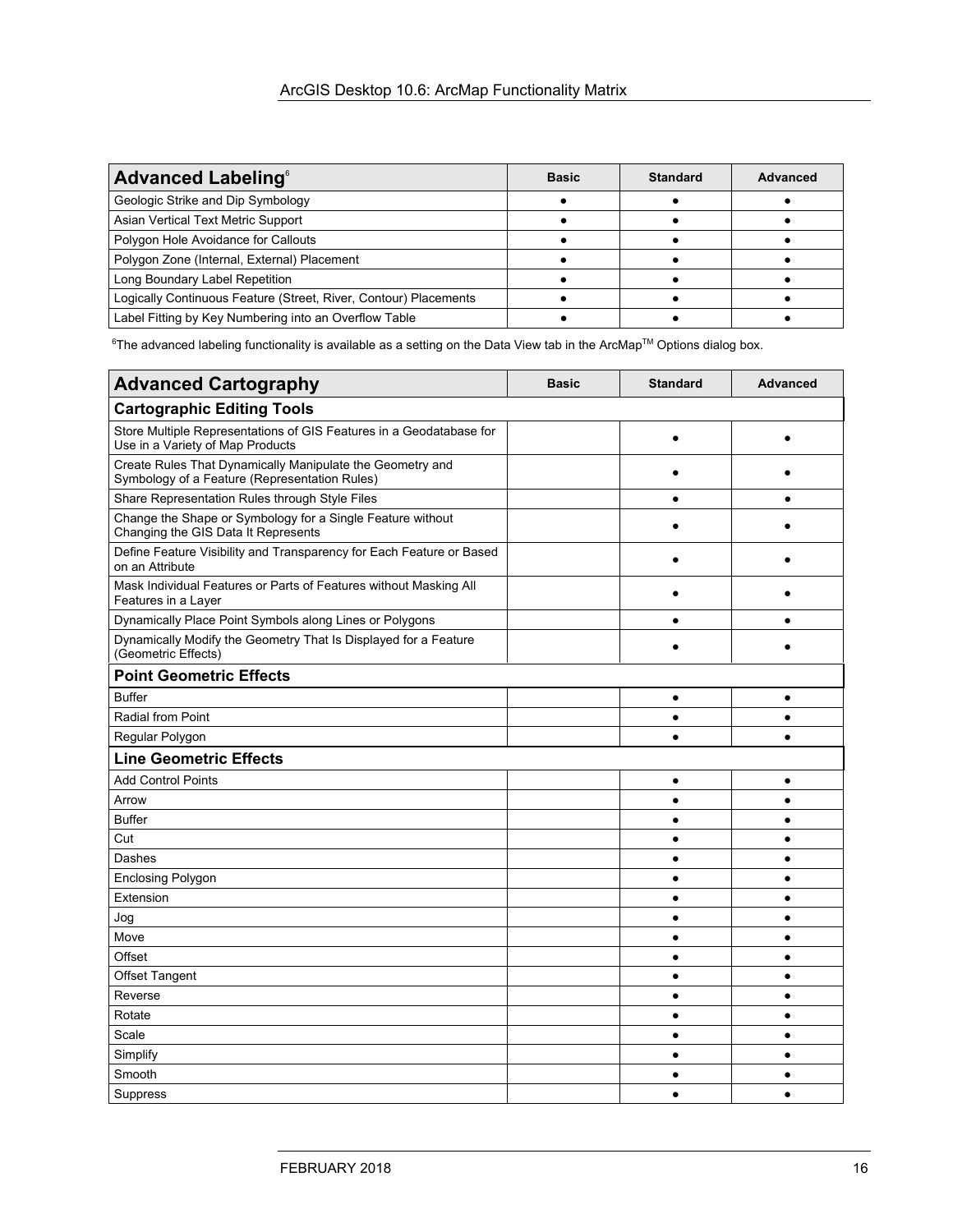| <b>Advanced Cartography</b>                                                         | <b>Basic</b> | <b>Standard</b> | <b>Advanced</b> |
|-------------------------------------------------------------------------------------|--------------|-----------------|-----------------|
| Tapered Polygon                                                                     |              |                 |                 |
| Wave                                                                                |              | ٠               | ٠               |
| <b>Polygon Geometric Effects</b>                                                    |              |                 |                 |
| <b>Add Control Points</b>                                                           |              | ٠               | ٠               |
| <b>Buffer</b>                                                                       |              |                 |                 |
| Cut                                                                                 |              |                 |                 |
| Dashes                                                                              |              |                 |                 |
| Donut                                                                               |              | $\bullet$       | ٠               |
| <b>Enclosing Polygon</b>                                                            |              | ٠               | ٠               |
| Move                                                                                |              | ٠               | ٠               |
| Offset                                                                              |              | ٠               | ٠               |
| Rotate                                                                              |              |                 | $\bullet$       |
| Scale                                                                               |              | $\bullet$       | $\bullet$       |
| Simplify                                                                            |              | ٠               | ٠               |
| Smooth                                                                              |              | ٠               | $\bullet$       |
| Wave                                                                                |              |                 |                 |
| <b>Interactive Symbol Editing</b>                                                   |              |                 |                 |
| Use the Marker Editor to Edit the Characteristics of a Point Symbol                 |              | $\bullet$       | $\bullet$       |
| Edit the Entire Representation or a Small Portion of One or More<br>Representations |              |                 |                 |
| Move an Entire Symbol                                                               |              | ٠               | $\bullet$       |
| Move Line Symbols Parallel                                                          |              | ٠               | $\bullet$       |
| Tool Dialog Boxes Accept Multiple Units of Measurement                              |              | $\bullet$       | ٠               |
| Add, Delete, or Move Symbol Vertices                                                |              | $\bullet$       | $\bullet$       |
| Modify the Geometric Effects of a Symbol: Line Width, Hatch Size                    |              | $\bullet$       | $\bullet$       |
| Move Linear Geometries Parallel                                                     |              |                 |                 |
| Reshape and Move a Feature to Align One Specified Point with<br>Another (Warp)      |              |                 |                 |
| Erase All or Part of a Symbol                                                       |              | ٠               |                 |
| Resize a Feature Symbol by Resizing Its Bounding Box                                |              | $\bullet$       |                 |
| Resize a Feature and Its Geometric Effects Simultaneously Using a<br>Ratio          |              |                 |                 |
| Rotate Feature Symbols Interactively or by a Specific Angle                         |              | ٠               |                 |
| Orient a Symbol to a Specific Angle                                                 |              |                 |                 |
| Reshape Symbols with Bézier Curves                                                  |              |                 |                 |
| Specify Locations along a Symbol Where a Pattern Must Apply<br>(Control Points)     |              | ٠               |                 |
| <b>WYSIWYG Feedback</b>                                                             |              | $\bullet$       | $\bullet$       |
| <b>Geoprocessing Graphic Quality</b>                                                |              |                 |                 |
| Detect Graphic Conflict                                                             |              |                 | ٠               |
| Propagate Displacement                                                              |              |                 | $\bullet$       |
| <b>Resolve Building Conflicts</b>                                                   |              |                 | ٠               |
| <b>Resolve Road Conflicts</b>                                                       |              |                 | ٠               |
| <b>Geoprocessing Masking Tools</b>                                                  |              |                 |                 |
| Cul-de-Sac Masks                                                                    |              |                 | ٠               |
| <b>Feature Outline Masks</b>                                                        |              |                 | ٠               |
| Intersecting Layers Masks                                                           |              |                 | ٠               |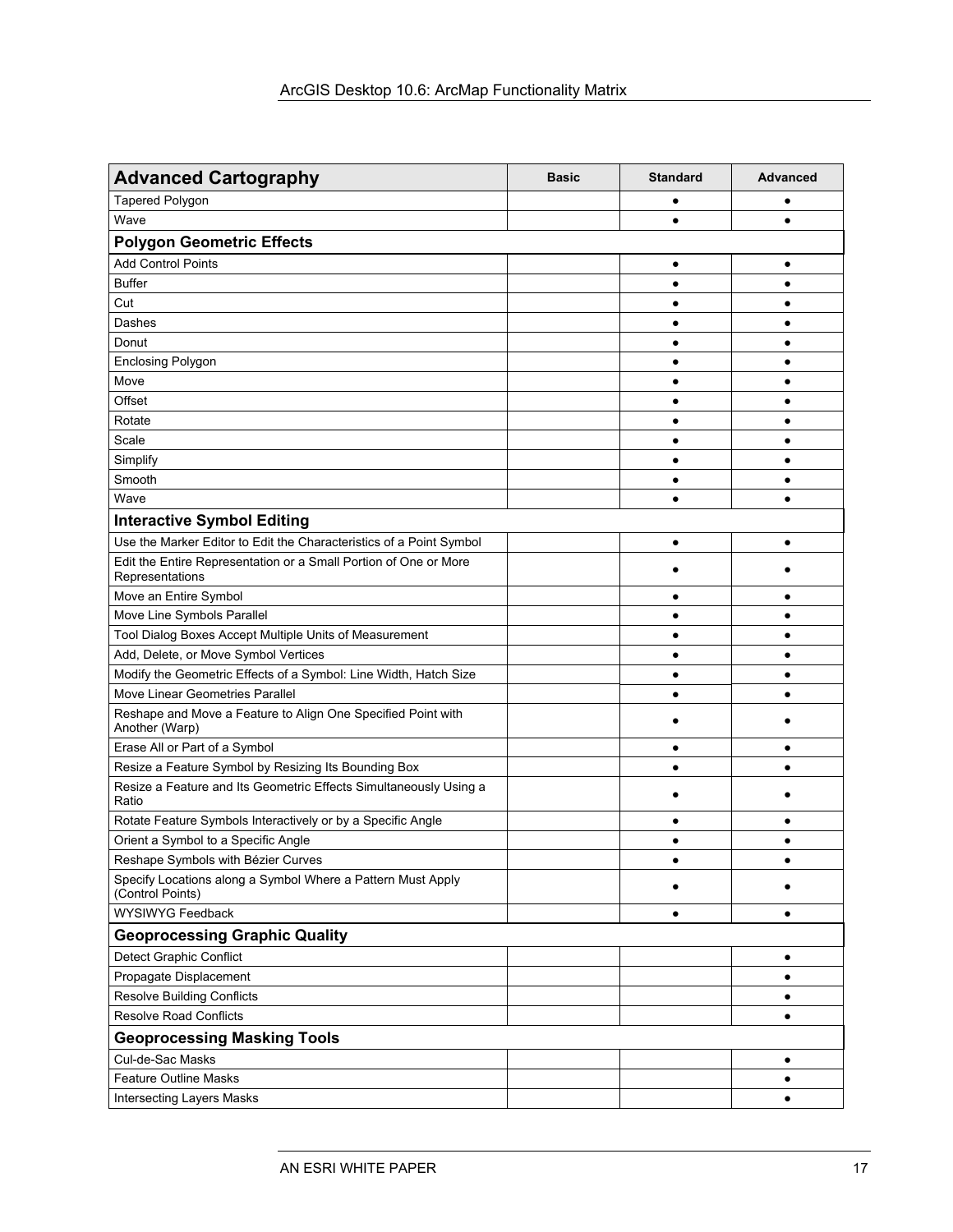| <b>Advanced Cartography</b>                    | <b>Basic</b> | <b>Standard</b> | Advanced |
|------------------------------------------------|--------------|-----------------|----------|
| <b>Geoprocessing Representation Management</b> |              |                 |          |
| Add Representation                             |              |                 |          |
| <b>Calculate Representation Rule</b>           |              |                 |          |
| Drop Representation                            |              |                 |          |
| Remove Override                                |              |                 |          |
| Select Feature by Override                     |              |                 |          |
| Set Layer Representation                       |              |                 |          |
| Update Override                                |              |                 |          |
| <b>Geoprocessing Symbolization Refinement</b>  |              |                 |          |
| Align Marker to Stroke or Fill                 |              |                 |          |
| Calculate Grid Convergence Angle               |              |                 |          |
| Calculate Line Caps                            |              |                 |          |
| Calculate Polygon Main Angle                   |              |                 |          |
| <b>Create Overpass</b>                         |              |                 |          |
| <b>Create Underpass</b>                        |              |                 |          |
| <b>Disperse Markers</b>                        |              |                 |          |
| Set Representation Control Point at Intersect  |              |                 |          |
| Set Representation Control Point by Angle      |              |                 |          |

| <b>Address Matching</b>                                                                            | <b>Basic</b> | <b>Standard</b> | <b>Advanced</b> |
|----------------------------------------------------------------------------------------------------|--------------|-----------------|-----------------|
| <b>Geocoding Tools</b>                                                                             |              |                 |                 |
| Geocoding Toolbar for Locator Management and Use                                                   | $\bullet$    |                 |                 |
| Single Line Input for ArcGIS 10.x Locators                                                         |              |                 |                 |
| Geocode Single or Batch Addresses                                                                  |              |                 |                 |
| Find Address within Current Map Extent                                                             |              |                 |                 |
| Real-Time Batch Geocoding Match Rate Feedback                                                      |              |                 |                 |
| Use Tools for Processing Result Sets, Including Custom Queries                                     |              |                 |                 |
| Use ArcGIS Enterprise for Server-Based Geocoding                                                   |              |                 |                 |
| Use Multiple Geocoding Locators per Data Source                                                    |              |                 |                 |
| Geocode Using Alternate Street Names, Alternate City Names,<br>Intersection, or Place-Name Aliases |              |                 |                 |
| Aggregate Multiple Geocoding Locators into a Single Geocoding<br>Locator (Composite Locator)       |              |                 |                 |
| Distribute Geocoding Locators without the Reference Data                                           |              |                 |                 |
| Edit Runtime Properties with Address Locator Properties Dialog                                     |              |                 |                 |
| Address Inspector Finds Address by Map Click                                                       |              |                 |                 |
| Create Locators with Suggestions Capability                                                        |              |                 |                 |
| Create USA Locators with Subaddress Identifiers                                                    |              |                 |                 |
| Drag Locators into ArcMap from the Catalog Window                                                  |              |                 |                 |
| Built-in Dataless Military Grid Reference System (MGRS) Locator                                    |              |                 |                 |
| Create Dynamic Features from Geocoded Locations                                                    |              |                 |                 |
| <b>ArcGIS Online Locator</b>                                                                       |              |                 |                 |
| <b>World Locator Service</b>                                                                       |              |                 |                 |
| Geoprocessing                                                                                      |              |                 |                 |
| Consolidate Locator                                                                                |              |                 |                 |
| <b>Create Address Locator</b>                                                                      |              |                 |                 |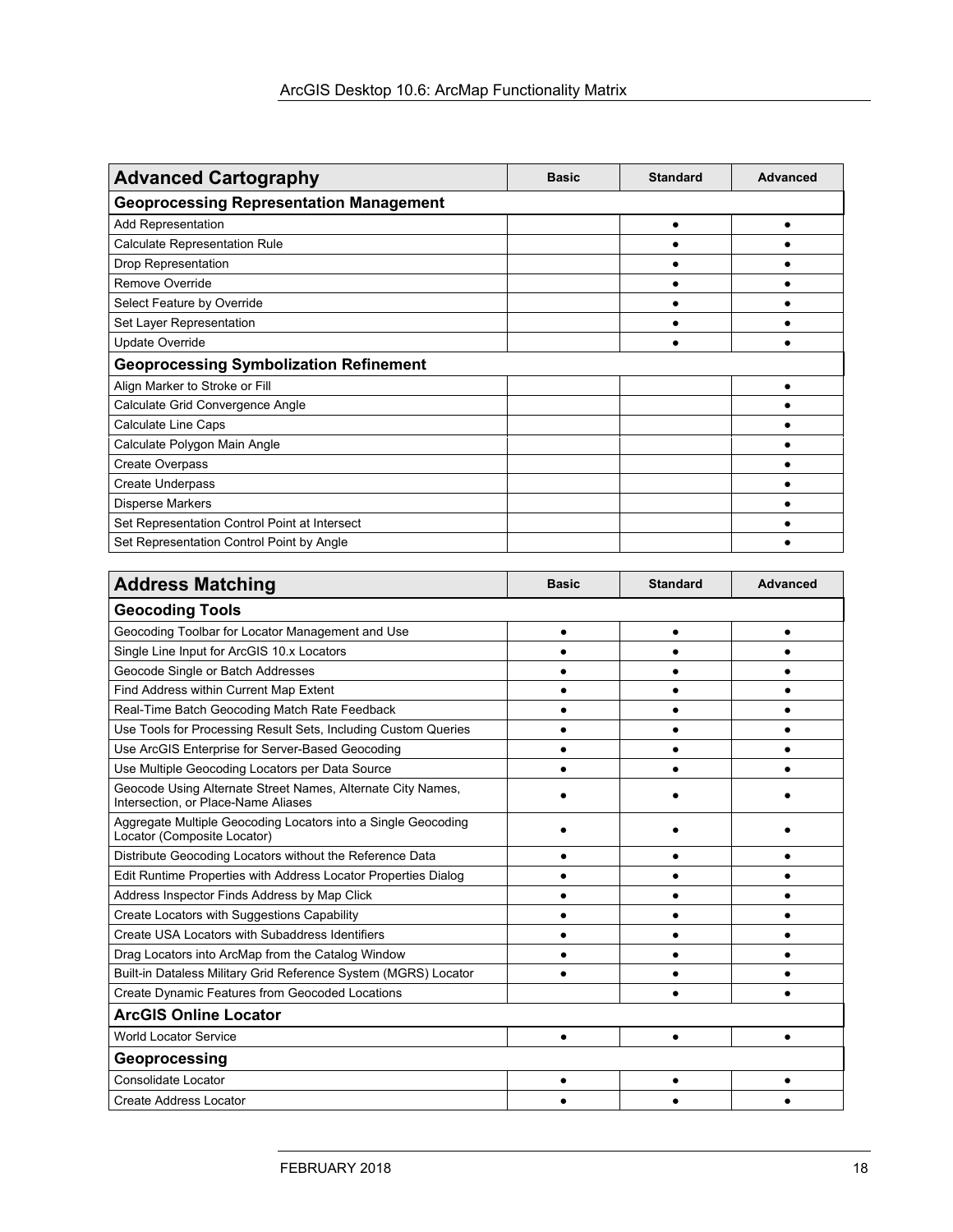| <b>Address Matching</b>               | <b>Basic</b> | <b>Standard</b> | <b>Advanced</b> |
|---------------------------------------|--------------|-----------------|-----------------|
| Create Composite Address Locator      |              |                 |                 |
| Geocode Addresses                     |              |                 |                 |
| Package Locator                       |              |                 |                 |
| <b>Reverse Geocode Point Features</b> |              |                 |                 |
| <b>Rebuild Address Locator</b>        |              |                 |                 |
| <b>Rematch Addresses</b>              |              |                 |                 |
| <b>Standardize Addresses</b>          |              |                 |                 |

# **Data Support and Interoperability**

| <b>Raster Data Support</b>                                                                                                                                                                                        | <b>Basic</b> | <b>Standard</b> | <b>Advanced</b> |
|-------------------------------------------------------------------------------------------------------------------------------------------------------------------------------------------------------------------|--------------|-----------------|-----------------|
| <b>Direct Read of Raster Data</b>                                                                                                                                                                                 |              |                 |                 |
| Advanced Spaceborne Thermal Emission and Reflection Radiometer<br>(ASTER)                                                                                                                                         | $\bullet$    |                 |                 |
| <b>AIRSAR Polarimetric</b>                                                                                                                                                                                        | $\bullet$    |                 | ٠               |
| <b>Applanix DSS</b>                                                                                                                                                                                               | $\bullet$    |                 |                 |
| ARC Digitized Raster Graphics (ADRG)                                                                                                                                                                              | $\bullet$    | ٠               | $\bullet$       |
| ArcSDE <sup>®</sup> Raster                                                                                                                                                                                        | ٠            |                 | $\bullet$       |
| <b>ASCII Grid</b>                                                                                                                                                                                                 | $\bullet$    |                 |                 |
| Band Interleaved by Line (Esri BIL), Band Interleaved by Pixel (Esri<br>BIP), or Band Sequential (Esri BSQ)                                                                                                       |              |                 |                 |
| Bathymetric Attributed Grid (BAG)                                                                                                                                                                                 | $\bullet$    | ٠               |                 |
| <b>Big TIFF</b>                                                                                                                                                                                                   |              |                 |                 |
| Binary Terrain (BT)                                                                                                                                                                                               | $\bullet$    |                 |                 |
| Bitmap, Device Independent Bitmap (DIB) Format, or Microsoft<br><b>Windows Bitmap</b>                                                                                                                             |              |                 |                 |
| <b>BSB Nautical Charts</b>                                                                                                                                                                                        |              |                 |                 |
| Committee on Earth Observing Sensors (CEOS) SAR                                                                                                                                                                   |              |                 |                 |
| <b>Compressed ARC Digitized Raster Graphics (CADRG)</b>                                                                                                                                                           | $\bullet$    |                 |                 |
| Controlled Image Base (CIB)                                                                                                                                                                                       | $\bullet$    |                 |                 |
| DEIMOS-2                                                                                                                                                                                                          | $\bullet$    |                 |                 |
| Digital Geographic Information Exchange Standard (DIGEST), ARC<br>Standard Raster Product (ASRP), or Universal Transverse Mercator<br>(UTM)/Universal Polar Stereographic (UPS) Standard Raster Product<br>(USRP) |              |                 |                 |
| Digital Image Map (DIMAP)                                                                                                                                                                                         | $\bullet$    |                 |                 |
| Digital Terrain Elevation Data (DTED) Levels 0, 1, and 2                                                                                                                                                          |              |                 |                 |
| DMC International Imaging (DMCii)                                                                                                                                                                                 |              |                 |                 |
| DubaiSat-2                                                                                                                                                                                                        |              |                 |                 |
| Earth Resources Laboratory Applications Software (ELAS)                                                                                                                                                           | $\bullet$    |                 |                 |
| Enhanced Compression Raster Graphic (ECRG)                                                                                                                                                                        | $\bullet$    |                 |                 |
| Enhanced Compression Wavelet (ECW)                                                                                                                                                                                | $\bullet$    |                 |                 |
| Envisat Image Product (ESAT)                                                                                                                                                                                      | $\bullet$    |                 | $\bullet$       |
| <b>ENVI Header Format</b>                                                                                                                                                                                         |              |                 | ٠               |
| <b>EOSAT FAST (FST)</b>                                                                                                                                                                                           | $\bullet$    | $\bullet$       | $\bullet$       |
| <b>ER Mapper's ECW</b>                                                                                                                                                                                            | $\bullet$    |                 | $\bullet$       |
| ERDAS 7.5 GIS, 7.5 LAN, RAW, IMAGINE                                                                                                                                                                              | $\bullet$    |                 | $\bullet$       |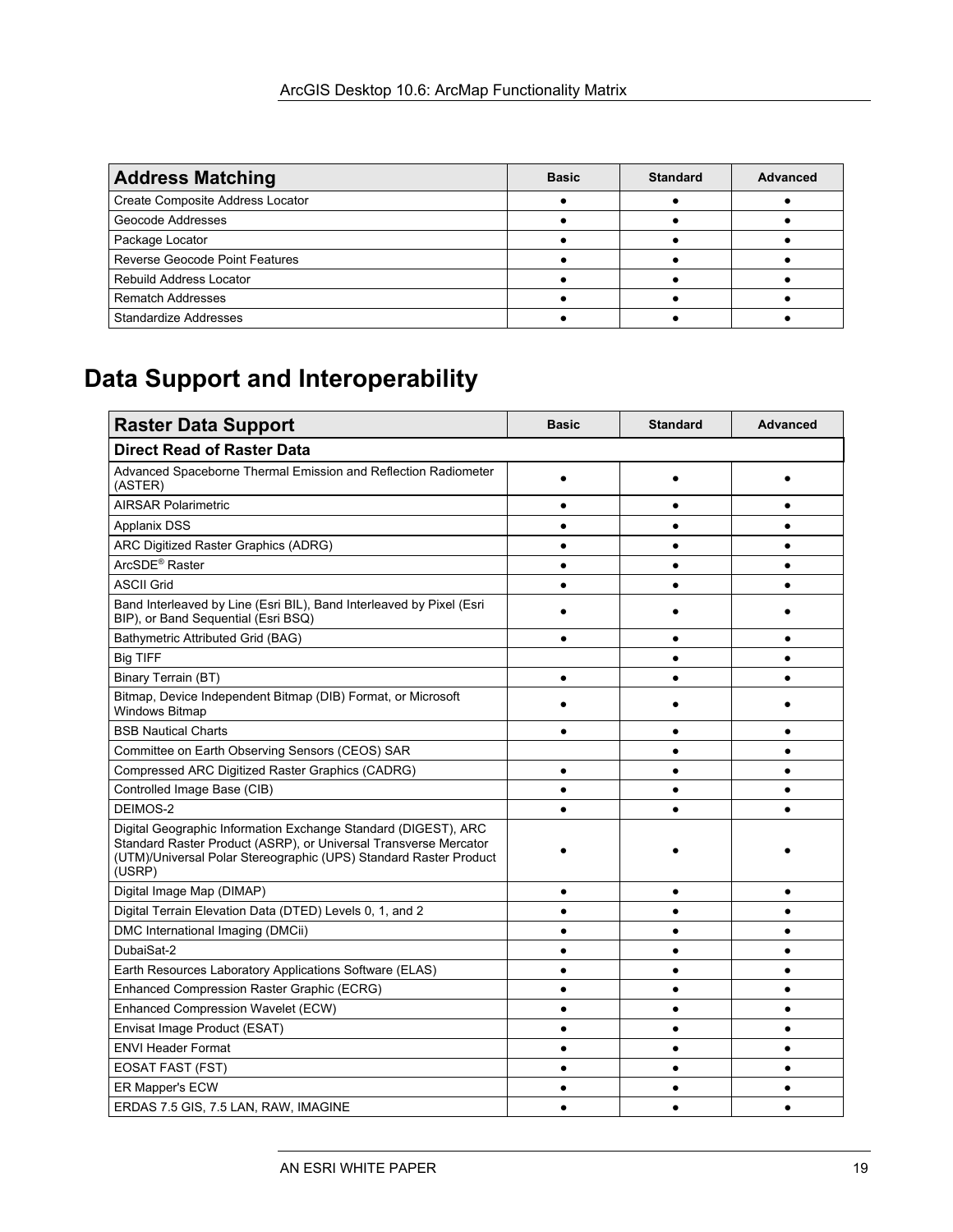| <b>Raster Data Support</b>                                                             | <b>Basic</b> | <b>Standard</b> | <b>Advanced</b> |
|----------------------------------------------------------------------------------------|--------------|-----------------|-----------------|
| Esri Grid, Grid Stack, Grid Stack File                                                 |              |                 |                 |
| Extensible N-Dimensional Data Format (NDF)                                             |              | ٠               | ٠               |
| Floating Point Raster (FLT)                                                            |              | $\bullet$       |                 |
| FORMOSAT-2                                                                             |              | ٠               |                 |
| Geospatial Data Abstraction Library (GDAL) Virtual Format (VRT)                        |              | $\bullet$       |                 |
| GeoEye-1 Satellite                                                                     |              | $\bullet$       |                 |
| GF-1 PMS                                                                               | $\bullet$    | $\bullet$       | $\bullet$       |
| GF-1 WFV                                                                               |              | Ċ               |                 |
| GF-2 PMS                                                                               |              |                 |                 |
| GF-4                                                                                   |              |                 |                 |
| Grid Exchange File (GXF)                                                               |              |                 |                 |
| Gridded Binary Format (GRIB, GRIB2)                                                    |              | $\bullet$       | $\bullet$       |
| Golden Software Format (GSAG, GSBG, GS7GB)                                             |              |                 |                 |
| Golden Software Grid (GRD)                                                             |              | ٠               | $\bullet$       |
| Hierarchical Data Format (HDF) -4, Including Subdatasets                               |              | ٠               |                 |
| Heightfield Raster (HF2)                                                               |              | ٠               | ٠               |
| <b>HGT</b>                                                                             | $\bullet$    | $\bullet$       | ٠               |
| High-Resolution Elevation (HRE)                                                        |              | Ċ               | ٠               |
| HJ 1A/1B CCD                                                                           |              | ٠               |                 |
| <b>IDA</b>                                                                             |              |                 |                 |
| <b>IDRISI Raster Format (RST)</b>                                                      |              |                 |                 |
| <b>IKONOS Satellite</b>                                                                |              | $\bullet$       | ٠               |
| <b>ILWIS Raster Map</b>                                                                |              | ٠               |                 |
| Image Display and Analysis (IDA)                                                       |              | ٠               |                 |
| Image Service (from ArcGIS Server)                                                     |              | $\bullet$       |                 |
| Image Service Definition (ISDef)                                                       |              | $\bullet$       |                 |
| Image Service Reference (ISRef)                                                        | $\bullet$    | $\bullet$       | $\bullet$       |
| Intergraph Raster Files: CIT <sup>™</sup> Binary Data; COT <sup>™</sup> Grayscale Data |              | $\bullet$       |                 |
| Integrated Software for Imagers and Spectrometers (ISIS)                               |              | ٠               |                 |
| Japanese Aerospace Exploration Agency (1.1 GUD, 1.5 GUD)                               |              |                 |                 |
| Jilin-1                                                                                |              | $\bullet$       |                 |
| JPEG, JFIF, JPEG 2000                                                                  |              | ٠               |                 |
| KOMPSAT-2                                                                              |              | c               |                 |
| KOMPSAT-3                                                                              |              | $\bullet$       | $\bullet$       |
| Landsat Satellites (1-7)                                                               | ٠            |                 | ٠               |
| Landsat 8 Raster Type                                                                  | $\bullet$    | $\bullet$       | $\bullet$       |
| LAS (Lidar Data Files)                                                                 | ٠            |                 | ٠               |
| <b>LAS Dataset</b>                                                                     | ٠            | ٠               | ٠               |
| <b>LASZ Compressed LAS</b>                                                             | $\bullet$    | ٠               | ٠               |
| Magellan MapSend (BLX/XLB)                                                             |              |                 |                 |
| Match-AT                                                                               |              |                 | ٠               |
| <b>MAP</b>                                                                             |              |                 | ٠               |
| Map Service Cache (from ArcGIS Enterprise or ArcGIS Online)                            |              |                 | ٠               |
| Multiresolution Seamless Image Database (MrSID) Generations 2, 3,<br>and 4             |              |                 |                 |
| MrSID (MG4) Lidar                                                                      |              |                 |                 |
| National Imagery Transmission Format (NITF), Including Subdatasets                     | ٠            |                 |                 |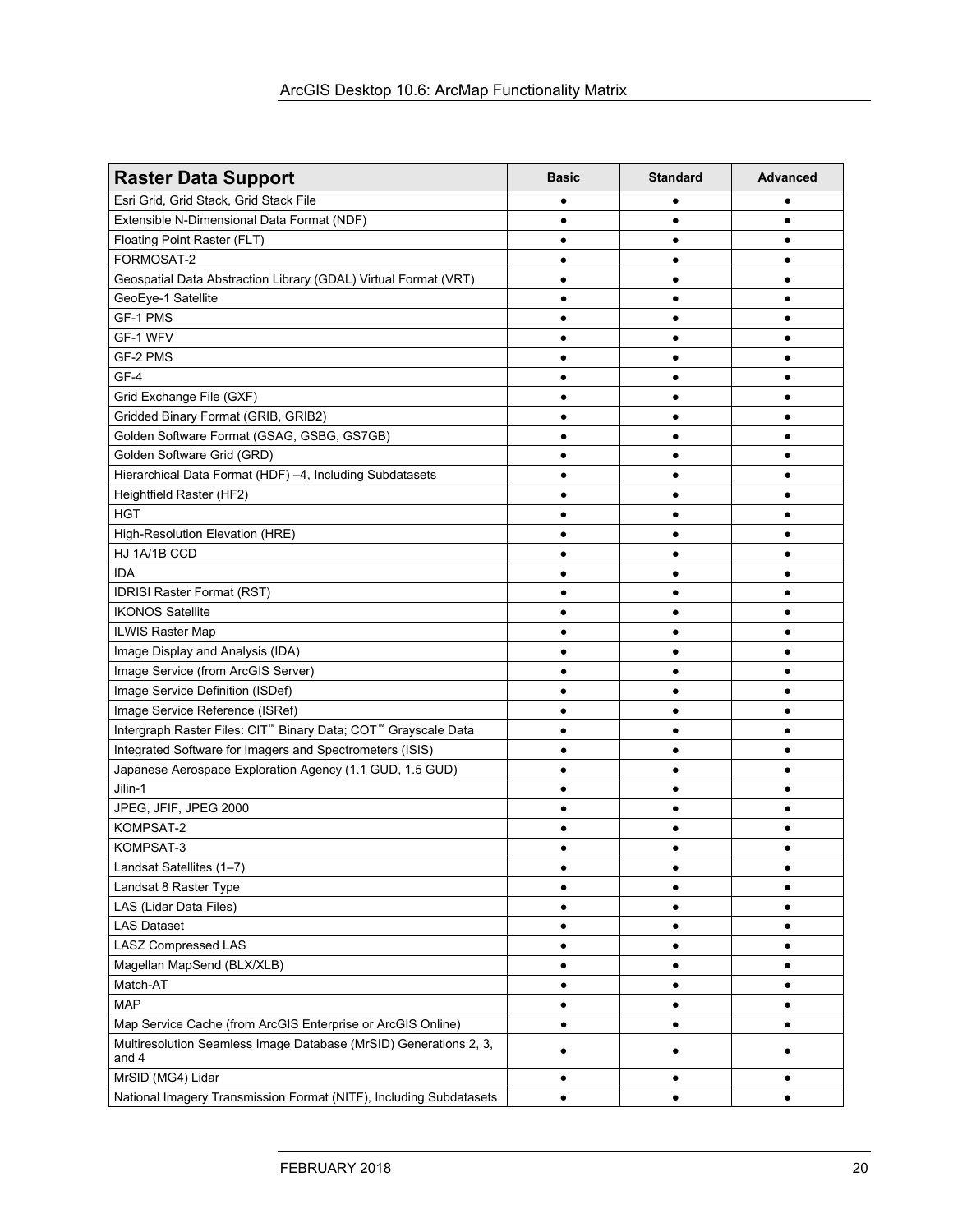| <b>Raster Data Support</b>                                                                    | <b>Basic</b> | <b>Standard</b> | <b>Advanced</b> |  |
|-----------------------------------------------------------------------------------------------|--------------|-----------------|-----------------|--|
| National Land Archive Production System (NLAPS)                                               |              | $\bullet$       |                 |  |
| National Oceanic and Atmospheric Administration (NOAA) GTX<br>Vertical Datum Shift            |              | $\bullet$       |                 |  |
| <b>NCDRD</b>                                                                                  |              | ٠               | $\bullet$       |  |
| New Labeled US Geological Survey (USGS) Digital Orthophoto<br>Quadrangle (DOQ2)               |              |                 |                 |  |
| NOAA Polar Orbiter Level 1b Dataset (AVHRR)                                                   |              |                 |                 |  |
| Oracle Spatial GeoRaster7                                                                     |              | ٠               | ٠               |  |
| OrbView-3 Satellite                                                                           | $\bullet$    | ٠               | $\bullet$       |  |
| PCI aux Labeled Raw Format (PAux)                                                             |              | $\bullet$       | ٠               |  |
| PCI Geomatics PCIDSK (PIX) <sup>8</sup>                                                       |              | $\bullet$       | $\bullet$       |  |
| Planetary Data System (PDS)-National Aeronautics and Space<br>Administration (NASA) (IMG/LBL) |              |                 |                 |  |
| Portable Network Graphics                                                                     |              | $\bullet$       | $\bullet$       |  |
| <b>QuickBird Satellite</b>                                                                    |              | ٠               | $\bullet$       |  |
| PCRaster (MAP) <sup>8</sup>                                                                   |              | ٠               |                 |  |
| Pleiades                                                                                      |              |                 |                 |  |
| QuickBird                                                                                     |              |                 |                 |  |
| RADARSAT-2                                                                                    |              | $\bullet$       | $\bullet$       |  |
| RapidEye Satellite                                                                            |              | ٠               | ٠               |  |
| Raster Catalog                                                                                |              | ٠               | ٠               |  |
| Raster Process Definition (RPDef)                                                             |              | ٠               | $\bullet$       |  |
| Raster Product Format (RPF)                                                                   |              | ٠               | ٠               |  |
| SAGA GIS Binary Grid                                                                          | $\bullet$    | $\bullet$       | $\bullet$       |  |
| Sandia Synthetic Aperture (GFF)                                                               | $\bullet$    | ٠               | $\bullet$       |  |
| Sentinel-1, Sentinel-2                                                                        |              | $\bullet$       | $\bullet$       |  |
| Shuttle Radar Topography Mission (SRTM)                                                       |              |                 |                 |  |
| Spatial Data Transfer Standard (SDTS)                                                         |              |                 |                 |  |
| <b>SPOT Satellites</b>                                                                        |              | $\bullet$       | $\bullet$       |  |
| <b>Tables</b>                                                                                 |              | ٠               | ٠               |  |
| Tagged Image File Format (TIFF)                                                               |              | ٠               | ٠               |  |
| Terragen Terrain (TER/TERRAIN)                                                                |              | ٠               | ٠               |  |
| Terrain                                                                                       |              | $\bullet$       | ٠               |  |
| TerraSAR-X                                                                                    |              | ٠               | ٠               |  |
| TH-01                                                                                         |              |                 |                 |  |
| USGS ASCII Digital Elevation Model <sup>8</sup>                                               |              | ٠               | ٠               |  |
| USGS DOQ                                                                                      |              |                 |                 |  |
| Web Coverage Service (WCS; Open Geospatial Consortium, Inc.<br>[OGC], Standard)               |              | ٠               |                 |  |
| Web Map Service (WMS, OGC Standard)                                                           | $\bullet$    | $\bullet$       | $\bullet$       |  |
| <b>WorldView Satellites</b>                                                                   | $\bullet$    | $\bullet$       | $\bullet$       |  |
| XPixMap (XPM) <sup>8</sup>                                                                    |              | ٠               | ٠               |  |
| ZY02C HRC, PMS                                                                                |              | ٠               | $\bullet$       |  |
| ZY3-CRESDA, SASMAC                                                                            | $\bullet$    | ٠               | ٠               |  |
| <b>Direct Read and Write of Raster Data</b>                                                   |              |                 |                 |  |
| <b>ERDAS IMAGINE</b>                                                                          | $\bullet$    | ٠               | ٠               |  |
| Esri Grid, Grid Stack, and Grid Stack File                                                    | $\bullet$    | ٠               | ٠               |  |
| Geodatabase Raster <sup>9</sup>                                                               | ٠            | ٠               | ٠               |  |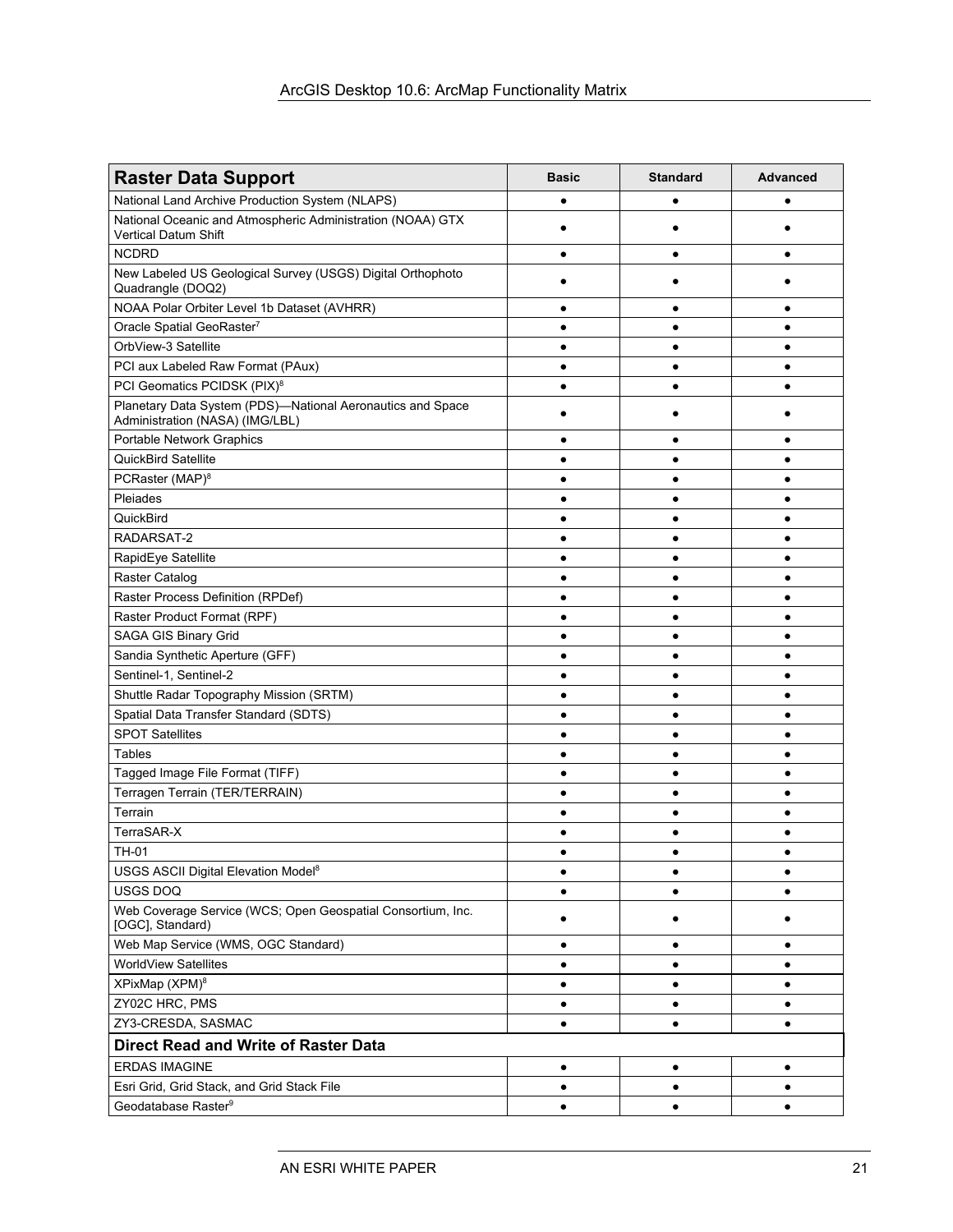| <b>Raster Data Support</b>                                                                           | <b>Basic</b> | <b>Standard</b> | Advanced |
|------------------------------------------------------------------------------------------------------|--------------|-----------------|----------|
| Graphic Interchange Format (GIF)                                                                     |              |                 |          |
| Joint File Interchange Format (JFIF)                                                                 |              |                 |          |
| Joint Photographic Experts Group                                                                     |              |                 |          |
| JPEG 2000 (JP2)                                                                                      |              |                 |          |
| <b>Portable Network Graphics</b>                                                                     |              |                 |          |
| Tagged Image File Format (GeoTIFF tags are supported.)                                               |              |                 |          |
| Oracle Spatial GeoRaster <sup>7</sup>                                                                |              |                 |          |
| <b>Geodatabase Raster Management</b>                                                                 |              |                 |          |
| Create and Edit Raster Attribute Tables for All Supported Single Band<br>Raster Formats <sup>9</sup> |              |                 |          |
| Create and Manage Rasters in Personal and File Geodatabases                                          |              |                 |          |
| Compress Geodatabase Rasters with LZ77, JPEG, or JPEG 2000<br>Compression Algorithms <sup>9</sup>    |              |                 |          |
| Create and Manage Raster Data in a Multiuser Geodatabase                                             |              |                 |          |
| <b>Create Raster Mosaics</b>                                                                         |              |                 |          |

7 Oracle Spatial GeoRaster requires the data to be registered with the geodatabase or created using ArcGIS Desktop.

 $^8$ These formats can be written to through programming with the ArcObjects™ API.

<sup>9</sup>Basic can only create geodatabase rasters or raster attribute tables in personal or file geodatabases. Standard and Advanced can create and manage geodatabase rasters in personal, file, and multiuser geodatabases.

| <b>Document and Data Support</b>                                                                | <b>Basic</b> | <b>Standard</b> | <b>Advanced</b> |
|-------------------------------------------------------------------------------------------------|--------------|-----------------|-----------------|
| <b>Map and Symbology Files</b>                                                                  |              |                 |                 |
| Read Published Map Files (from ArcGIS Publisher)                                                | $\bullet$    |                 |                 |
| Create and Edit Map Documents (MXD)                                                             |              |                 |                 |
| Save Layer Files (LYR) and Map Documents (MXD) in ArcGIS 8.3, 9,<br>9.1, 9.2, 9.3, or 10 Format |              |                 |                 |
| Use Map Documents (MXD) to Standardize Maps                                                     |              |                 |                 |
| Import ArcView® 3.x ArcView Legend (AVL) Files                                                  |              |                 |                 |
| Direct Read of Vector and Raster Data                                                           |              |                 |                 |
| Personal Geodatabase for Microsoft <sup>®</sup> Access <sup>™</sup>                             |              |                 |                 |
| File Geodatabase                                                                                |              |                 |                 |
| Personal, Workgroup, and Enterprise Geodatabases                                                |              |                 |                 |
| Shapefiles                                                                                      |              |                 |                 |
| SQLite Database Using ST Geometry or SpatiaLite Geometry Types                                  |              |                 |                 |
| ArcInfo <sup>®</sup> Coverages                                                                  |              |                 |                 |
| PC ARC/INFO <sup>™</sup> Coverages                                                              |              |                 |                 |
| Smart Data Compression (SDC) Data                                                               |              |                 |                 |
| Vector Product Format (VPF) Data                                                                |              |                 |                 |
| <b>ArcGIS Server Services</b>                                                                   |              |                 |                 |
| ArcIMS <sup>®</sup> Services                                                                    |              |                 |                 |
| <b>ArcGIS Server Feature Services</b>                                                           |              |                 |                 |
| OGC WCS                                                                                         |              |                 |                 |
| <b>OGC WMS</b>                                                                                  |              |                 |                 |
| OGC GML Simple Features Access <sup>10</sup>                                                    |              |                 |                 |
| OGC GML Simple Features Import/Export <sup>10</sup>                                             |              |                 |                 |
| OGC GML Web Feature Service Access for Simple Features-Based<br>Services <sup>10</sup>          |              |                 |                 |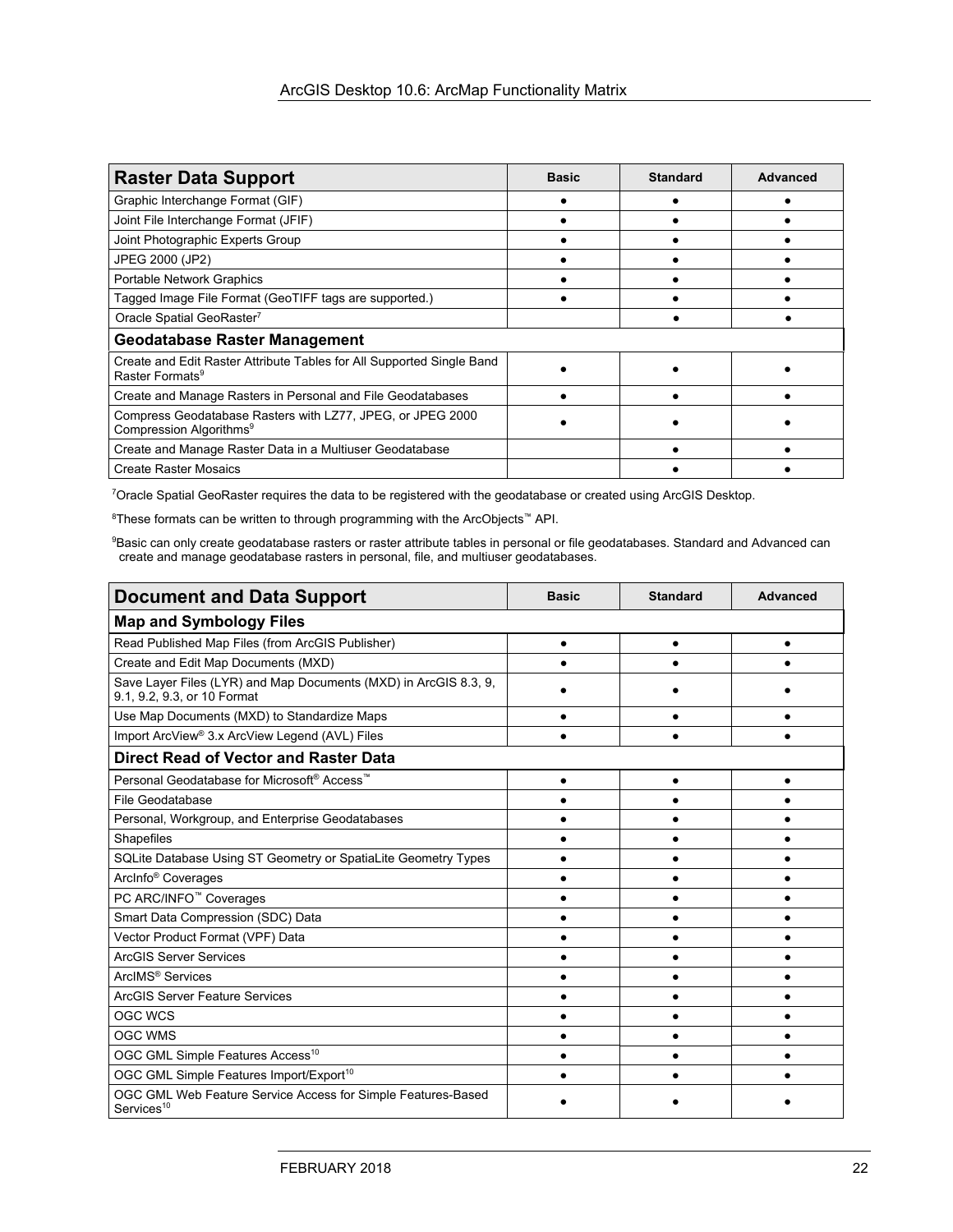| <b>Document and Data Support</b>                        | <b>Basic</b> | <b>Standard</b> | Advanced  |  |
|---------------------------------------------------------|--------------|-----------------|-----------|--|
| Network Common Data Form (NetCDF)                       |              |                 |           |  |
| <b>Direct Editing of Vector Data</b>                    |              |                 |           |  |
| Personal Geodatabase                                    |              | $\bullet$       | $\bullet$ |  |
| File Geodatabase                                        |              |                 |           |  |
| Shapefiles                                              |              |                 |           |  |
| ArcSDE for SQL Express and Enterprise Geodatabases      |              |                 |           |  |
| <b>ArcGIS Server Feature Services</b>                   |              |                 |           |  |
| <b>Direct Read of Other Data</b>                        |              |                 |           |  |
| <b>Geodatabase Terrains</b>                             |              |                 |           |  |
| <b>Microsoft Excel Worksheets</b>                       |              |                 |           |  |
| Esri TIN                                                |              |                 |           |  |
| dBASE (DBF)                                             |              |                 |           |  |
| Text (TXT, CSV)                                         |              |                 |           |  |
| <b>Esri INFO Files</b>                                  |              |                 |           |  |
| Query Layers Defined in a DBMS with SQL                 |              |                 |           |  |
| Database Connections                                    |              |                 |           |  |
| <b>Microsoft Access</b>                                 |              |                 |           |  |
| <b>Coordinate Systems</b>                               |              |                 |           |  |
| More than 800 Predefined Geographic Coordinate Systems  |              |                 |           |  |
| More than 4,800 Predefined Projected Coordinate Systems |              |                 |           |  |
| More than 150 Predefined Vertical Coordinate Systems    |              |                 |           |  |
| Ability to Create and Use Custom Coordinate Systems     |              |                 |           |  |

<sup>10</sup>These features require the installation of the ArcGIS Data Interoperability extension, but a license for this extension is not required.

| <b>CAD Support</b>                                                                              | <b>Basic</b> | <b>Standard</b> | <b>Advanced</b> |  |
|-------------------------------------------------------------------------------------------------|--------------|-----------------|-----------------|--|
| <b>CAD File Support</b>                                                                         |              |                 |                 |  |
| Autodesk Drawing Exchange Format (DXF)                                                          |              |                 |                 |  |
| AutoCAD Drawing File (DWG)                                                                      |              |                 |                 |  |
| MicroStation Design Files (DGN, etc.)                                                           |              |                 |                 |  |
| Mapping Specification for CAD—Import from CAD                                                   |              |                 |                 |  |
| Mapping Specification for CAD-Export to CAD                                                     |              |                 |                 |  |
| <b>Direct Read of CAD Data</b>                                                                  |              |                 |                 |  |
| Display CAD Features and Annotation Based on CAD File's Display<br>Properties                   |              |                 |                 |  |
| Display Block Attributes and Tags as CAD Annotation Features                                    |              |                 |                 |  |
| Display Entire CAD Drawing or Individual CAD Features by Geometric<br>Type and Definition Query |              |                 |                 |  |
| Override CAD Symbology with Standard ArcGIS Display Tools                                       |              |                 |                 |  |
| Control CAD Layer Visibility                                                                    |              |                 |                 |  |
| Access CAD Entity Properties and Attributes through a CAD Feature<br><b>Attribute Table</b>     |              |                 |                 |  |
| Directly Use CAD Data for Display, Query, Analysis, or<br>Geoprocessing                         |              |                 |                 |  |
| <b>Editing with CAD Data</b>                                                                    |              |                 |                 |  |
| Copy and Paste CAD Features Directly into Other GIS Feature<br>Classes                          |              |                 |                 |  |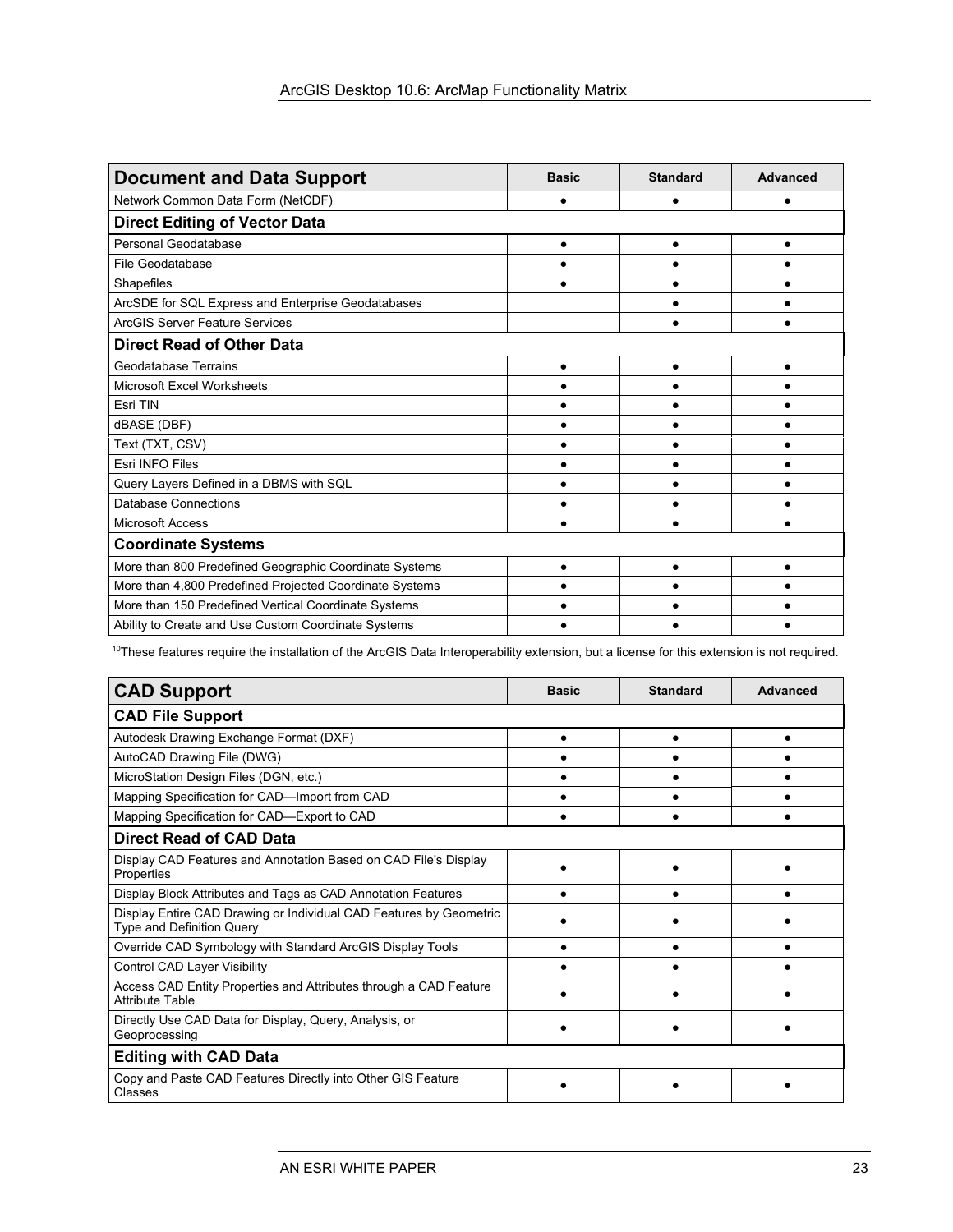| <b>CAD Support</b>                                                                                         | <b>Basic</b> | <b>Standard</b> | Advanced |  |
|------------------------------------------------------------------------------------------------------------|--------------|-----------------|----------|--|
| Snap to CAD Data While Editing                                                                             |              |                 |          |  |
| CAD Features Save Directly to GIS Feature Classes                                                          |              |                 |          |  |
| <b>Coordinate Systems</b>                                                                                  |              |                 |          |  |
| Select and Save Coordinate System Definitions with CAD Data                                                |              |                 |          |  |
| Graphically Align CAD Data with Other GIS Data and Store the<br>Transformation Definition (Georeferencing) |              |                 |          |  |
| <b>Geoprocessing-See Geoprocessing Conversion</b>                                                          |              |                 |          |  |

# **Application Framework**

| <b>Application Customization</b>                                                | <b>Basic</b> | <b>Standard</b> | Advanced |
|---------------------------------------------------------------------------------|--------------|-----------------|----------|
| <b>Application Look and Feel</b>                                                |              |                 |          |
| Dockable/Floating Toolbars                                                      |              |                 |          |
| Dockable and Auto Hiding Windows                                                |              |                 |          |
| Unicode Support for Multilanguage Attributes                                    |              |                 |          |
| Installations for Chinese, Japanese, French, German, and Spanish<br>Languages   |              |                 |          |
| Complies with Microsoft Windows Display Settings                                |              |                 |          |
| Layer (LYR) Files Registered in Windows to ArcGIS Applications                  |              |                 |          |
| <b>Customization</b>                                                            |              |                 |          |
| Drag and Drop to Rearrange Tools/Toolbars                                       |              |                 |          |
| Add Geoprocessing Tools to Any Menu                                             |              |                 |          |
| Create New Toolbars or Menus without Programming                                |              |                 |          |
| Extend the Applications with Add-ins Built with .NET, Java, or Python           |              |                 |          |
| Build New ArcGIS Components with .NET or Java and the ArcObjects<br><b>SDK</b>  |              |                 |          |
| Script Analysis, Conversion, Data Management, and Map Automation<br>with Python |              |                 |          |

# **Data Automation**

| <b>Data Editing</b>                                                                           | <b>Basic</b> | <b>Standard</b> | Advanced |
|-----------------------------------------------------------------------------------------------|--------------|-----------------|----------|
| <b>General Editing</b>                                                                        |              |                 |          |
| Simultaneously Edit Multiple Layers                                                           |              |                 |          |
| Use Feature Templates to Predefine Editing Tasks per Layer                                    |              |                 |          |
| Perform Unlimited Undo/Redo Operations                                                        |              |                 |          |
| Integrate with ArcPad® for Field Editing                                                      |              |                 |          |
| Provide Digitizer Support for Devices with Wintab-Compliant Drivers                           |              |                 |          |
| Make Measurements Using Any Units, Including Custom Units                                     |              |                 |          |
| Optionally Scale Features When Individual Vertices Are Moved                                  |              |                 |          |
| Automatically Correct Ground Measures Appropriately in the GIS                                |              |                 |          |
| Multiple Snap Environments Available                                                          |              |                 |          |
| Dockable Snapping Toolbar Makes It Quick and Easy to Control<br><b>Snapping While Editing</b> |              |                 |          |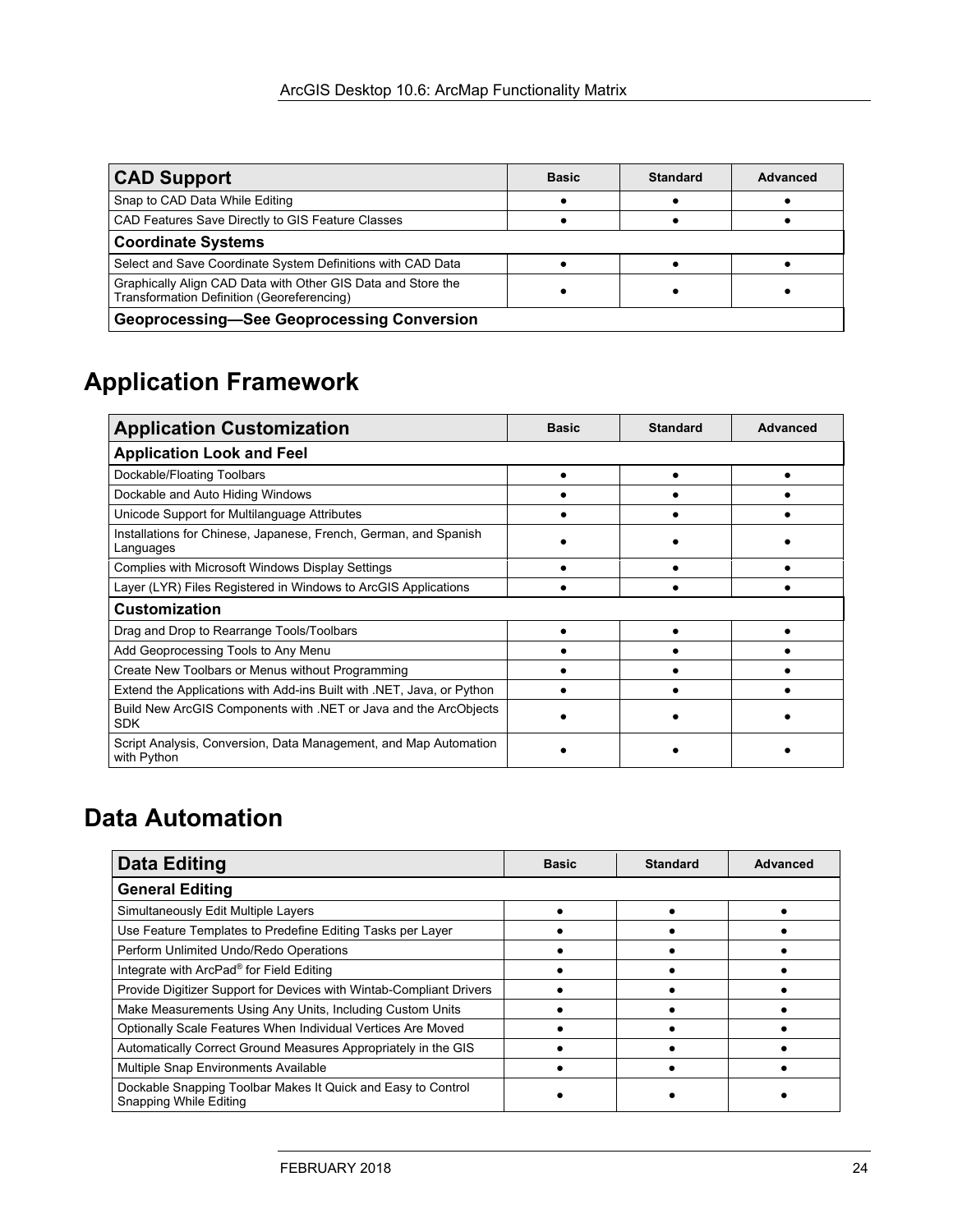| <b>Data Editing</b>                                                                             | <b>Basic</b> | <b>Standard</b> | <b>Advanced</b> |
|-------------------------------------------------------------------------------------------------|--------------|-----------------|-----------------|
| SnapTips Give Feedback on Snap Agent Used                                                       |              | ٠               |                 |
| Optionally Snap to Basemap Layers                                                               |              | ٠               |                 |
| Simple Editing of Multipatch (3D) Features                                                      | ٠            | $\bullet$       |                 |
| <b>Snapping Types</b>                                                                           |              |                 |                 |
| Edge                                                                                            |              |                 |                 |
| End                                                                                             |              |                 |                 |
| Intersection                                                                                    |              |                 |                 |
| Midpoint                                                                                        |              | $\bullet$       |                 |
| Point                                                                                           |              | $\bullet$       |                 |
| Tangent                                                                                         |              | ٠               |                 |
| Vertex                                                                                          |              | $\bullet$       |                 |
| <b>Snapping to Topology Elements</b>                                                            |              |                 |                 |
| <b>Topology Nodes</b>                                                                           | $\bullet$    | $\bullet$       | ٠               |
| <b>Snapping Tolerance</b>                                                                       |              |                 |                 |
| <b>By Pixels</b>                                                                                | $\bullet$    | ٠               | ٠               |
| By Map Units                                                                                    |              | $\bullet$       |                 |
| Interactively                                                                                   |              |                 |                 |
| <b>Geometry Construction Options</b>                                                            |              |                 |                 |
| Constrain the Next Segment by Direction                                                         | $\bullet$    | $\bullet$       |                 |
| Constrain the Next Segment with a Deflection Angle from Last<br>Segment                         |              |                 |                 |
| Constrain the Next Segment by Length                                                            | $\bullet$    | $\bullet$       |                 |
| Specify an Exact X, Y Location                                                                  |              | ٠               |                 |
| Specify an X, Y Difference from the Last Vertex                                                 |              | ٠               |                 |
| Constrain the Next Segment to Be Parallel to the Last Segment                                   | $\bullet$    | ٠               |                 |
| Constrain the Next Segment to Be Perpendicular to the Last<br>Segment                           |              |                 |                 |
| Constrain the Next Segment Based on an Angle from an Existing<br>Feature Segment in the Map     |              |                 |                 |
| Create Geometry from Existing Features in the Map                                               |              |                 |                 |
| Create a Curve Tangent to the Last Segment                                                      |              |                 |                 |
| Finish a Polygon by Generating Perpendicular Segments from the<br><b>First and Last Segment</b> |              |                 |                 |
| Flip the Orientation of the Geometry                                                            |              |                 |                 |
| Trim Geometry to a Specific Length                                                              |              |                 |                 |
| <b>Geometry Creation Tools</b>                                                                  |              |                 |                 |
| Point and Click On-Screen Digitizing                                                            | $\bullet$    | $\bullet$       | $\bullet$       |
| Use Stream Digitizing                                                                           | $\bullet$    | $\bullet$       | $\bullet$       |
| Autocomplete Construction (Polygon Border, Freehand Curve)                                      | $\bullet$    | $\bullet$       | ٠               |
| Create Freehand Bézier Splines                                                                  | ٠            | ٠               | ٠               |
| Add a Coordinate Based on an Angle from One Location and a<br><b>Distance from Another</b>      | ٠            | ٠               |                 |
| Add a Coordinate Based on the Implied Intersection of Two<br>Segments                           | ٠            | ٠               |                 |
| Add a Coordinate in Decimal Degree (DD, DMS, DDM) Format                                        | $\bullet$    | $\bullet$       | ٠               |
| Construct a Bézier Curve                                                                        | $\bullet$    | $\bullet$       | ٠               |
| Construct a True Circular Curve                                                                 | $\bullet$    | $\bullet$       | $\bullet$       |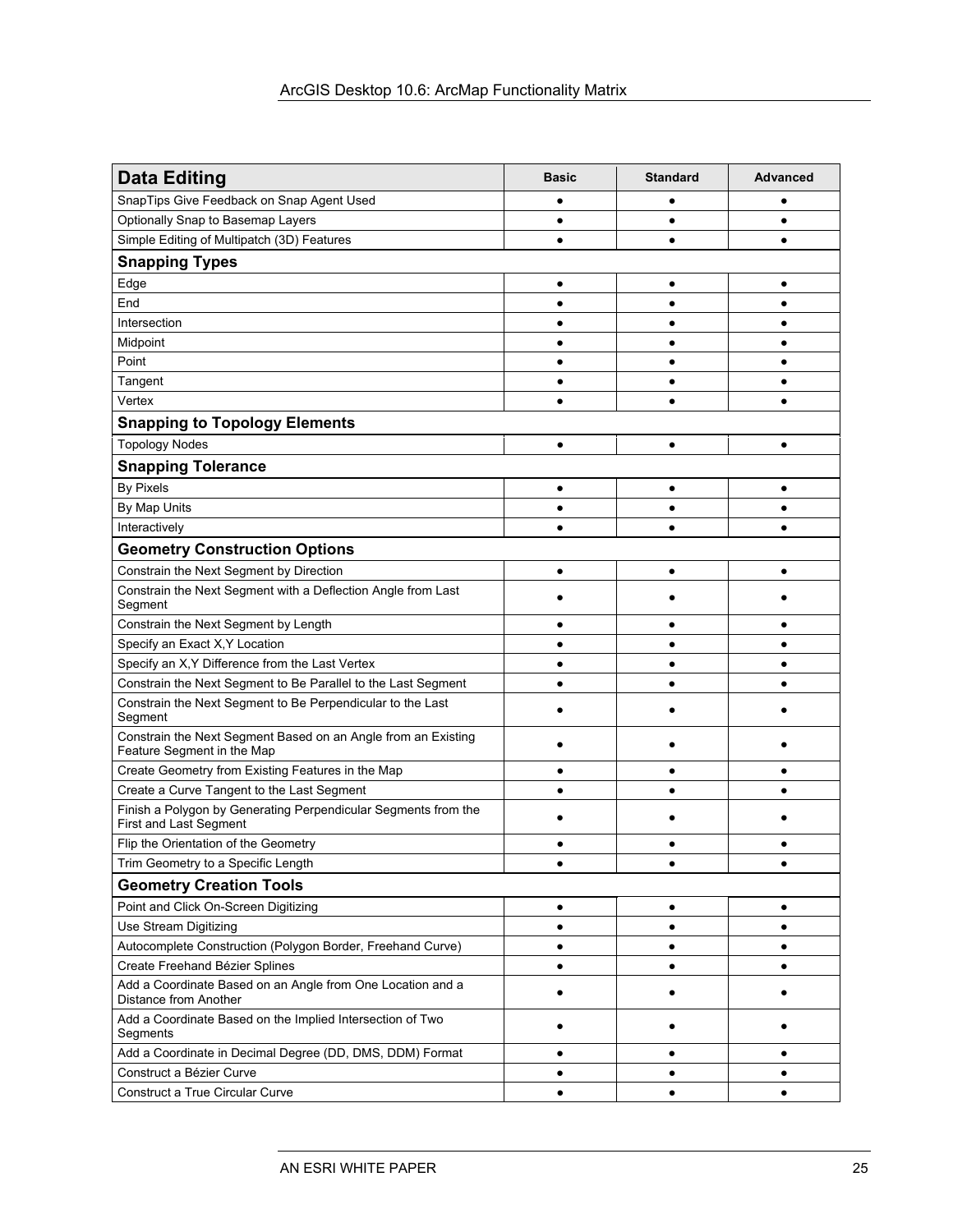| <b>Data Editing</b>                                                                                           | <b>Basic</b> | <b>Standard</b> | <b>Advanced</b> |
|---------------------------------------------------------------------------------------------------------------|--------------|-----------------|-----------------|
| Construct a Tangent Curve                                                                                     |              |                 |                 |
| <b>Construct Rectangles and Circles</b>                                                                       |              | ٠               |                 |
| Add a Coordinate Based on a Distance from Two Known Locations                                                 | ٠            | ٠               |                 |
| Add a Coordinate at the Midpoint between Two Known Locations                                                  | $\bullet$    |                 |                 |
| Add Coordinates along Existing Coordinates                                                                    | $\bullet$    | $\bullet$       |                 |
| Create a Curved Line at the Intersection of Two Existing Lines (Fillet)                                       | $\bullet$    | $\bullet$       |                 |
| <b>Feature Manipulation Tasks</b>                                                                             |              |                 |                 |
| <b>Create Features Using New Geometry</b>                                                                     | $\bullet$    | $\bullet$       | $\bullet$       |
| Create New Polygons Using the Geometry of Existing Features<br>(Autocomplete Polygons)                        |              |                 |                 |
| <b>Reshape Existing Features</b>                                                                              |              |                 |                 |
| <b>Cut Polygon Features</b>                                                                                   |              |                 |                 |
| <b>Create Mirror Copies of Existing Features</b>                                                              |              |                 |                 |
| <b>Extend or Trim Existing Features</b>                                                                       | ٠            |                 |                 |
| Split Existing Lines at Their Explicit or Implicit Intersection                                               |              |                 |                 |
| Add, Delete, Interactively Move, or Modify the Coordinate Values for<br>Vertex Locations of Existing Features |              |                 |                 |
| <b>Feature Editing Tools</b>                                                                                  |              |                 |                 |
| Move, Rotate, Delete, Copy, and Paste                                                                         |              |                 |                 |
| Split a Line at a Distance or Percentage                                                                      |              | ٠               |                 |
| Divide a Line Based on a Distance, a Number of Segments, or a<br>Measure Value (M-coordinate)                 |              |                 |                 |
| <b>Buffer Features</b>                                                                                        |              |                 |                 |
| Copy Lines Parallel to Their Existing Location                                                                |              |                 |                 |
| <b>Merge Existing Features</b>                                                                                |              | $\bullet$       |                 |
| Create New Features by Merging Features in the Same or Another<br>Layer (Union)                               |              |                 |                 |
| Create New Features from the Buffer of Existing Features                                                      | ٠            | ٠               |                 |
| Create New Polygons by Intersecting Existing Feature Classes                                                  | ٠            | ٠               |                 |
| Clip One or More Polygons with Another Polygon                                                                | ٠            | ٠               |                 |
| Extend and Trim Lines with Other Features in the Map                                                          | ٠            | $\bullet$       | $\bullet$       |
| Align to Edge or Shape                                                                                        |              |                 |                 |
| <b>Replace Geometry</b>                                                                                       |              | $\bullet$       |                 |
| <b>Attribute Editing</b>                                                                                      |              |                 |                 |
| Modify Each Selected Row Individually or as a Group (Attributes<br>Dialog)                                    |              |                 |                 |
| Copy Attributes to One or More Rows Simultaneously                                                            | $\bullet$    | ٠               |                 |
| Calculate Attribute Values Using Scripts (Field Calculator)                                                   | ٠            | ٠               |                 |
| Calculate Attribute Values from a Feature's Geometric Properties<br>(Calculate Geometry)                      |              |                 |                 |
| Validate Attribute Values Using Rules Defining Valid Values<br>(Domains)                                      |              |                 |                 |
| Enter Attributes for New Feature as They Are Created                                                          | $\bullet$    | $\bullet$       | ٠               |
| Edit Attributes in the Attributes or Table Window                                                             | $\bullet$    | $\bullet$       | $\bullet$       |
| Use Navigation Shortcuts in the Attribute Window                                                              | ٠            | $\bullet$       |                 |
| <b>Multipart Features (Point, Line, and Polygon)</b>                                                          |              |                 |                 |
| Add and Delete Parts                                                                                          | ٠            | ٠               |                 |
| Zoom to Parts                                                                                                 | ٠            | $\bullet$       | $\bullet$       |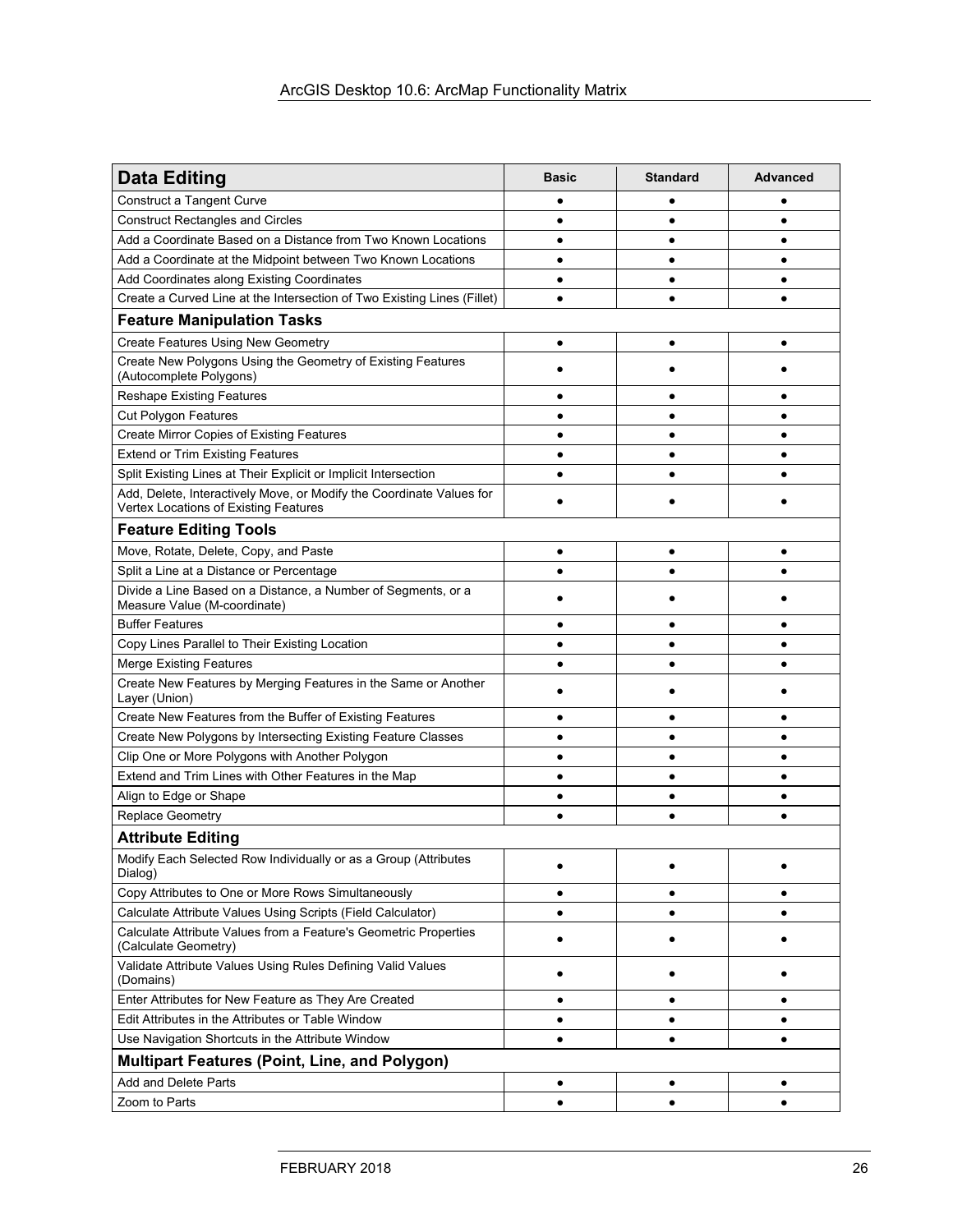| <b>Data Editing</b>                                                                                                            | <b>Basic</b> | <b>Standard</b> | <b>Advanced</b> |
|--------------------------------------------------------------------------------------------------------------------------------|--------------|-----------------|-----------------|
| Add, Delete, and Edit Vertex Locations                                                                                         |              |                 |                 |
| Create Separate Features from Each Part (Explode)                                                                              |              | $\bullet$       |                 |
| <b>Map Navigation While Editing</b>                                                                                            |              |                 |                 |
| Zoom to Feature Vertices                                                                                                       | ٠            | ٠               | ٠               |
| Zoom to Feature Parts                                                                                                          |              | ٠               |                 |
| Pan and Zoom to Unplaced Annotation or the Feature Associated<br>with the Unplaced Annotation                                  |              |                 |                 |
| Continuous Pan/Zoom                                                                                                            |              | ٠               |                 |
| <b>Vector Data Transformations</b>                                                                                             |              |                 |                 |
| <b>Rubber Sheeting Transformation</b>                                                                                          | ٠            | ٠               | ٠               |
| Affine Transformation                                                                                                          | ٠            | ٠               | ٠               |
| <b>Similarity Transformation</b>                                                                                               | $\bullet$    | ٠               | $\bullet$       |
| Projective Transformation                                                                                                      | $\bullet$    | ٠               | $\bullet$       |
| <b>Edgematching Transformation</b>                                                                                             | ٠            | ٠               | $\bullet$       |
| Transfer Accurate Attributes from Features with Inaccurate<br>Geometry to Features with Accurate Geometry (Conflation)         |              |                 |                 |
| Copy Feature Geometry from One Location/Layer to a New<br>Location/Layer                                                       |              |                 |                 |
| Generalization                                                                                                                 |              |                 |                 |
| <b>Smooth Line Features</b>                                                                                                    | ٠            | ٠               |                 |
| Simplify the Shape of Line Features (Generalize)                                                                               | $\bullet$    | $\bullet$       |                 |
| <b>Coordinate Geometry</b>                                                                                                     |              |                 |                 |
| Automatically Modify Field Measures to the GIS (Ground to Grid)<br>with Interactive Tools or by Specifying an Offset and Scale |              |                 |                 |
| Create Fields to Store Coordinate Geometry (COGO) Measurements                                                                 |              | ٠               |                 |
| Add New Features by Specifying Courses along a Traverse                                                                        |              | $\bullet$       |                 |
| Create Two-Point Line Features with a Variety of Curve and Straight-<br><b>Line Construction Methods</b>                       |              |                 |                 |
| Create New Lines from a Strip Description (Offset Line)                                                                        |              | ٠               |                 |
| Construct Symmetrical or Asymmetrical Cul-de-Sacs from a Street<br>Centerline                                                  |              |                 |                 |
| Split a Line at Specific Intervals (Proportion)                                                                                |              | $\bullet$       |                 |
| Merge Multiple Straight Lines into a Single Two-Point Line with<br><b>Updated COGO Attributes</b>                              |              |                 |                 |
| Populate COGO Measurements from the Geometry of a Feature<br>(Inverse)                                                         |              |                 |                 |
| Examine COGO Characteristics of Existing Features (COGO Report)                                                                |              | ٠               | ٠               |
| Calculate All Missing Measurements of a Curve from Any Two<br>Measurements                                                     |              | ٠               |                 |
| Compare Measured Polygon Area with Legal Polygon Area (COGO<br>Area)                                                           |              | ٠               |                 |
| Split Existing Lines into COGO Lines                                                                                           |              | ٠               | ٠               |
| <b>Parcel Editing</b>                                                                                                          |              |                 |                 |
| <b>Create Parcel Fabric Features</b>                                                                                           |              | ٠               |                 |
| Perform Least-Squares Adjustment of Parcel Fabric Features                                                                     |              | ٠               |                 |
| <b>Adjust Associated Layers</b>                                                                                                |              | $\bullet$       |                 |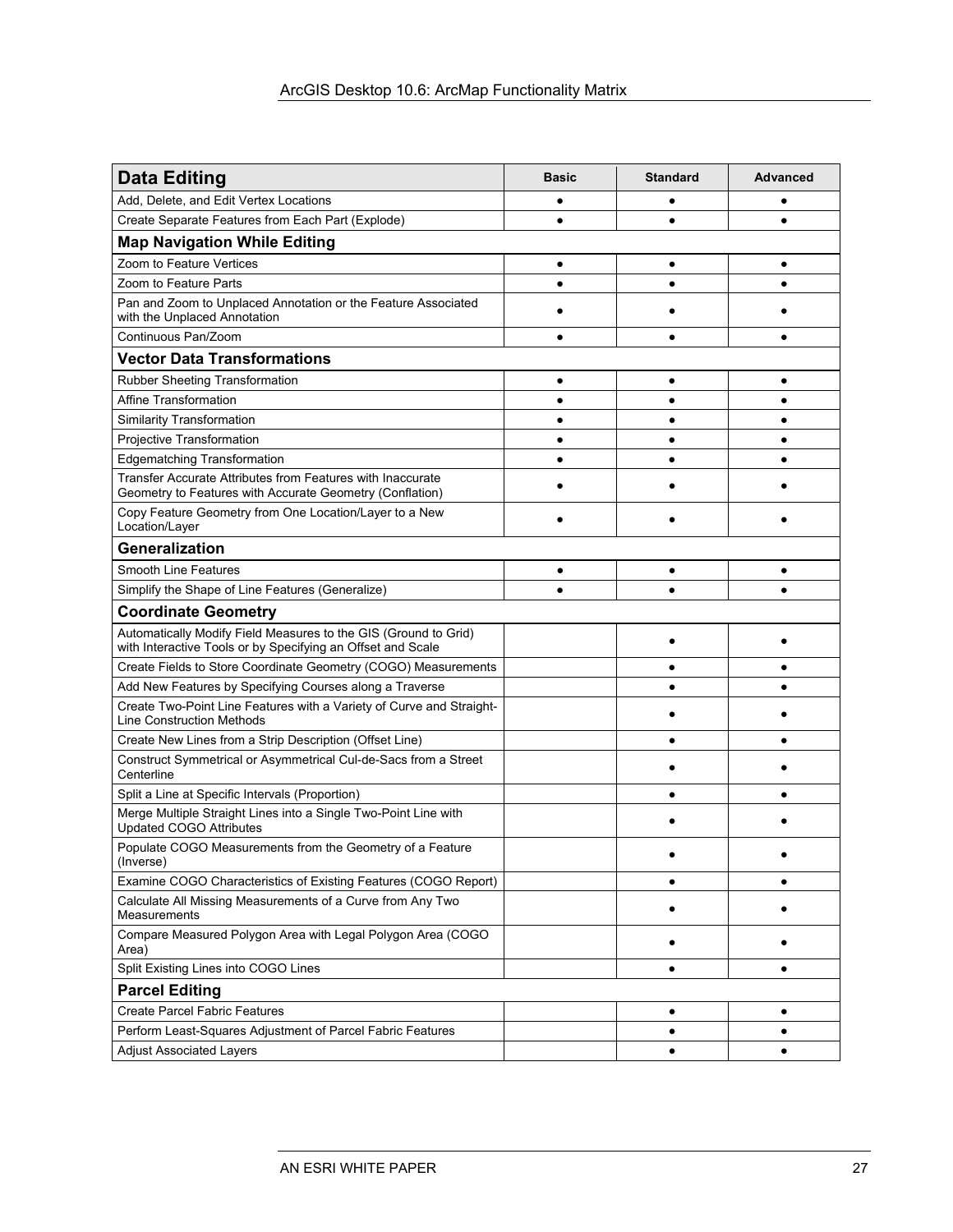| <b>Raster Editing and Vectorization</b> <sup>11</sup>        | <b>Basic</b> | <b>Standard</b> | <b>Advanced</b> |
|--------------------------------------------------------------|--------------|-----------------|-----------------|
| <b>Vectorize All Raster Formats Supported in ArcGIS</b>      |              |                 |                 |
| 1-Bit Raster Data                                            | $\bullet$    | $\bullet$       | $\bullet$       |
| 8-Bit Raster Data (with Bilevel Classification Applied)      |              | $\bullet$       |                 |
| <b>ArcGIS Integration</b>                                    |              |                 |                 |
| Vectorization into Any Editable Vector Dataset               | $\bullet$    | ٠               | ٠               |
| Seamless Integration with Vector Data Editing Environment    | $\bullet$    | $\bullet$       | $\bullet$       |
| <b>Raster Snapping Geometry</b>                              |              |                 |                 |
| Centerline                                                   | $\bullet$    | $\bullet$       | $\bullet$       |
| Corner                                                       | ٠            | $\bullet$       | $\bullet$       |
| Intersection                                                 | $\bullet$    | $\bullet$       | $\bullet$       |
| Ends                                                         | ٠            | $\bullet$       | $\bullet$       |
| Solid                                                        | $\bullet$    | $\bullet$       |                 |
| <b>Raster Snapping Environment</b>                           |              |                 |                 |
| Available to All Editor Sketch Tools                         | ٠            | ٠               | ٠               |
| Snap to Raster Linear Feature of Specified Width or Less     | $\bullet$    | $\bullet$       | $\bullet$       |
| Snap to Solids within Specified Diameter                     | $\bullet$    | $\bullet$       | $\bullet$       |
| Ignore Holes in Data While Snapping                          | $\bullet$    |                 | $\bullet$       |
| <b>Vectorization Tracing</b>                                 |              |                 |                 |
| Interactively Trace Raster Lines                             | ٠            | ٠               | ٠               |
| Ignore Holes in Raster Linear Features                       |              |                 |                 |
| <b>Automatic Vectorization</b>                               |              |                 |                 |
| <b>Vectorize Entire Raster</b>                               | Ċ            |                 | ٠               |
| Vectorize Specific Raster Area                               | Ċ            |                 | ٠               |
| Simultaneously Capture Line and Polygon Vectors              |              |                 |                 |
| <b>Vectorization Parameters</b>                              |              |                 |                 |
| Vectorize Raster Lines Less than or Equal to Specified Width | ٠            | $\bullet$       |                 |
| Reduce Vectors (Compression) on Creation                     |              | $\bullet$       | $\bullet$       |
| Smooth Vectors on Creation                                   |              | $\bullet$       | $\bullet$       |
| Jump Gaps (Dashes) within Raster                             | $\bullet$    | $\bullet$       | $\bullet$       |
| Use Variable Methods for Resolving Intersections             | ٠            | $\bullet$       | ٠               |
| Save and Load Parameters                                     | $\bullet$    |                 |                 |
| <b>Vectorization Preview</b>                                 |              |                 |                 |
| Use Dynamic Vectorization Preview                            |              |                 |                 |
| Change Preview Symbology                                     | $\bullet$    | $\bullet$       | $\bullet$       |
| <b>Raster Cell Selection</b>                                 |              |                 |                 |
| Select Foreground or Background Cells                        | $\bullet$    | $\bullet$       | $\bullet$       |
| Select Connected Cells Interactively                         | $\bullet$    | $\bullet$       | $\bullet$       |
| Select Connected Cells by Count                              | ٠            |                 | ٠               |
| Select Connected Cells by Diagonal Area                      | ٠            | ٠               | ٠               |
| <b>Raster Cleanup Environment</b>                            |              |                 |                 |
| Undo/Redo Raster Cleanup Operations                          | $\bullet$    | ٠               | $\bullet$       |
| Erase or Fill Selected Cells                                 | $\bullet$    | $\bullet$       | ٠               |
| Save Selected Cells to New Raster                            | $\bullet$    | $\bullet$       |                 |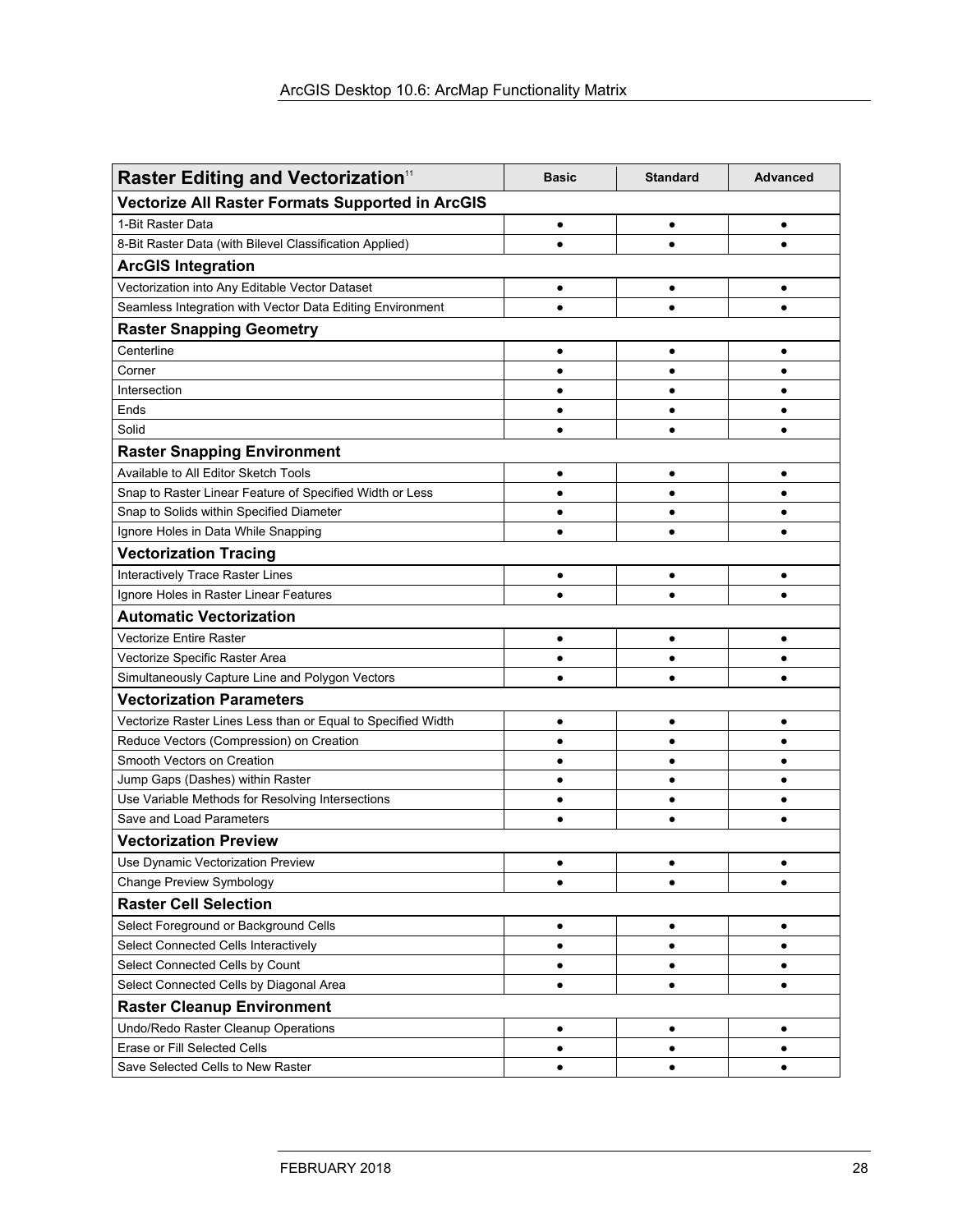| <b>Raster Editing and Vectorization</b> <sup>11</sup> | <b>Basic</b> | <b>Standard</b> | <b>Advanced</b> |  |
|-------------------------------------------------------|--------------|-----------------|-----------------|--|
| <b>Raster Cleanup Painting Tools</b>                  |              |                 |                 |  |
| <b>Brush</b>                                          |              |                 |                 |  |
| Erase                                                 |              |                 |                 |  |
| Basic Shapes (Line, Square, Ellipse, and Polygon)     |              |                 |                 |  |
| Erase Connected Cells                                 |              |                 |                 |  |
| <b>Support Tools</b>                                  |              |                 |                 |  |
| Discover Raster Line Width                            |              |                 |                 |  |
| Discover Raster Solid Diameter                        |              |                 |                 |  |

11The vectorization functionality is available through ArcScan™ for ArcGIS in ArcMap, which can be enabled from the Customize > Extensions menu.

| <b>Mobile</b>                                          | <b>Basic</b> | <b>Standard</b> | <b>Advanced</b> |
|--------------------------------------------------------|--------------|-----------------|-----------------|
| <b>GPS Support</b>                                     |              |                 |                 |
| Display Real-Time Location Points from a GPS Receiver  |              |                 |                 |
| Dynamically Center the Map on the Current GPS Point    |              |                 |                 |
| Store GPS Locations in a Log File                      |              |                 |                 |
| Filter by GPS Input by Time, Distance, or Deflection   |              |                 |                 |
| <b>Tablet PC</b>                                       |              |                 |                 |
| Export Ink Markups to ArcMap                           |              |                 |                 |
| Support Windows XP Tablet PC Edition                   |              |                 |                 |
| Edit Features or Graphics with a Stylus                |              |                 |                 |
| Use Ink Gestures to Perform Common Mapping Tasks       |              |                 |                 |
| Annotate the Map with Redlining and Highlighting Tools |              |                 |                 |
| Find Handwritten Notes within the Map                  |              |                 |                 |
| Convert Redlining Handwriting to Text                  |              |                 |                 |
| <b>ArcGIS Mobile Support</b>                           |              |                 |                 |
| Create Mobile Map                                      |              |                 |                 |
| Synchronize Mobile Cache                               |              |                 |                 |

| <b>Multiuser Geodatabase Editing</b>                                                              | <b>Basic</b> | <b>Standard</b> | Advanced |
|---------------------------------------------------------------------------------------------------|--------------|-----------------|----------|
| <b>General Editing</b>                                                                            |              |                 |          |
| Multiple Editors Can Simultaneously Edit the Same Feature Classes<br>in a Multiuser Geodatabase   |              |                 |          |
| Isolate Editing Projects in Separate Versions (Create Version)<br>Enabling a Variety of Workflows |              |                 |          |
| Merge Versions (Reconcile and Post)                                                               |              |                 |          |
| Manage Conflicts between Editors by Row or Column                                                 |              |                 |          |
| Manage Conflicts between Editors Interactively or Automatically                                   |              |                 |          |
| <b>Delete Versions</b>                                                                            |              |                 |          |
| Simultaneously View and Edit Versioned GIS Data in ArcGIS and<br>Non-ArcGIS Applications          |              |                 |          |
| <b>Administration Geoprocessing</b>                                                               |              |                 |          |
| Modify Data Privileges for Data in a Multiuser Geodatabase                                        |              |                 |          |
| Migrate Storage                                                                                   |              |                 |          |
| Register SDE <sup>™</sup> Data with the Geodatabase                                               |              |                 |          |
| Clean Up Versioning Tables (Compress)                                                             |              |                 |          |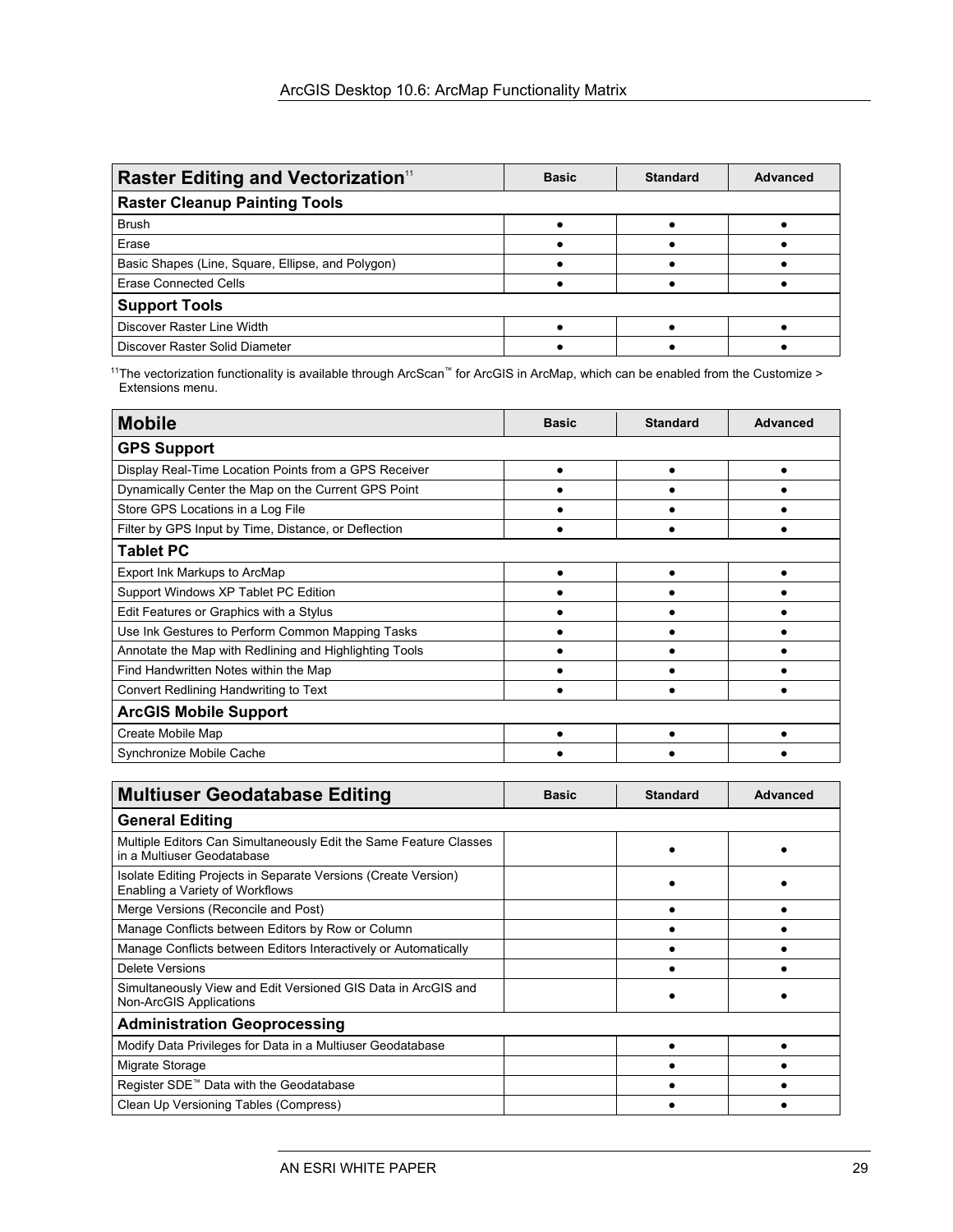| <b>Multiuser Geodatabase Editing</b>                                                                              | <b>Basic</b> | <b>Standard</b> | <b>Advanced</b> |  |
|-------------------------------------------------------------------------------------------------------------------|--------------|-----------------|-----------------|--|
| Add and Remove Tables and Feature Class from the Versioning<br>Environment (Register and Unregister as Versioned) |              |                 |                 |  |
| <b>Versioning Geoprocessing</b>                                                                                   |              |                 |                 |  |
| Add Field Conflict Filter                                                                                         |              |                 |                 |  |
| <b>Alter Version</b>                                                                                              |              |                 |                 |  |
| <b>Change Version</b>                                                                                             |              |                 |                 |  |
| <b>Create Version</b>                                                                                             |              |                 |                 |  |
| <b>Create Versioned View</b>                                                                                      |              |                 |                 |  |
| Delete Version                                                                                                    |              |                 |                 |  |
| Post Version                                                                                                      |              |                 |                 |  |
| <b>Reconcile Versions</b>                                                                                         |              |                 |                 |  |
| Register as Versioned                                                                                             |              |                 |                 |  |
| <b>Remove Field Conflict Filter</b>                                                                               |              |                 |                 |  |
| Unregister as Versioned                                                                                           |              |                 |                 |  |
| <b>Short Transaction Editing</b>                                                                                  |              |                 |                 |  |
| <b>Edit Nonversioned Simple Features</b>                                                                          |              |                 |                 |  |
| Create Features and Enter Attributes for Those Features within a<br>Single Database Transaction                   |              |                 |                 |  |

| <b>Multiuser Geodatabase Archiving</b>                            | <b>Basic</b> | <b>Standard</b> | Advanced |
|-------------------------------------------------------------------|--------------|-----------------|----------|
| <b>Display and Query</b>                                          |              |                 |          |
| View the Geodatabase at a Specific Point in Time                  |              |                 |          |
| Query Archived Data Directly                                      |              |                 |          |
| <b>Manage</b>                                                     |              |                 |          |
| Enable and Disable Archiving for a Table or Feature Class         |              |                 |          |
| Create Saved Views of the Geodatabase at a Specific Point in Time |              |                 |          |

| <b>Distributed Geodatabases</b>                                                                | <b>Basic</b> | <b>Standard</b> | Advanced |  |  |
|------------------------------------------------------------------------------------------------|--------------|-----------------|----------|--|--|
| <b>Manage Replicas</b>                                                                         |              |                 |          |  |  |
| Create Replicas of Vector and Raster Data Using a Filter                                       |              |                 |          |  |  |
| Create and Manage Checkout/Check-in, One-Way, or Two-Way<br>Geodatabase Replicas               |              |                 |          |  |  |
| <b>Synchronize Connected Replicas</b>                                                          |              |                 |          |  |  |
| Exchange Edits between Disconnected Replicas with an XML, ZIP,<br>Z, or Geodatabase Delta File |              |                 |          |  |  |
| Compare Schemas between Replicas                                                               |              |                 |          |  |  |
| Exchange Schema Changes between Replicas                                                       |              |                 |          |  |  |
| Generate a Feature Class Containing the Rectangular Extent of a<br>Replica                     |              |                 |          |  |  |
| <b>Disconnected Editing Geoprocessing</b>                                                      |              |                 |          |  |  |
| Check In                                                                                       |              |                 |          |  |  |
| Check Out                                                                                      |              |                 |          |  |  |
| Check In from Delta                                                                            |              |                 |          |  |  |
| <b>Export to Delta</b>                                                                         |              |                 |          |  |  |
| <b>Distributed Geodatabases Geoprocessing</b>                                                  |              |                 |          |  |  |
| Add Global IDs                                                                                 |              |                 |          |  |  |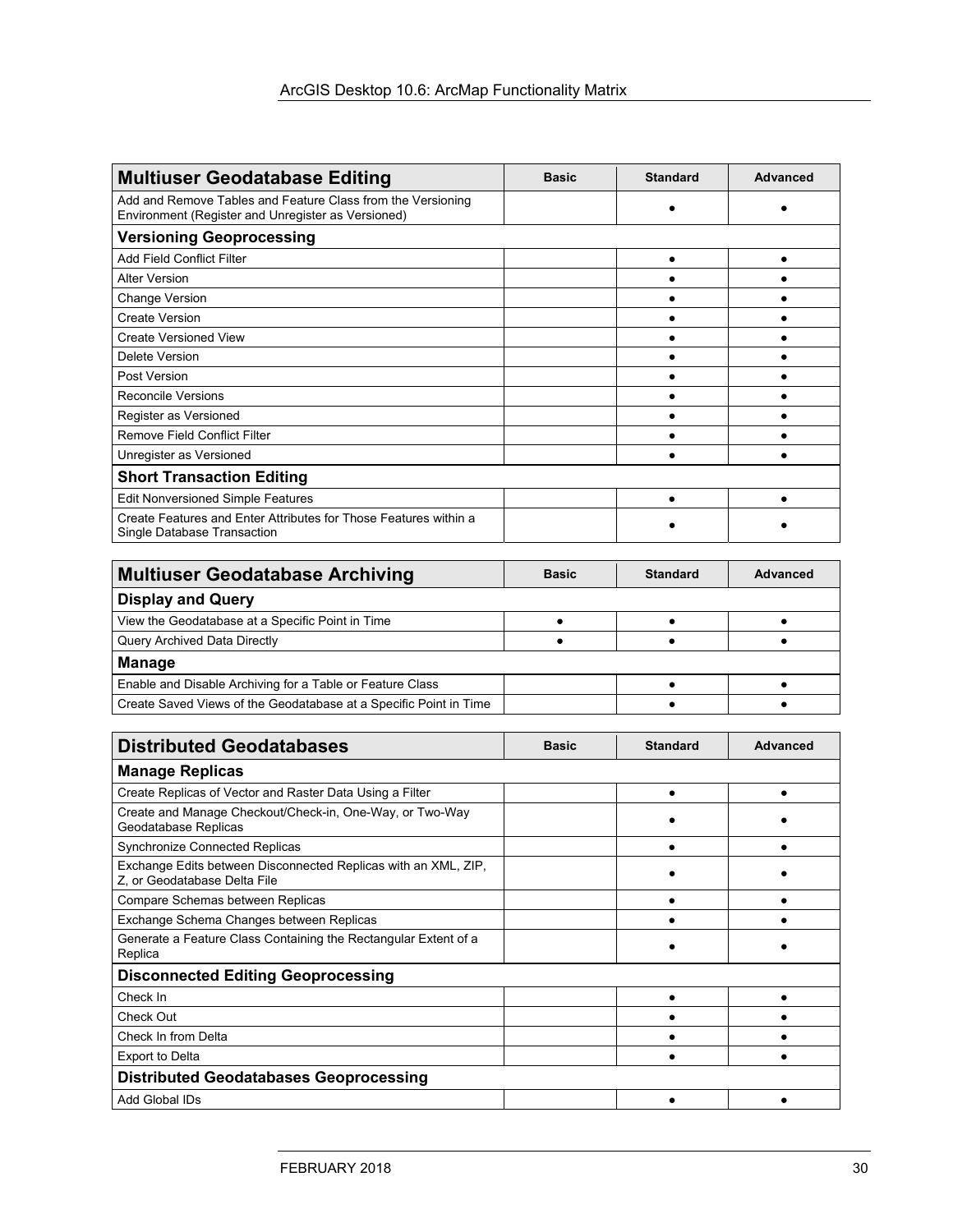| <b>Distributed Geodatabases</b>      | <b>Basic</b> | <b>Standard</b> | <b>Advanced</b> |
|--------------------------------------|--------------|-----------------|-----------------|
| Compare Replica Schema               |              |                 |                 |
| Create Replica                       |              |                 |                 |
| Create Replica from Server           |              |                 |                 |
| <b>Create Replica Footprints</b>     |              |                 |                 |
| <b>Export Acknowledgment Message</b> |              |                 |                 |
| Export Data Change Message           |              |                 |                 |
| <b>Export Replica Schema</b>         |              |                 |                 |
| Export XML Workspace Document        |              |                 |                 |
| Import Message                       |              |                 |                 |
| Import Replica Schema                |              |                 |                 |
| Import XML Workspace Document        |              |                 |                 |
| Reexport Unacknowledged Messages     |              |                 |                 |
| <b>Synchronize Changes</b>           |              |                 |                 |

| <b>Spatial Referencing Image Data</b><br>(Georeferencing) <sup>12</sup> | <b>Basic</b> | <b>Standard</b> | <b>Advanced</b> |  |
|-------------------------------------------------------------------------|--------------|-----------------|-----------------|--|
| <b>Tools</b>                                                            |              |                 |                 |  |
| Shift, Flip, Rotate, or Fit Image to Display                            |              |                 |                 |  |
| Interactively Specify From and To Control Points                        |              |                 |                 |  |
| Save and Load Control Points with Error and Accuracy Information        |              |                 |                 |  |
| <b>Transformation Methods</b>                                           |              |                 |                 |  |
| First-, Second-, and Third-Order Polynomial                             |              |                 |                 |  |
| Adjust                                                                  |              |                 |                 |  |
| Spline                                                                  |              |                 |                 |  |
| <b>Save Spatial Reference Information</b>                               |              |                 |                 |  |
| Create a New Dataset (Rectify)                                          |              |                 |                 |  |
| Save Reference Information with the Image                               |              |                 |                 |  |

<sup>12</sup>Spatial referencing of rasters stored in an ArcSDE workspace requires the Standard or Advanced license level.

# 4B**Data Management and Validation**

| <b>Data Management</b>                                                                              | <b>Basic</b> | <b>Standard</b> | Advanced |
|-----------------------------------------------------------------------------------------------------|--------------|-----------------|----------|
| General                                                                                             |              |                 |          |
| Manage GIS Data and All Associated Files from a Single Tree View<br>Application (ArcCatalog™)       |              |                 |          |
| Manage GIS Data and All Associated Files from the Catalog Window<br>in ArcMap                       |              |                 |          |
| Manage Raster Datasets and Raster Catalogs in a Personal<br>Geodatabase                             |              |                 |          |
| Create Single-User (Personal or File) Geodatabase Feature Classes                                   |              |                 |          |
| <b>Create Shapefiles</b>                                                                            |              |                 |          |
| Administer ArcGIS Server                                                                            |              |                 |          |
| Connect to Multiuser Geodatabases or Databases Using Operating<br>System or Database Authentication |              |                 |          |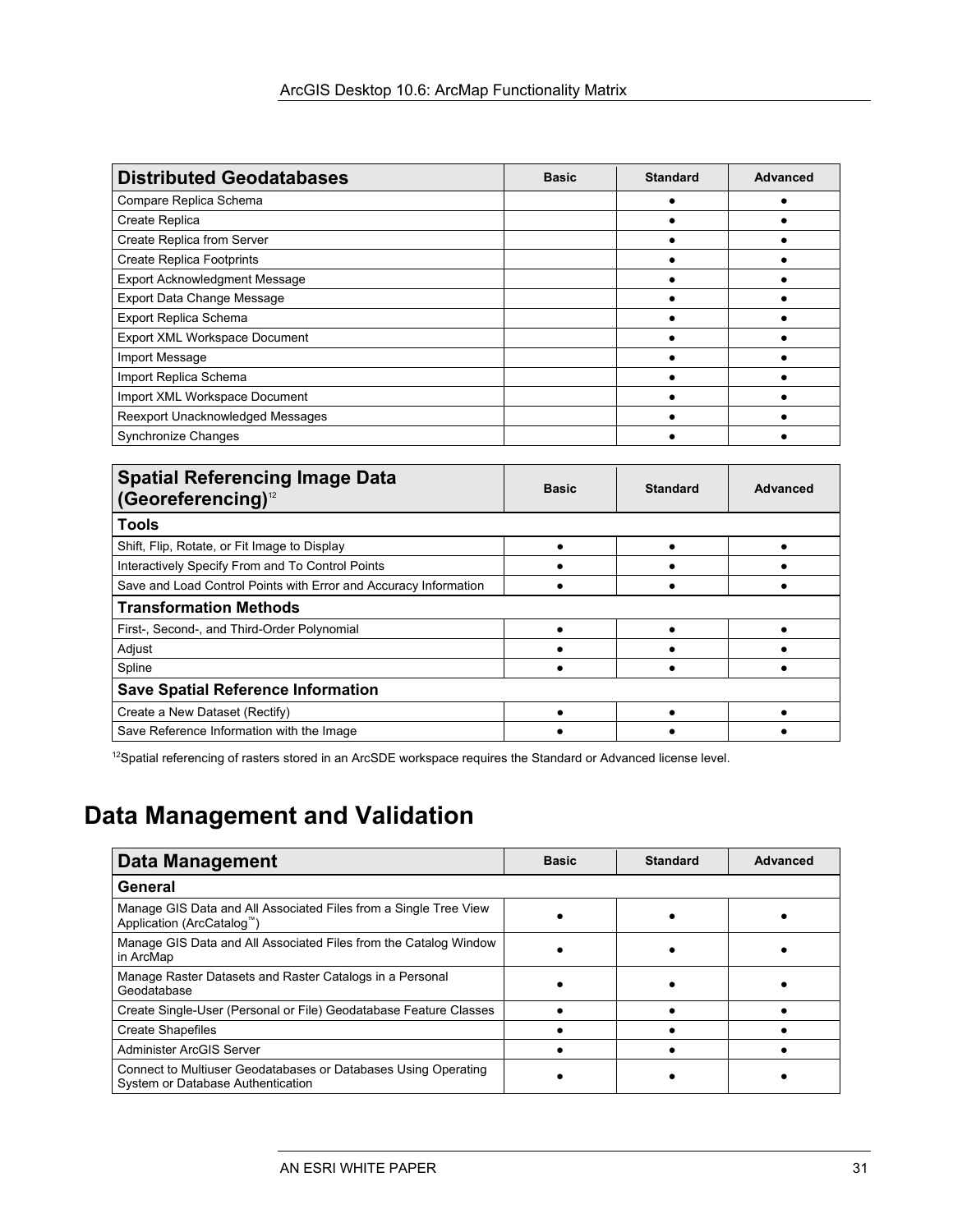| <b>Data Management</b>                                                  | <b>Basic</b> | <b>Standard</b> | <b>Advanced</b> |
|-------------------------------------------------------------------------|--------------|-----------------|-----------------|
| Search for Maps, Data, and Tools                                        |              |                 |                 |
| By Author                                                               | $\bullet$    | $\bullet$       | $\bullet$       |
| By Name                                                                 | $\bullet$    | $\bullet$       | $\bullet$       |
| By Type                                                                 | $\bullet$    | $\bullet$       | $\bullet$       |
| By Path                                                                 | $\bullet$    | $\bullet$       | $\bullet$       |
| By Keyword Tag                                                          | $\bullet$    | $\bullet$       | $\bullet$       |
| By Spatial Extent                                                       | $\bullet$    | $\bullet$       | $\bullet$       |
| From Enterprise and Cloud Search Services                               | $\bullet$    | $\bullet$       | $\bullet$       |
| <b>Manage Coverage Data</b>                                             |              |                 |                 |
| <b>Add/Modify Tic Locations</b>                                         |              | $\bullet$       | $\bullet$       |
| Set Coordinate System                                                   |              | $\bullet$       | $\bullet$       |
| Change the Data Extent                                                  |              | $\bullet$       | $\bullet$       |
| Create Coverage Relationship Classes                                    |              | $\bullet$       | $\bullet$       |
| Create a New Coverage                                                   |              | $\bullet$       | $\bullet$       |
| Create a New INFO File                                                  |              | $\bullet$       | $\bullet$       |
| <b>Modify Coverage Tolerances</b>                                       |              | $\bullet$       | $\bullet$       |
| <b>Geodatabase and Database Administration</b>                          |              |                 |                 |
| Use a Database Connection to Read Spatial and Tabular Data              | $\bullet$    | $\bullet$       | ٠               |
| Create a Query Layer                                                    | $\bullet$    | $\bullet$       | $\bullet$       |
| Create a Database Connection to Any Supported Database                  | $\bullet$    | $\bullet$       | $\bullet$       |
| Delete or Rename Tables in a Database Connection                        | $\bullet$    | $\bullet$       | $\bullet$       |
| Add, Delete, or Rename Fields in a Database Connection                  | $\bullet$    | $\bullet$       | $\bullet$       |
| Create and Load Vector Data into a Multiuser Geodatabase or<br>Database |              |                 |                 |
| Create and Load Raster Data into a Multiuser Geodatabase                |              | $\bullet$       | $\bullet$       |
| Create Users or Roles for a Database Connection                         |              | $\bullet$       | $\bullet$       |
| Grant or Revoke Privileges to Users or Groups in a Connection           |              | $\bullet$       | $\bullet$       |
| Create a Database View                                                  |              | $\bullet$       | $\bullet$       |
| Create Tables/Feature Classes That Store Custom Objects/Features        |              | $\bullet$       | $\bullet$       |
| Analyze Datasets to Update RDBMS Statistics for GIS Data                |              |                 |                 |
| <b>Geodatabase XML File Import/Export</b>                               |              |                 |                 |
| Export and Import XML (Binary or Normalized)                            |              | $\bullet$       | $\bullet$       |
| ZIP (Compressed Text File with 4 GB File Size Limit)                    |              | $\bullet$       | $\bullet$       |
| Z (Compressed Text File with No File Size Limit)                        |              | $\bullet$       | $\bullet$       |
|                                                                         |              |                 |                 |

| <b>Attribute Validation</b>   | <b>Basic</b> | <b>Standard</b> | Advanced |
|-------------------------------|--------------|-----------------|----------|
| <b>Subtypes Geoprocessing</b> |              |                 |          |
| Add Subtype                   |              |                 |          |
| Remove Subtype                |              |                 |          |
| Set Default Subtype           |              |                 |          |
| Set Subtype Field             |              |                 |          |
| <b>Domains Geoprocessing</b>  |              |                 |          |
| Add Coded Value to Domain     |              |                 |          |
| Assign Domain to Field        |              |                 |          |
| Create Domain                 |              |                 |          |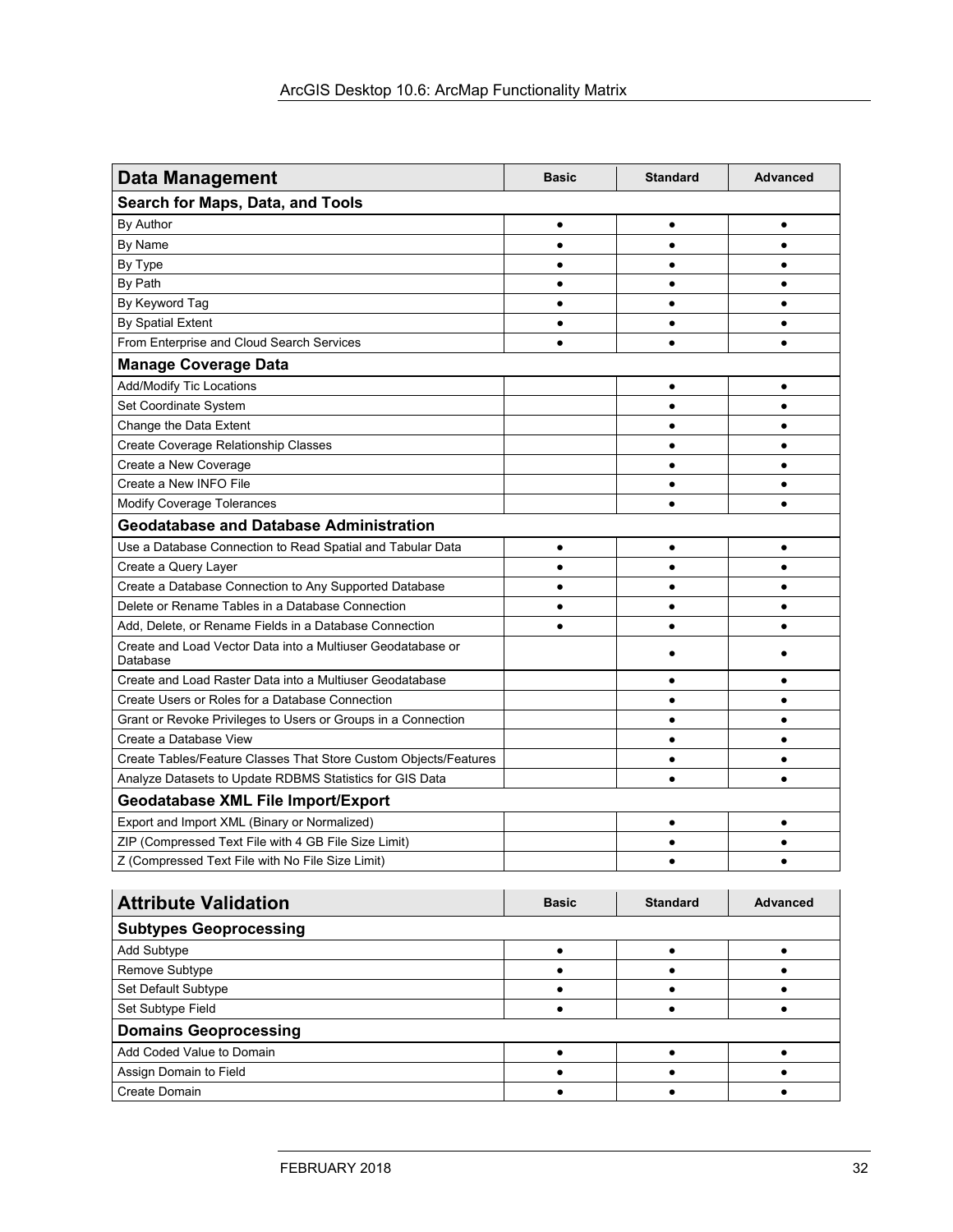| <b>Attribute Validation</b>                                 | <b>Basic</b> | <b>Standard</b> | <b>Advanced</b> |  |
|-------------------------------------------------------------|--------------|-----------------|-----------------|--|
| Delete Coded Value from Domain                              |              |                 |                 |  |
| Delete Domain                                               |              |                 |                 |  |
| Domain to Table                                             |              |                 |                 |  |
| <b>Remove Domain from Field</b>                             |              |                 |                 |  |
| Set Value for Range Domain                                  |              |                 |                 |  |
| Sort Coded Value Domain                                     |              |                 |                 |  |
| Table to Domain                                             |              |                 |                 |  |
| <b>Create and Edit Relationships for Features</b>           |              |                 |                 |  |
| One to One                                                  |              |                 |                 |  |
| One to Many                                                 |              |                 |                 |  |
| Many to Many                                                |              |                 |                 |  |
| Specify Cardinality Rules for Relationships                 |              |                 |                 |  |
| Store Attributes for Relationships                          |              |                 |                 |  |
| Enable Attachments for a Feature Class (Multimedia Support) |              |                 |                 |  |
| Create and Edit Attachments for a Feature Class             |              |                 |                 |  |
| <b>Geodatabase Relationship Behavior</b>                    |              |                 |                 |  |
| Moving a Feature Moves the Related Feature                  |              | $\bullet$       |                 |  |
| Deleting One Feature Deletes the Related Feature            |              |                 |                 |  |
| <b>Relationship Class Geoprocessing</b>                     |              |                 |                 |  |
| <b>Create Relationship Class</b>                            |              |                 |                 |  |
| Table to Relationship Class                                 |              |                 |                 |  |
| Migrate Relationship Class                                  |              |                 |                 |  |

| Topology                                                                                               | <b>Basic</b> | <b>Standard</b> | Advanced |
|--------------------------------------------------------------------------------------------------------|--------------|-----------------|----------|
| <b>Map Display</b>                                                                                     |              |                 |          |
| Display a Summary of the Errors and Exceptions in the Topology                                         |              |                 |          |
| Display the Feature Classes and Rules in the Topology                                                  |              |                 |          |
| Display Errors, Exceptions, and Dirty Areas in the Map                                                 |              |                 |          |
| <b>Editing</b>                                                                                         |              |                 |          |
| Construct and Edit Topologies Created from Layers in the Map <sup>13</sup>                             |              |                 |          |
| Move Topological Edges and Nodes <sup>13</sup>                                                         |              |                 |          |
| Show or Select Adjacent or Connected Features <sup>13</sup>                                            |              |                 |          |
| Reshape Shared Edges between Features <sup>13</sup>                                                    |              |                 |          |
| Modify the Coordinates of Shared Edges or Nodes <sup>13</sup>                                          |              |                 |          |
| Split Shared Edges at a Specific Point, Distance, or Percentage<br>along the Edge <sup>13</sup>        |              |                 |          |
| Move Edges and Nodes to a Specific Location <sup>13</sup>                                              |              |                 |          |
| Shift Edges and Nodes Based on an Offset from Their Current<br>Location $13$                           |              |                 |          |
| Merge Connected Edges <sup>13</sup>                                                                    |              |                 |          |
| Control Which Adjacent or Connected Features Move When a<br>Shared Edge or Node Is Moved <sup>13</sup> |              |                 |          |
| Create/Split Polygons from Lines or Create Lines from Polygons                                         |              |                 |          |
| Split Lines Where They Intersect                                                                       |              |                 |          |
| Validate a Specific Area or the Entire Topology                                                        |              |                 |          |
| Search for Errors of a Specific Type within One Area or the Entire<br>Topology                         |              |                 |          |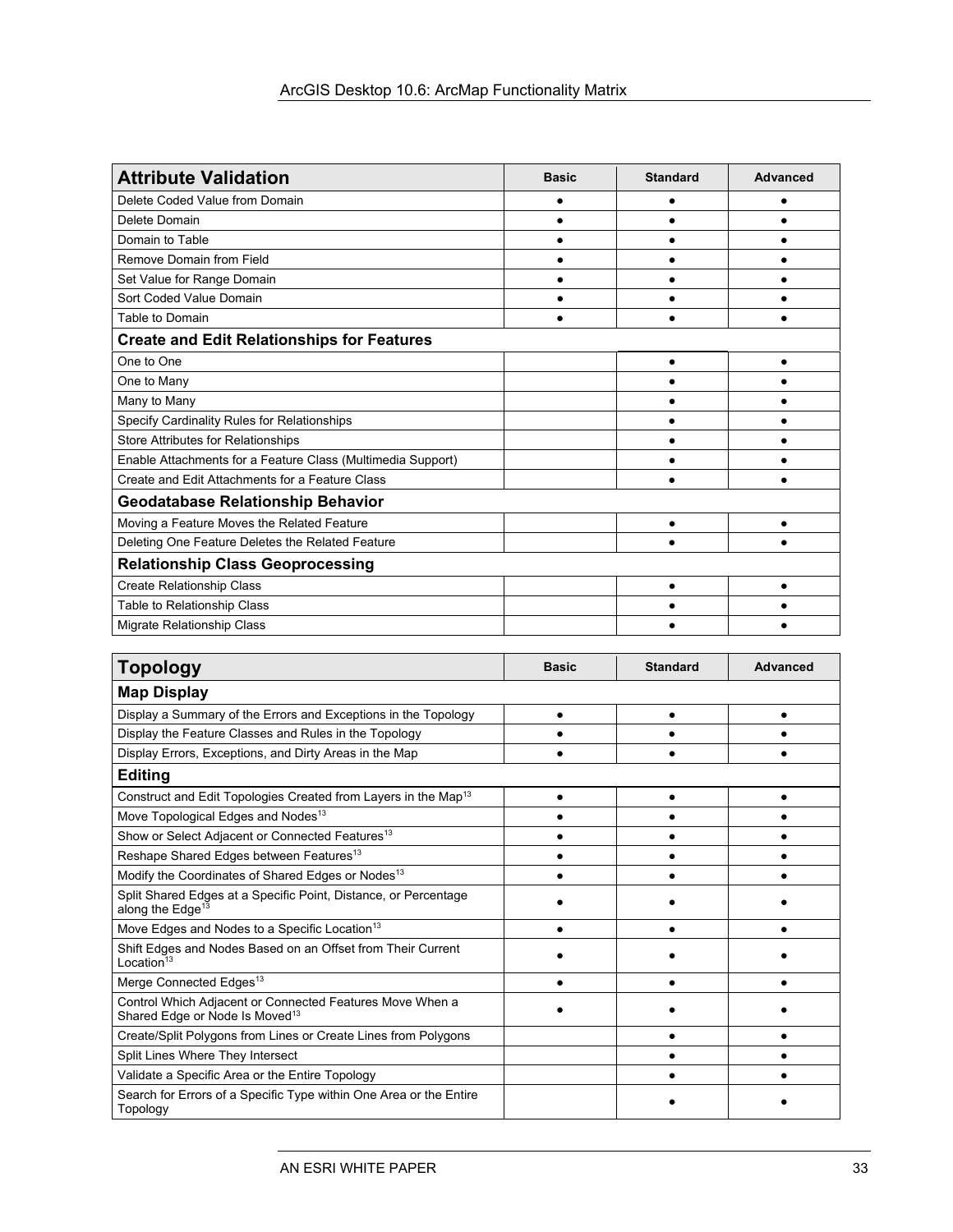| <b>Topology</b>                                                                              | <b>Basic</b> | <b>Standard</b> | <b>Advanced</b> |
|----------------------------------------------------------------------------------------------|--------------|-----------------|-----------------|
| Inspect Errors by Zooming, Panning, or Selecting the Features                                |              | ٠               |                 |
| <b>Geodatabase Topology Rule Violation</b><br><b>Fix Operations</b>                          |              |                 |                 |
| <b>Delete Features</b>                                                                       |              | $\bullet$       | $\bullet$       |
| <b>Subtract Features</b>                                                                     |              | $\bullet$       |                 |
| <b>Create Features</b>                                                                       |              | $\bullet$       |                 |
| <b>Merge Features</b>                                                                        |              | $\bullet$       |                 |
| <b>Snap Features</b>                                                                         |              | $\bullet$       | ٠               |
| <b>Extend Lines</b>                                                                          |              | $\bullet$       | $\bullet$       |
| <b>Trim Lines</b>                                                                            |              | ٠               | ٠               |
| <b>Split Lines</b>                                                                           |              | ٠               | ٠               |
| <b>Explode Features</b>                                                                      |              | ٠               | ٠               |
| <b>Simplify Features</b>                                                                     |              | ٠               | ٠               |
| <b>Geodatabase Topology Management</b>                                                       |              |                 |                 |
| Create and Manage Geodatabase Topology                                                       |              | $\bullet$       | ٠               |
| Add or Remove Individual Feature Classes in a Topology                                       |              | ٠               | ٠               |
| Add or Remove a Rule in a Topology                                                           |              | ٠               | $\bullet$       |
| Specify a Hierarchy for Vertex Snapping during Topology Creation                             |              | $\bullet$       | ٠               |
| Change the Rank of a Feature Class in a Topology                                             |              | $\bullet$       |                 |
| <b>Geodatabase Topology Rules</b>                                                            |              |                 |                 |
| Polygons Contain Points                                                                      |              | $\bullet$       | ٠               |
| Polygon Contains One Point                                                                   |              | ٠               | ٠               |
| Polygons Must Not Overlap                                                                    |              | ٠               | ٠               |
| Polygons Must Not Have Gaps                                                                  |              | $\bullet$       | ٠               |
| Polygons Must Not Overlap with Polygons in Another Feature Class                             |              | $\bullet$       |                 |
| Polygons Must Be Covered by One Polygon in Another Feature<br>Class                          |              |                 |                 |
| Polygons Must Be Covered by One or More Polygons in Another<br><b>Feature Class</b>          |              |                 |                 |
| Polygons from Two Feature Classes Must Cover Each Other                                      |              | $\bullet$       |                 |
| Polygon Boundaries Must Be Covered by Lines of Another Feature<br>Class                      |              |                 |                 |
| Polygon Boundaries Must Be Covered by the Boundaries of<br>Polygons in Another Feature Class |              |                 |                 |
| Lines Must Not Overlap                                                                       |              |                 |                 |
| Lines Must Be Inside                                                                         |              | ٠               | ٠               |
| Lines Must Be Single Part                                                                    |              | ٠               | ٠               |
| Lines Must Not Self-Overlap                                                                  |              | $\bullet$       | ٠               |
| Lines Must Not Overlap with Lines in Another Feature Class                                   |              | $\bullet$       | ٠               |
| Lines Must Not Have Dangles                                                                  |              | $\bullet$       | ٠               |
| Lines Must Not Have Pseudonodes                                                              |              | $\bullet$       | ٠               |
| Lines Must Not Intersect                                                                     |              | $\bullet$       | ٠               |
| Lines Must Not Intersect With                                                                |              | ٠               | ٠               |
| Lines Must Not Self-Intersect                                                                |              | $\bullet$       | ٠               |
| Line Endpoints Must Be Covered by Points of Another Feature Class                            |              | ٠               | ٠               |
| Lines Must Be Covered by Polygon Boundaries of Another Feature<br>Class                      |              | ٠               |                 |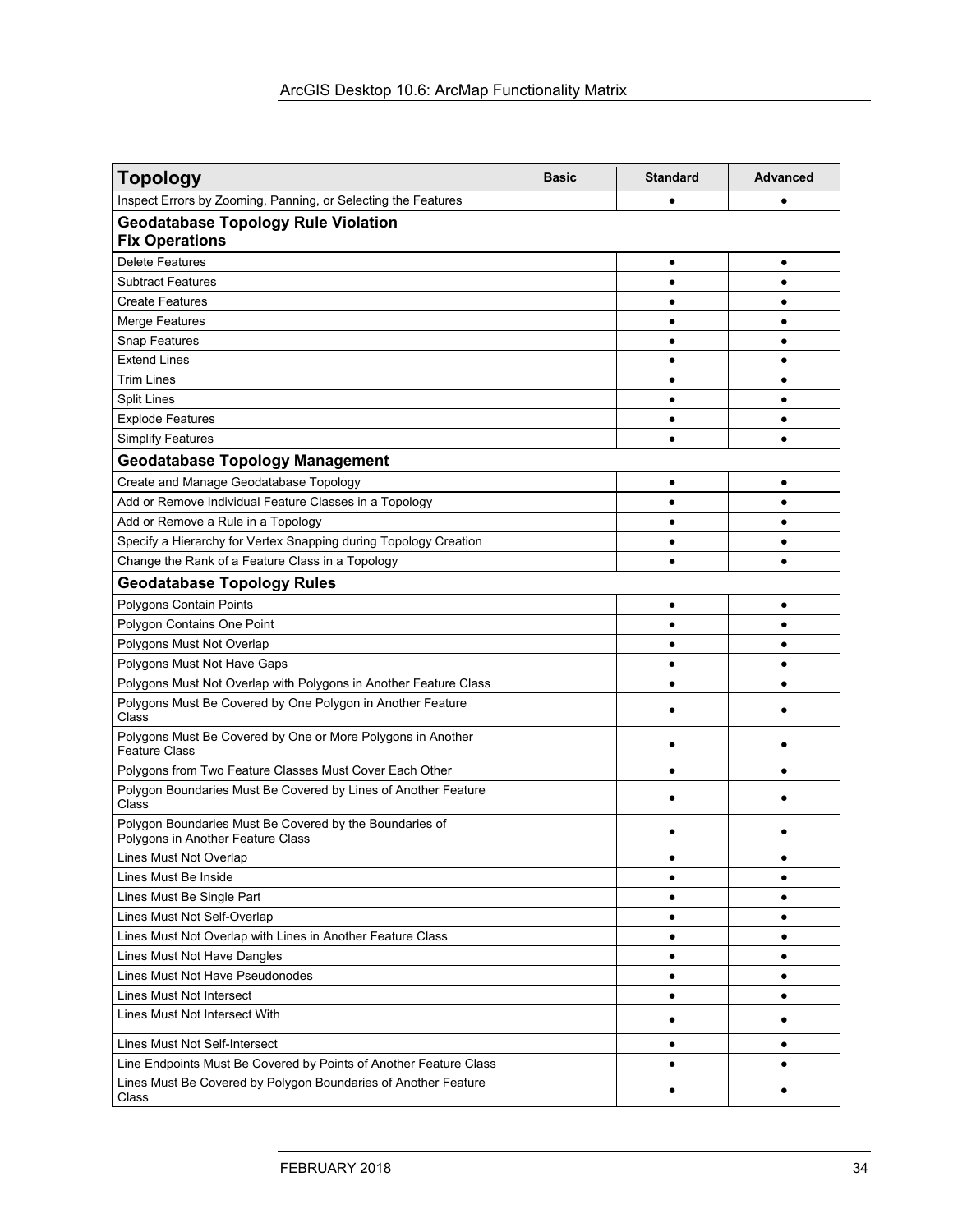| <b>Topology</b>                                                                       | <b>Basic</b> | <b>Standard</b> | Advanced |
|---------------------------------------------------------------------------------------|--------------|-----------------|----------|
| Lines Must Not Intersect or Touch Interior With                                       |              |                 |          |
| Lines Must Be Covered by Lines of Another Feature Class                               |              |                 |          |
| Points Must Be Coincident With                                                        |              |                 |          |
| Points Must Be Covered by Lines of Another Feature Class                              |              |                 |          |
| Points Must Be Disjoint                                                               |              |                 |          |
| Points Must Be Inside Polygons                                                        |              |                 |          |
| Points Must Be Covered by the Endpoints of Lines                                      |              |                 |          |
| Points Must Be Covered by the Boundary of Polygons of Another<br><b>Feature Class</b> |              |                 |          |
| Geoprocessing                                                                         |              |                 |          |
| <b>Export Topology Errors</b>                                                         |              |                 |          |
| Add Feature Class to Topology                                                         |              |                 |          |
| Add Rule to Topology                                                                  |              |                 |          |
| Create Topology                                                                       |              |                 |          |
| Remove Feature Class from Topology                                                    |              |                 |          |
| Remove Rule from Topology                                                             |              |                 |          |
| <b>Set Cluster Tolerance</b>                                                          |              |                 |          |
| Validate Topology                                                                     |              |                 |          |

<sup>13</sup>Only available with simple features in map-based topologies

| <b>Networks</b>                                                                          | <b>Basic</b> | <b>Standard</b> | <b>Advanced</b> |
|------------------------------------------------------------------------------------------|--------------|-----------------|-----------------|
| <b>Utility (Geometric) Network Analysis</b>                                              |              |                 |                 |
| <b>Trace Upstream</b>                                                                    |              | $\bullet$       |                 |
| <b>Trace Downstream</b>                                                                  |              |                 |                 |
| Determine Flow Direction of Edges                                                        |              |                 |                 |
| <b>Find Common Ancestors</b>                                                             |              |                 |                 |
| Find Connected or Disconnected Network Features                                          |              |                 |                 |
| Find Loops in Network                                                                    |              |                 |                 |
| <b>Find Disconnected Network Features</b>                                                |              |                 |                 |
| <b>Find Path</b>                                                                         |              |                 |                 |
| Find Shortest Path Using Weighting                                                       |              |                 |                 |
| Find Path Upstream                                                                       |              |                 |                 |
| <b>Find Upstream Accumulation</b>                                                        |              |                 |                 |
| Isolate a Point on the Network                                                           |              |                 |                 |
| <b>Data Management</b>                                                                   |              |                 |                 |
| Create and Manage Utility Networks                                                       |              |                 |                 |
| Create Complex Edge Features That Maintain Connectivity without<br>Splitting the Feature |              |                 |                 |
| <b>Geometric Network Connectivity Rules</b>                                              |              |                 |                 |
| Edge-Junction                                                                            |              |                 |                 |
| Edge-Edge via Junction                                                                   |              |                 |                 |
| <b>Geometric Network Editing</b>                                                         |              |                 |                 |
| <b>Connect and Disconnect Network Features</b>                                           |              | $\bullet$       |                 |
| <b>Enable and Disable Network Features</b>                                               |              |                 |                 |
| Set Flow Direction for a Network                                                         |              |                 |                 |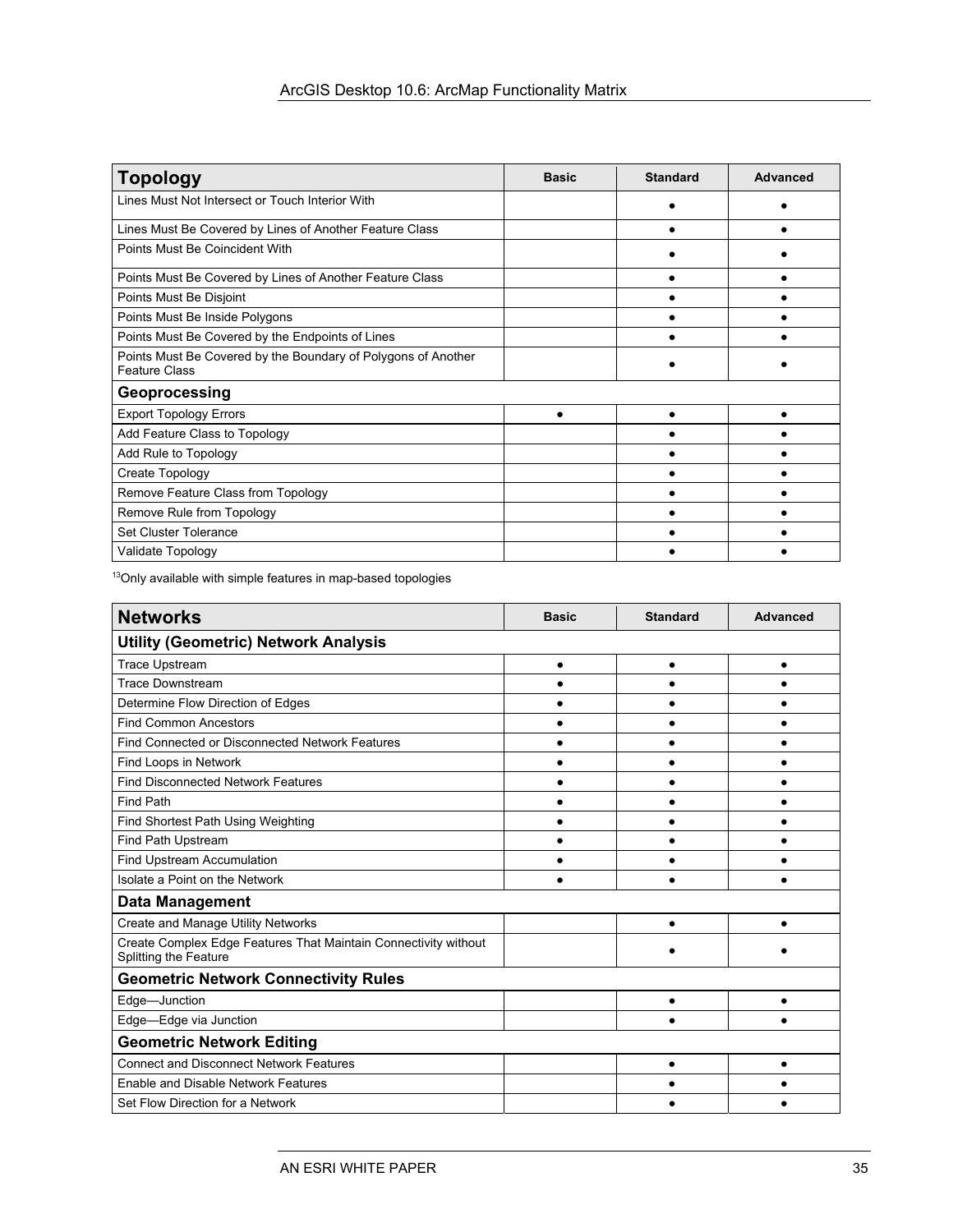| <b>Networks</b>                                       | <b>Basic</b> | <b>Standard</b> | Advanced |
|-------------------------------------------------------|--------------|-----------------|----------|
| Verify, Repair, and Rebuild Connectivity in a Network |              |                 |          |
| Verify the Geometry of Network Features               |              |                 |          |
| Review and Repair Network Creation Errors             |              |                 |          |

| <b>Linear Referencing (Routes)</b>                                                                                    | <b>Basic</b> | <b>Standard</b> | <b>Advanced</b> |
|-----------------------------------------------------------------------------------------------------------------------|--------------|-----------------|-----------------|
| <b>Display</b>                                                                                                        |              |                 |                 |
| Find and Display Dynamic Segmentation Events (Point, Linear, and<br>Continuous) on Routes                             |              |                 |                 |
| <b>Editing</b>                                                                                                        |              |                 |                 |
| Interactively Modify M-coordinate Values                                                                              |              |                 |                 |
| Interactively Drop M-coordinates                                                                                      |              |                 |                 |
| Create Routes for Selected Lines Using the Length of the Features,<br>a Field Value, or Specific From and To Measures |              |                 |                 |
| Edit a Portion of a Line without Affecting the Measures on the Rest of<br>the Line                                    |              |                 |                 |
| Adjust One Route Using Points along the Routes (Calibrate)                                                            |              |                 |                 |
| Calculate Measures Using From and To Measures for a Line                                                              |              |                 |                 |
| Set the Digitized Direction of the Line to Match Measure Values                                                       |              |                 |                 |
| Calculate Measures Based on Length of Line                                                                            |              |                 |                 |
| Drop All the Measures for a Line                                                                                      |              |                 |                 |
| Calculate Unknown Measures Using Interpolation Based on Existing<br>Measures                                          |              |                 |                 |
| Add a Value to All Measures on a Line                                                                                 |              |                 |                 |
| Multiply All Measures on a Line by a Factor                                                                           |              |                 |                 |
| Add a Vertex at a Specific Measure                                                                                    |              |                 |                 |
| Geoprocessing                                                                                                         |              |                 |                 |
| Make Route Event Layer                                                                                                | ٠            | $\bullet$       | $\bullet$       |
| <b>Create Routes</b>                                                                                                  |              |                 |                 |
| Calibrate Routes (Adjust All Route Measures Using Points along the<br>Routes)                                         |              |                 |                 |
| <b>Dissolve Route Events</b>                                                                                          |              |                 |                 |
| Locate Features along Routes                                                                                          |              |                 |                 |
| <b>Overlay Route Events</b>                                                                                           |              |                 |                 |
| <b>Transform Route Events</b>                                                                                         |              |                 |                 |

| <b>Metadata</b>                                                                                                         | <b>Basic</b> | <b>Standard</b> | <b>Advanced</b> |
|-------------------------------------------------------------------------------------------------------------------------|--------------|-----------------|-----------------|
| General                                                                                                                 |              |                 |                 |
| Automatically or Manually Generate Metadata for All Items                                                               |              |                 |                 |
| Import/Export Metadata                                                                                                  |              |                 |                 |
| Export Metadata to ISO 19139                                                                                            |              |                 |                 |
| Export Metadata to Federal Geographic Data Committee (FGDC)<br>Content Standard for Digital Geospatial Metadata (CSDGM) |              |                 |                 |
| Create XML Files for Metadata Templates                                                                                 |              |                 |                 |
| <b>Managing Metadata Using a Variety of Styles</b>                                                                      |              |                 |                 |
| Item Description                                                                                                        |              |                 |                 |
| Infrastructure for Spatial Information in Europe (INSPIRE) Metadata<br><b>Directive</b>                                 |              |                 |                 |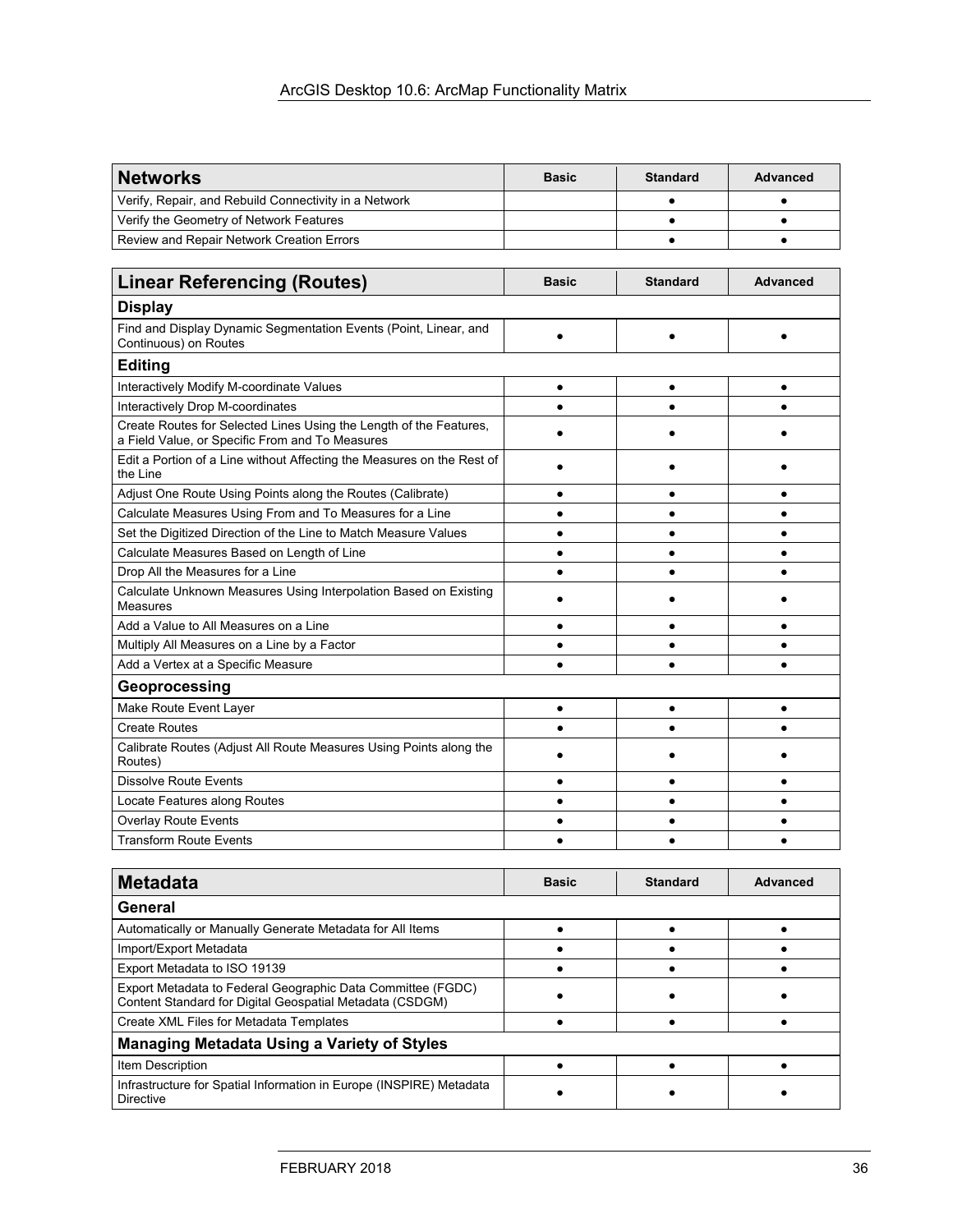| <b>Metadata</b>                                 | <b>Basic</b> | <b>Standard</b> | <b>Advanced</b> |
|-------------------------------------------------|--------------|-----------------|-----------------|
| ISO 19139 Metadata Implementation Specification |              |                 |                 |
| North American Profile of ISO 19139 2003        |              |                 |                 |
| Geoprocessing                                   |              |                 |                 |
| Esri Metadata Translator                        |              |                 |                 |
| <b>Export Metadata</b>                          |              |                 |                 |
| Export Metadata Multiple                        |              |                 |                 |
| Import Metadata                                 |              |                 |                 |
| Metadata Importer                               |              |                 |                 |
| Metadata Publisher                              |              |                 |                 |
| Synchronize Metadata                            |              |                 |                 |
| Upgrade Metadata                                |              |                 |                 |
| Validate Metadata                               |              |                 |                 |
| Validate Metadata Multiple                      |              |                 |                 |
| <b>USGS MP Metadata Translator</b>              |              |                 |                 |
| <b>XML Schema Validation</b>                    |              |                 |                 |
| <b>XSLT Transformation</b>                      |              |                 |                 |

# 5B**Data Manipulation and Analysis**

| <b>Coverage Geoprocessing<sup>14</sup></b>                                                                                                                       | <b>Basic</b> | <b>Standard</b> | <b>Advanced</b> |
|------------------------------------------------------------------------------------------------------------------------------------------------------------------|--------------|-----------------|-----------------|
| <b>Application Framework</b>                                                                                                                                     |              |                 |                 |
| Full-Featured Management and Analysis Environment for ArcInfo<br>Coverage Data Format (All tools require that ArcInfo Workstation be<br>installed and licensed.) |              |                 |                 |
| <b>Analysis</b>                                                                                                                                                  |              |                 |                 |
| Clip                                                                                                                                                             |              |                 | $\bullet$       |
| Select                                                                                                                                                           |              |                 | $\bullet$       |
| Split                                                                                                                                                            |              |                 |                 |
| Erase                                                                                                                                                            |              |                 | $\bullet$       |
| Identity                                                                                                                                                         |              |                 | $\bullet$       |
| Intersect                                                                                                                                                        |              |                 | $\bullet$       |
| Union                                                                                                                                                            |              |                 | $\bullet$       |
| Update                                                                                                                                                           |              |                 |                 |
| <b>Buffer</b>                                                                                                                                                    |              |                 |                 |
| Near                                                                                                                                                             |              |                 | $\bullet$       |
| <b>Point Distance</b>                                                                                                                                            |              |                 | $\bullet$       |
| Point Node                                                                                                                                                       |              |                 | $\bullet$       |
| Thiessen                                                                                                                                                         |              |                 |                 |
| <b>Conversion</b>                                                                                                                                                |              |                 |                 |
| Export to DLG                                                                                                                                                    |              |                 | $\bullet$       |
| Export to Interchange File                                                                                                                                       |              |                 | $\bullet$       |
| Export to S57                                                                                                                                                    |              |                 |                 |
| Export to SDTS                                                                                                                                                   |              |                 | $\bullet$       |
| Export to VPF                                                                                                                                                    |              |                 |                 |
| Ungenerate                                                                                                                                                       |              |                 |                 |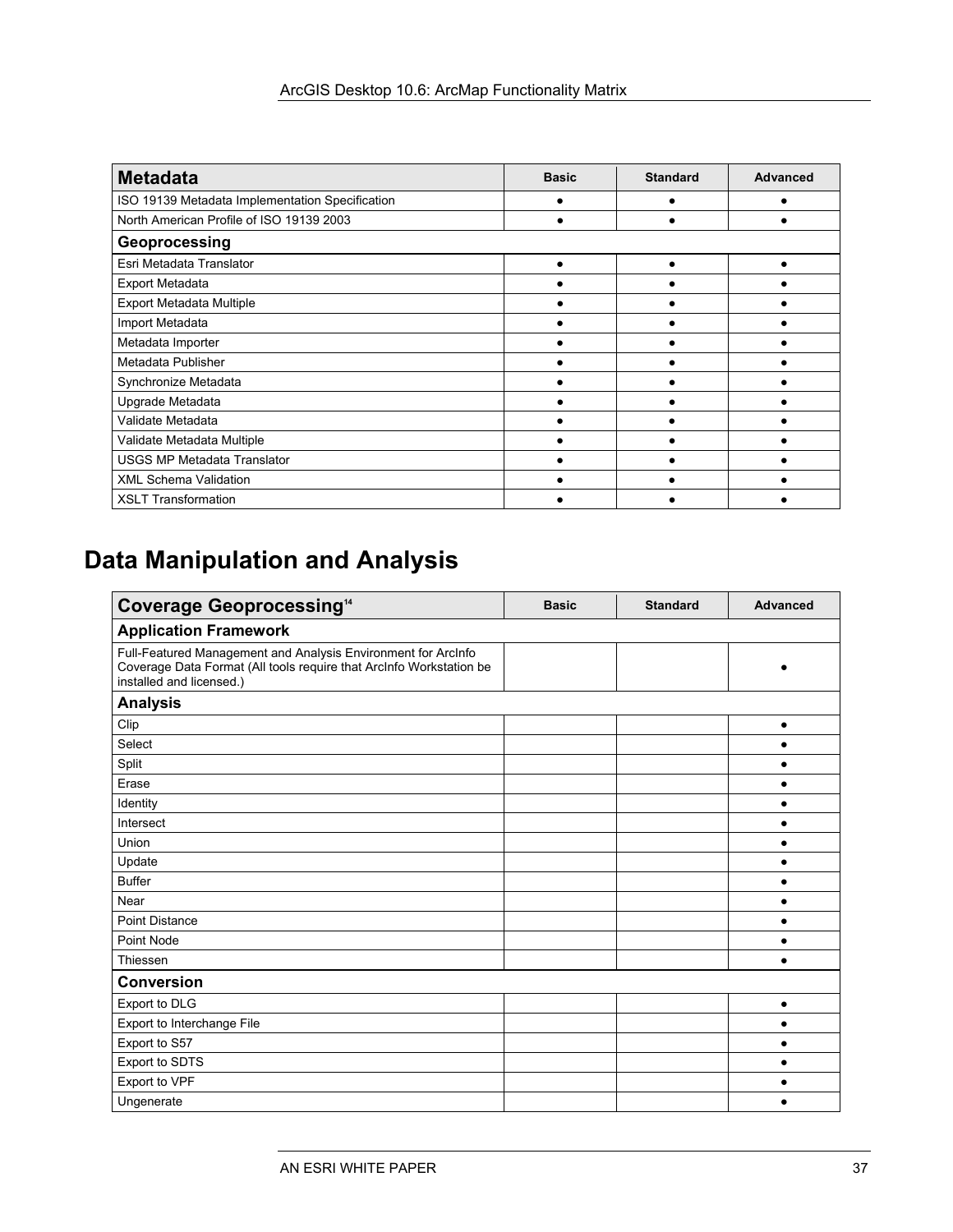| <b>Coverage Geoprocessing<sup>14</sup></b> | <b>Basic</b> | <b>Standard</b> | <b>Advanced</b> |
|--------------------------------------------|--------------|-----------------|-----------------|
| <b>Advanced TIGER Conversion</b>           |              |                 |                 |
| <b>Basic TIGER Conversion</b>              |              |                 | $\bullet$       |
| Generate                                   |              |                 | ٠               |
| Import from DLG                            |              |                 | ٠               |
| Import from Interchange File               |              |                 | ٠               |
| Import from S57                            |              |                 | ٠               |
| Import from SDTS                           |              |                 | $\bullet$       |
| Import from VPF                            |              |                 | $\bullet$       |
| Aggregation                                |              |                 |                 |
| Append                                     |              |                 | ٠               |
| <b>Composite Features</b>                  |              |                 |                 |
| Line Coverage to Region                    |              |                 | ٠               |
| Line Coverage to Route                     |              |                 | $\bullet$       |
| Polygon Coverage to Region                 |              |                 | ٠               |
| Region to Polygon Coverage                 |              |                 | $\bullet$       |
| Generalization                             |              |                 |                 |
| Aggregate Polygons                         |              |                 | $\bullet$       |
| <b>Simplify Building</b>                   |              |                 | $\bullet$       |
| Collapse Dual Lines to Centerline          |              |                 | ٠               |
| <b>Dissolve</b>                            |              |                 | ٠               |
| Eliminate                                  |              |                 | ٠               |
| <b>Find Conflicts</b>                      |              |                 | ٠               |
| Simplify Line or Polygon                   |              |                 | $\bullet$       |
| <b>Table Management</b>                    |              |                 |                 |
| Drop Index                                 |              |                 | ٠               |
| Index Item                                 |              |                 | $\bullet$       |
| Add Item                                   |              |                 | ٠               |
| Drop Item                                  |              |                 | $\bullet$       |
| Join Info Tables                           |              |                 | $\bullet$       |
| Add X, Y Coordinates                       |              |                 | $\bullet$       |
| <b>Renumber Nodes</b>                      |              |                 | $\bullet$       |
| Update IDs                                 |              |                 |                 |
| <b>Projections</b>                         |              |                 |                 |
| Define Projection                          |              |                 | $\bullet$       |
| Project                                    |              |                 | $\bullet$       |
| Transform                                  |              |                 | $\bullet$       |
| <b>Topology</b>                            |              |                 |                 |
| <b>Build</b>                               |              |                 | $\bullet$       |
| Clean                                      |              |                 | $\bullet$       |
| Create Labels                              |              |                 | $\bullet$       |
| <b>VPF File Topology</b>                   |              |                 | $\bullet$       |
| General                                    |              |                 |                 |
| Create Coverage                            |              |                 | $\bullet$       |
| Tolerance                                  |              |                 | $\bullet$       |

14Coverage geoprocessing tools require the installation of ArcInfo Workstation 10.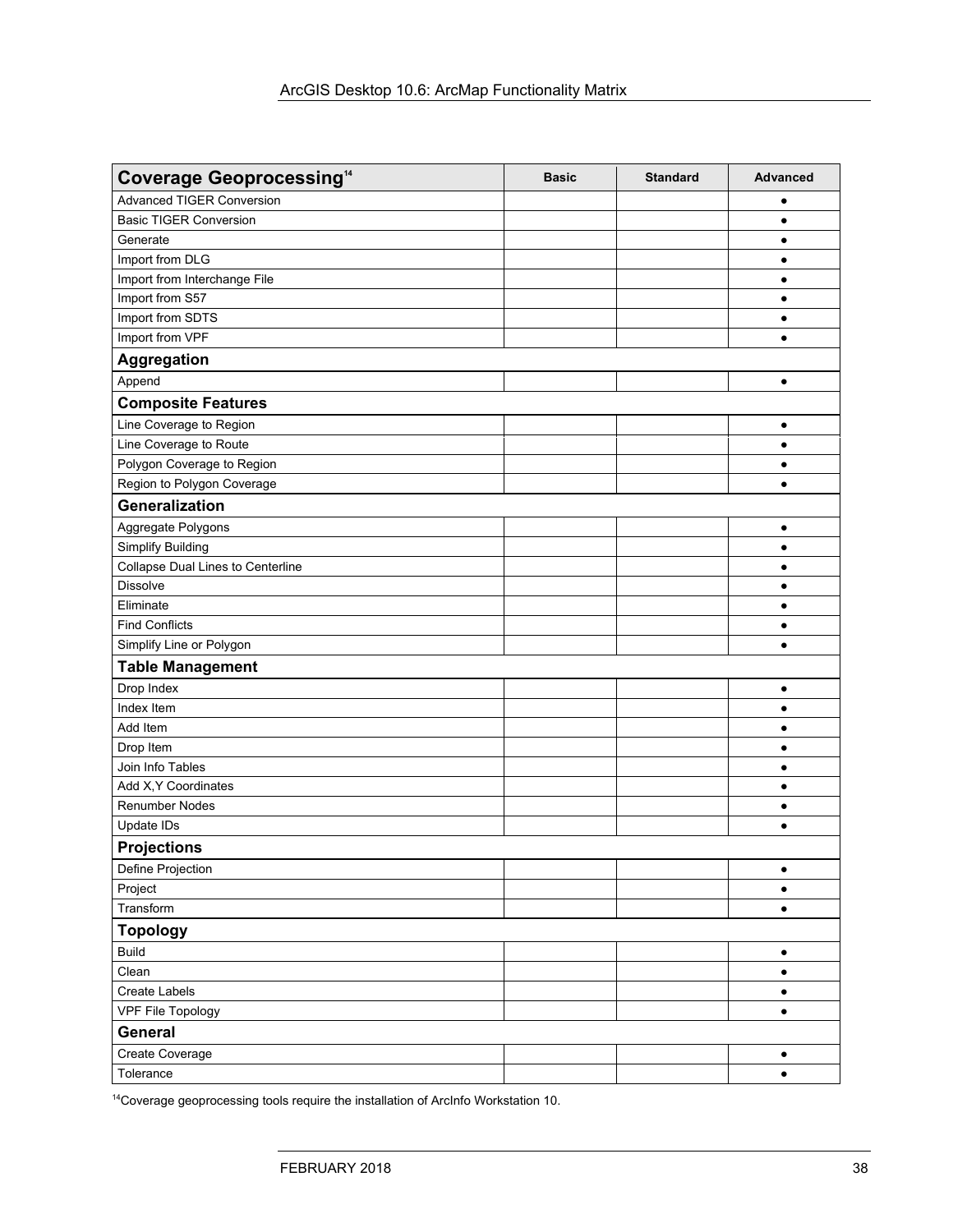| Geoprocessing                                                                                                  | <b>Basic</b> | <b>Standard</b> | <b>Advanced</b> |
|----------------------------------------------------------------------------------------------------------------|--------------|-----------------|-----------------|
| <b>Environment</b>                                                                                             |              |                 |                 |
| String Together Geoprocessing Tools Using a Visual Development Environment<br>(ModelBuilder <sup>™</sup> )     | $\bullet$    |                 |                 |
| Use Python Window to Run Geoprocessing Tools and ArcPy Functions                                               | ٠            | $\bullet$       | ٠               |
| Use Toolboxes Tree in ArcCatalog or Catalog Window                                                             | ٠            | $\bullet$       | ٠               |
| Use ArcToolbox <sup>™</sup> Window                                                                             | $\bullet$    | $\bullet$       | $\bullet$       |
| Use Search Window to Find Tools                                                                                | $\bullet$    | $\bullet$       | $\bullet$       |
| Use My Toolboxes Geoprocessing Tool View                                                                       | $\bullet$    | $\bullet$       | $\bullet$       |
| Create and Share New Geoprocessing Tools Using Models, Scripts, or Python<br><b>Toolboxes</b>                  | ٠            |                 |                 |
| Save Tools in a Geodatabase or on the File System                                                              | $\bullet$    | $\bullet$       | ٠               |
| Display the Results and Intermediate Data from a Model in a Map                                                | $\bullet$    | $\bullet$       | ٠               |
| Execute Tools, Models, and Scripts Multiple Times with Different Inputs in One<br>Operation (Batch Processing) |              |                 |                 |
| <b>Build Looping Models Using Model Iterators</b>                                                              | $\bullet$    | $\bullet$       | $\bullet$       |
| <b>Supported Scripting Environments</b>                                                                        |              |                 |                 |
| $C++$                                                                                                          | $\bullet$    | $\bullet$       | $\bullet$       |
| JavaScript                                                                                                     | ٠            | $\bullet$       | ٠               |
| Perl                                                                                                           | ٠            | $\bullet$       | $\bullet$       |
| Python 2.7                                                                                                     | ٠            | $\bullet$       | ٠               |
| VBScript                                                                                                       | ٠            | ٠               | ٠               |
| <b>Visual Studio .NET</b>                                                                                      | $\bullet$    | $\bullet$       | $\bullet$       |
| <b>General Data Management</b>                                                                                 |              |                 |                 |
| Append                                                                                                         | $\bullet$    | $\bullet$       | $\bullet$       |
| Copy                                                                                                           | $\bullet$    | $\bullet$       | $\bullet$       |
| Delete                                                                                                         | ٠            | $\bullet$       | ٠               |
| Merge                                                                                                          | ٠            | $\bullet$       | ٠               |
| Merge Branch                                                                                                   | $\bullet$    | $\bullet$       | $\bullet$       |
| Rename                                                                                                         | ٠            | $\bullet$       | $\bullet$       |
| <b>Select Data</b>                                                                                             | $\bullet$    | $\bullet$       | $\bullet$       |
| Calculate Value                                                                                                | ٠            | $\bullet$       | ٠               |
| Sort                                                                                                           |              | $\bullet$       |                 |
| Delete Identical                                                                                               |              | $\bullet$       | $\bullet$       |
| <b>Find Identical</b>                                                                                          |              |                 | ٠               |
| <b>Data Comparison</b>                                                                                         |              |                 |                 |
| Feature Compare                                                                                                | ٠            | $\bullet$       | $\bullet$       |
| File Compare                                                                                                   | ٠            | $\bullet$       | ٠               |
| Raster Compare                                                                                                 | $\bullet$    | $\bullet$       | $\bullet$       |
| Table Compare                                                                                                  | $\bullet$    | $\bullet$       | $\bullet$       |
| <b>TIN Compare</b>                                                                                             | $\bullet$    | $\bullet$       | $\bullet$       |
| Detect Feature Changes                                                                                         |              |                 | $\bullet$       |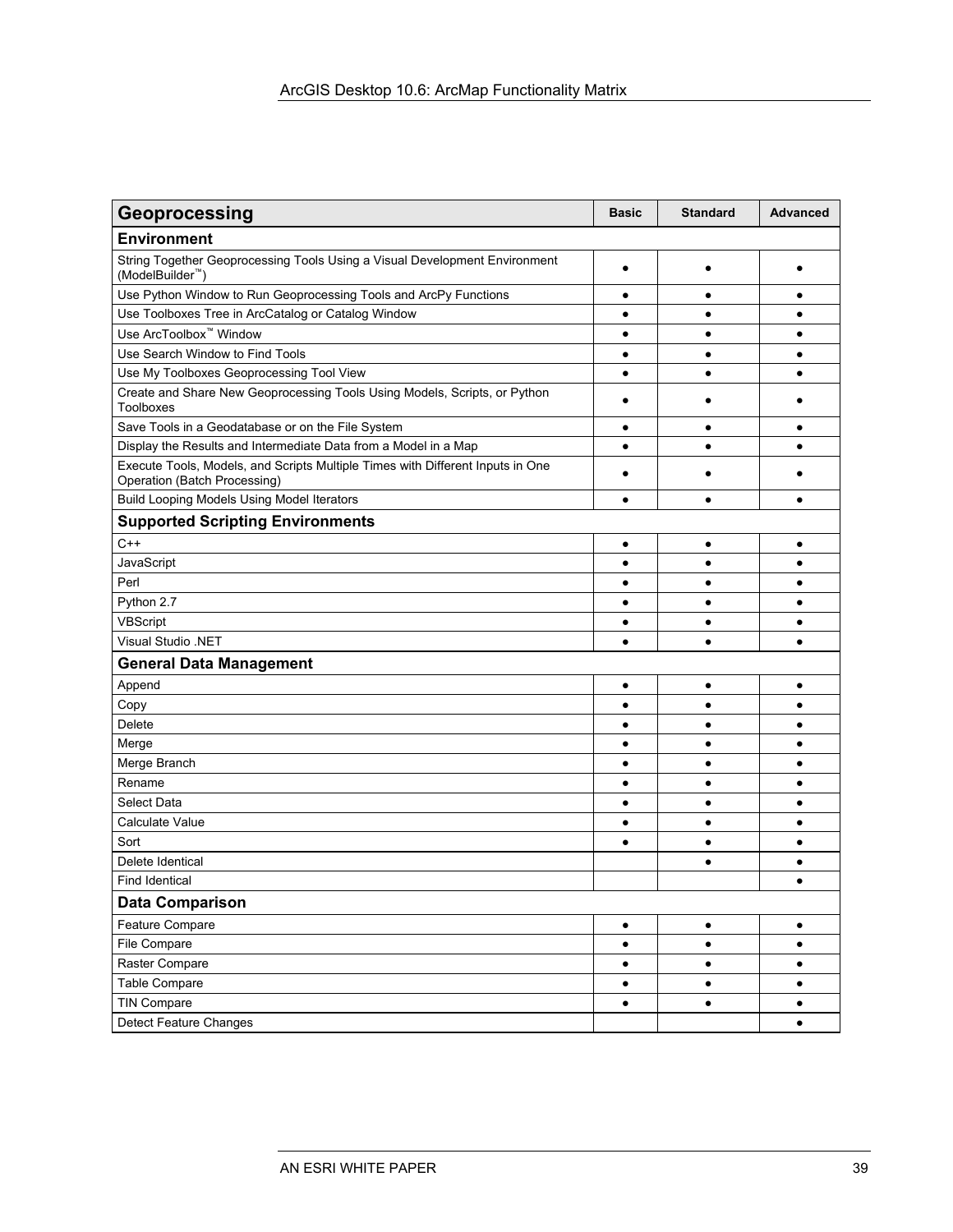| Geoprocessing                                                             | <b>Basic</b> | <b>Standard</b> | <b>Advanced</b> |
|---------------------------------------------------------------------------|--------------|-----------------|-----------------|
| <b>Archiving</b>                                                          |              |                 |                 |
| <b>Enable Archiving</b>                                                   |              | $\bullet$       | $\bullet$       |
| Disable Archiving                                                         |              | $\bullet$       | $\bullet$       |
| <b>Attachments</b>                                                        |              |                 |                 |
| <b>Add Attachments</b>                                                    |              | $\bullet$       | $\bullet$       |
| <b>Disable Attachments</b>                                                |              | $\bullet$       | ٠               |
| <b>Remove Attachments</b>                                                 |              | $\bullet$       | $\bullet$       |
| Generate Attachment Match Table                                           |              | $\bullet$       | $\bullet$       |
| <b>Table Management</b>                                                   |              |                 |                 |
| Copy Rows                                                                 | $\bullet$    | $\bullet$       | $\bullet$       |
| Create Table                                                              | $\bullet$    | $\bullet$       | $\bullet$       |
| <b>Create Unregistered Table</b>                                          | $\bullet$    | $\bullet$       | $\bullet$       |
| <b>Delete Rows</b>                                                        | $\bullet$    | $\bullet$       | $\bullet$       |
| <b>Get Count</b>                                                          | $\bullet$    | $\bullet$       | $\bullet$       |
| <b>Truncate Table</b>                                                     | $\bullet$    | $\bullet$       | $\bullet$       |
| Analyze                                                                   |              | $\bullet$       | $\bullet$       |
| Pivot Table                                                               |              |                 | $\bullet$       |
| <b>Editing</b>                                                            |              |                 |                 |
| Densify                                                                   |              | $\bullet$       | $\bullet$       |
| <b>Erase Point</b>                                                        |              | $\bullet$       | $\bullet$       |
| <b>Extend Line</b>                                                        |              | $\bullet$       | $\bullet$       |
| Flip Line                                                                 |              | $\bullet$       | $\bullet$       |
| Generalize                                                                |              | $\bullet$       | $\bullet$       |
| Snap                                                                      |              | $\bullet$       | $\bullet$       |
| <b>Trim Line</b>                                                          |              | $\bullet$       | $\bullet$       |
| <b>Conflation</b>                                                         |              |                 |                 |
| <b>Align Features</b>                                                     |              |                 | $\bullet$       |
| <b>Calculate Transformation Errors</b>                                    |              |                 | $\bullet$       |
| <b>Edgematch Features</b>                                                 |              |                 | $\bullet$       |
| Generate Edgematch Links                                                  |              |                 | ٠               |
| Generate Rubbersheet Links                                                |              |                 | ٠               |
| <b>Rubbersheet Features</b>                                               |              |                 | ٠               |
| <b>Transfer Attributes</b>                                                |              |                 | $\bullet$       |
| <b>Transform Features</b>                                                 |              |                 | $\bullet$       |
| <b>Field Management</b>                                                   |              |                 |                 |
| Add Field                                                                 | $\bullet$    | $\bullet$       | $\bullet$       |
| Add Incrementing ID Field (Altibase, DB2, Oracle, PostgreSQL, SQL Server) |              | $\bullet$       | $\bullet$       |
| Alter Field                                                               | $\bullet$    | ٠               | $\bullet$       |
| Assign Default to Field                                                   | $\bullet$    | $\bullet$       | $\bullet$       |
| Calculate End Time                                                        | $\bullet$    | $\bullet$       | $\bullet$       |
| <b>Calculate Field</b>                                                    | $\bullet$    | $\bullet$       | $\bullet$       |
| Convert Time Field                                                        | $\bullet$    | $\bullet$       | $\bullet$       |
| Convert Time Zone                                                         | $\bullet$    | $\bullet$       | $\bullet$       |
| Delete Field                                                              | $\bullet$    | $\bullet$       | $\bullet$       |
| Disable Editor Tracking                                                   | ٠            | $\bullet$       | $\bullet$       |
| <b>Enable Editor Tracking</b>                                             | $\bullet$    | $\bullet$       | $\bullet$       |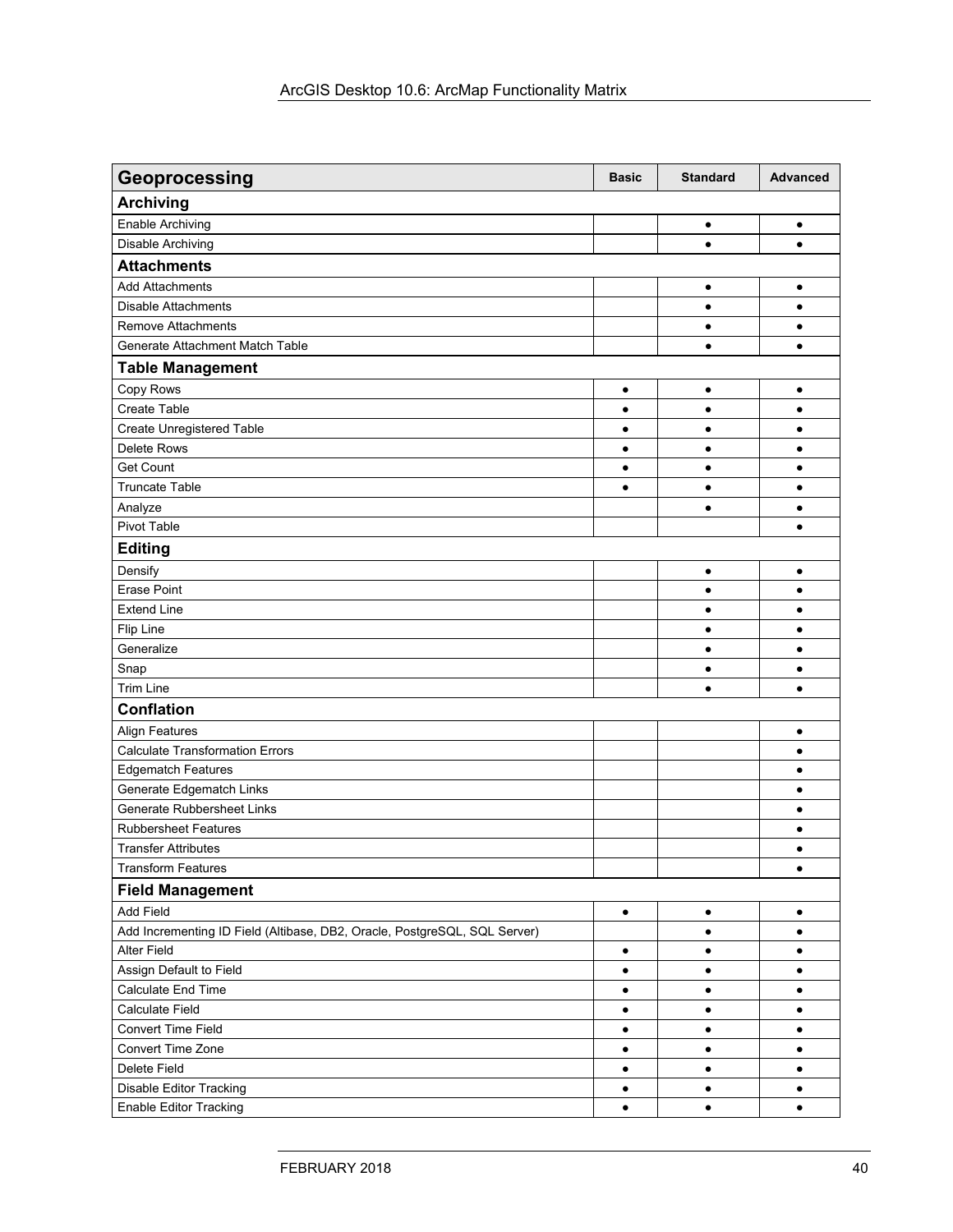| Geoprocessing                             | <b>Basic</b> | <b>Standard</b> | <b>Advanced</b> |
|-------------------------------------------|--------------|-----------------|-----------------|
| <b>Transpose Fields</b>                   | $\bullet$    | $\bullet$       | ٠               |
| <b>Feature Class Management</b>           |              |                 |                 |
| <b>Append Annotation Feature Classes</b>  | $\bullet$    | $\bullet$       | ٠               |
| Calculate Default Cluster (X,Y) Tolerance | $\bullet$    | $\bullet$       | $\bullet$       |
| Calculate Default Spatial Grid Index      | $\bullet$    | ٠               |                 |
| <b>Create Feature Classes</b>             | $\bullet$    | $\bullet$       |                 |
| <b>Create Fishnet</b>                     | $\bullet$    | $\bullet$       | ٠               |
| Integrate                                 | ٠            | $\bullet$       |                 |
| <b>Update Annotation Feature Classes</b>  | $\bullet$    | $\bullet$       |                 |
| Create Random Points <sup>15</sup>        |              |                 | ٠               |
| <b>Feature Management</b>                 |              |                 |                 |
| <b>Add Geometry Attributes</b>            | $\bullet$    | $\bullet$       | $\bullet$       |
| Add X, Y Coordinates                      | $\bullet$    | $\bullet$       | ٠               |
| Adjust 3D Z                               | $\bullet$    | $\bullet$       | ٠               |
| Bearing Distance to Line                  | ٠            | $\bullet$       | ٠               |
| <b>Check Geometry</b>                     | $\bullet$    | $\bullet$       | ٠               |
| Copy Features                             | $\bullet$    | $\bullet$       | $\bullet$       |
| <b>Delete Features</b>                    | $\bullet$    | $\bullet$       | $\bullet$       |
| Multipart to Single Part                  | ٠            | $\bullet$       |                 |
| <b>Repair Geometry</b>                    | ٠            | ٠               |                 |
| Points to Line                            | $\bullet$    | $\bullet$       |                 |
| Table to Ellipse                          | $\bullet$    | $\bullet$       | $\bullet$       |
| X, Y to Line                              | ٠            | $\bullet$       |                 |
| Geodetic Densify                          |              | $\bullet$       | ٠               |
| <b>Dice</b>                               |              |                 | ٠               |
| Minimum Bounding Geometry                 |              |                 | ٠               |
| Feature Envelope to Polygon               |              |                 | $\bullet$       |
| Feature to Line                           |              |                 | $\bullet$       |
| Feature to Point                          |              |                 | $\bullet$       |
| Feature to Polygon                        |              |                 |                 |
| <b>Feature Vertices to Points</b>         |              |                 |                 |
| Polygon to Line                           |              |                 | ٠               |
| Split Line at Point                       |              |                 |                 |
| Split Line at Vertices                    |              |                 |                 |
| <b>Unsplit Line</b>                       |              |                 | ٠               |
| <b>File Geodatabase</b>                   |              |                 |                 |
| <b>Compact File Geodatabase</b>           | $\bullet$    | $\bullet$       | $\bullet$       |
| Compress File Geodatabase Data            | $\bullet$    | $\bullet$       | $\bullet$       |
| Generate File Geodatabase License         | $\bullet$    | $\bullet$       | $\bullet$       |
| Generate Licensed File Geodatabase        | ٠            | $\bullet$       | $\bullet$       |
| Uncompress File Geodatabase Data          | $\bullet$    | $\bullet$       | $\bullet$       |
| Generalization                            |              |                 |                 |
| <b>Dissolve</b>                           | $\bullet$    | $\bullet$       | $\bullet$       |
| Simplify Line (Cartography)               |              | $\bullet$       | ٠               |
| Smooth Line (Cartography)                 |              | $\bullet$       | ٠               |
| Smooth Polygon (Cartography)              |              | $\bullet$       | $\bullet$       |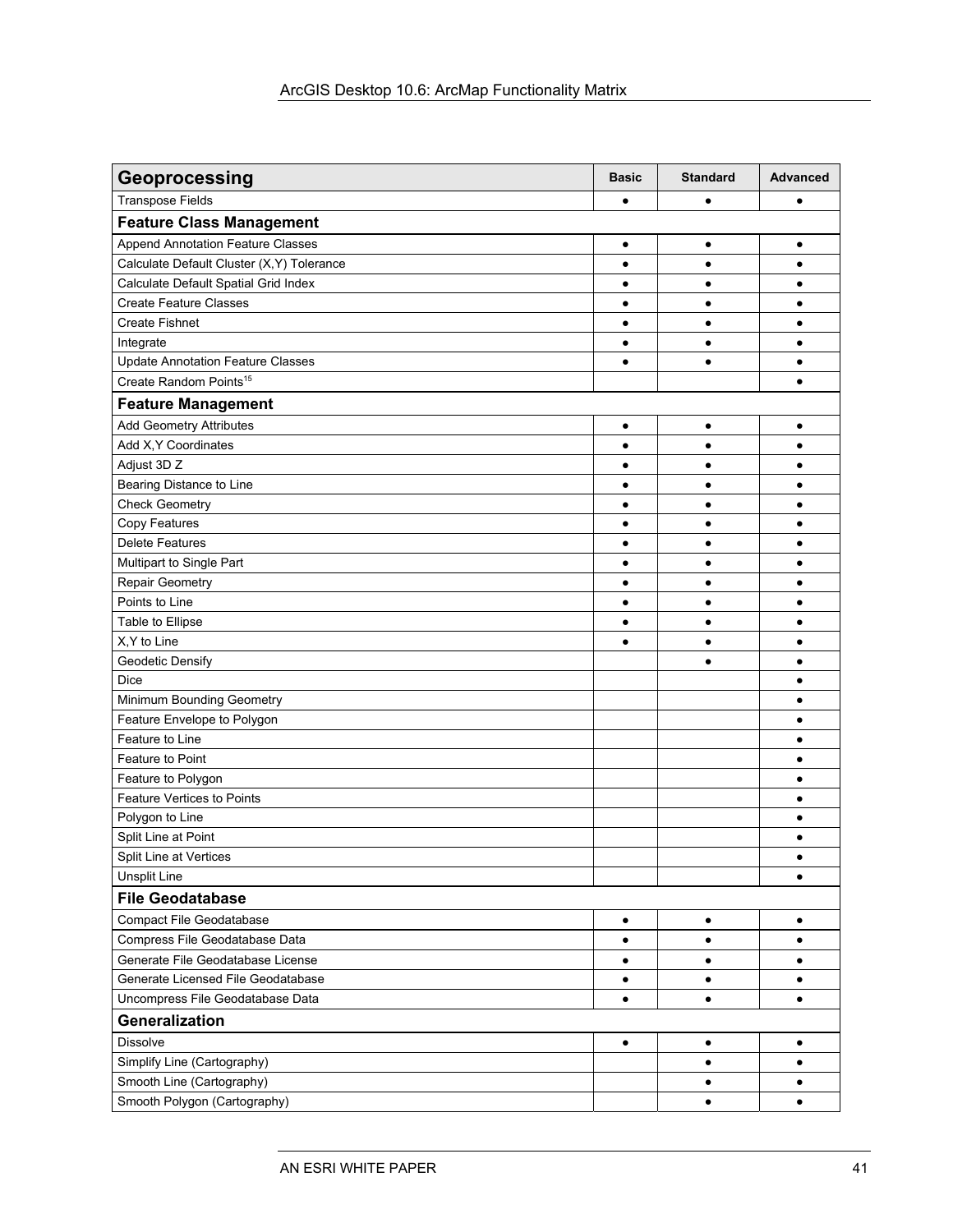| Geoprocessing                                   | <b>Basic</b> | <b>Standard</b> | Advanced  |
|-------------------------------------------------|--------------|-----------------|-----------|
| Collapse Road Details (Cartography)             |              |                 | ٠         |
| Create Cartographic Partitions (Cartography)    |              |                 | ٠         |
| Delineate Built-Up Areas (Cartography)          |              |                 |           |
| Aggregate Polygons (Cartography)                |              |                 | ٠         |
| Aggregate Points (Cartography)                  |              |                 | ٠         |
| Collapse Dual Lines to Centerline (Cartography) |              |                 | ٠         |
| Eliminate                                       |              |                 | ٠         |
| Eliminate Polygon Part                          |              |                 | ٠         |
| Merge Divided Roads (Cartography)               |              |                 | $\bullet$ |
| Simplify Building (Cartography)                 |              |                 | $\bullet$ |
| Simplify Polygon (Cartography)                  |              |                 |           |
| Thin Road Network (Cartography)                 |              |                 |           |
| <b>Projections and Transformations</b>          |              |                 |           |
| <b>Convert Coordinate Notation</b>              | $\bullet$    | ٠               | ٠         |
| Create Custom Geographic Transformation         | $\bullet$    | $\bullet$       | $\bullet$ |
| <b>Create Spatial Reference</b>                 | $\bullet$    | ٠               |           |
| Define Projection (Single Input)                | $\bullet$    | ٠               |           |
| <b>Vector Data Projection</b>                   |              |                 |           |
| <b>Batch Project</b>                            | $\bullet$    | $\bullet$       | ٠         |
| Project                                         | $\bullet$    |                 |           |
| <b>Raster Management</b>                        |              |                 |           |
| Add Color Map                                   | ٠            | ٠               | ٠         |
| <b>Batch Build Pyramids</b>                     | $\bullet$    | $\bullet$       | ٠         |
| <b>Batch Calculate Statistics</b>               | ٠            | $\bullet$       | ٠         |
| <b>Build Pyramids</b>                           | $\bullet$    | $\bullet$       | $\bullet$ |
| <b>Build Pyramids and Statistics</b>            | $\bullet$    | $\bullet$       | ٠         |
| <b>Build Raster Attribute Table</b>             | $\bullet$    | $\bullet$       | ٠         |
| <b>Calculate Statistics</b>                     | ٠            | $\bullet$       | ٠         |
| Clip                                            | ٠            | $\bullet$       | ٠         |
| <b>Composite Bands</b>                          | ٠            | $\bullet$       | ٠         |
| Compute Pan-Sharpened Weights                   | ٠            | $\bullet$       | ٠         |
| Copy Raster                                     | $\bullet$    | $\bullet$       | ٠         |
| Copy Raster Catalog Items                       | $\bullet$    | $\bullet$       | ٠         |
| Create Orthocorrected Raster Dataset            |              |                 |           |
| Create Pan-Sharpened Raster Dataset             | ٠            | $\bullet$       | ٠         |
| <b>Create Raster Catalog</b>                    | ٠            | $\bullet$       | ٠         |
| <b>Create Raster Dataset</b>                    | ٠            | $\bullet$       | ٠         |
| <b>Download Rasters</b>                         | ٠            | $\bullet$       | ٠         |
| Delete Color Map                                | ٠            | $\bullet$       | ٠         |
| Delete Raster Attribute Table                   | ٠            | $\bullet$       | ٠         |
| Delete Raster Catalog Items                     | $\bullet$    | $\bullet$       | ٠         |
| <b>Export Raster Catalog Paths</b>              | $\bullet$    | $\bullet$       | ٠         |
| Export Raster World File                        | $\bullet$    | $\bullet$       | ٠         |
| <b>Extract Subdataset</b>                       | $\bullet$    | $\bullet$       | ٠         |
| Repair Raster Catalog Paths                     | ٠            | $\bullet$       | ٠         |
| Get Cell Value                                  |              |                 |           |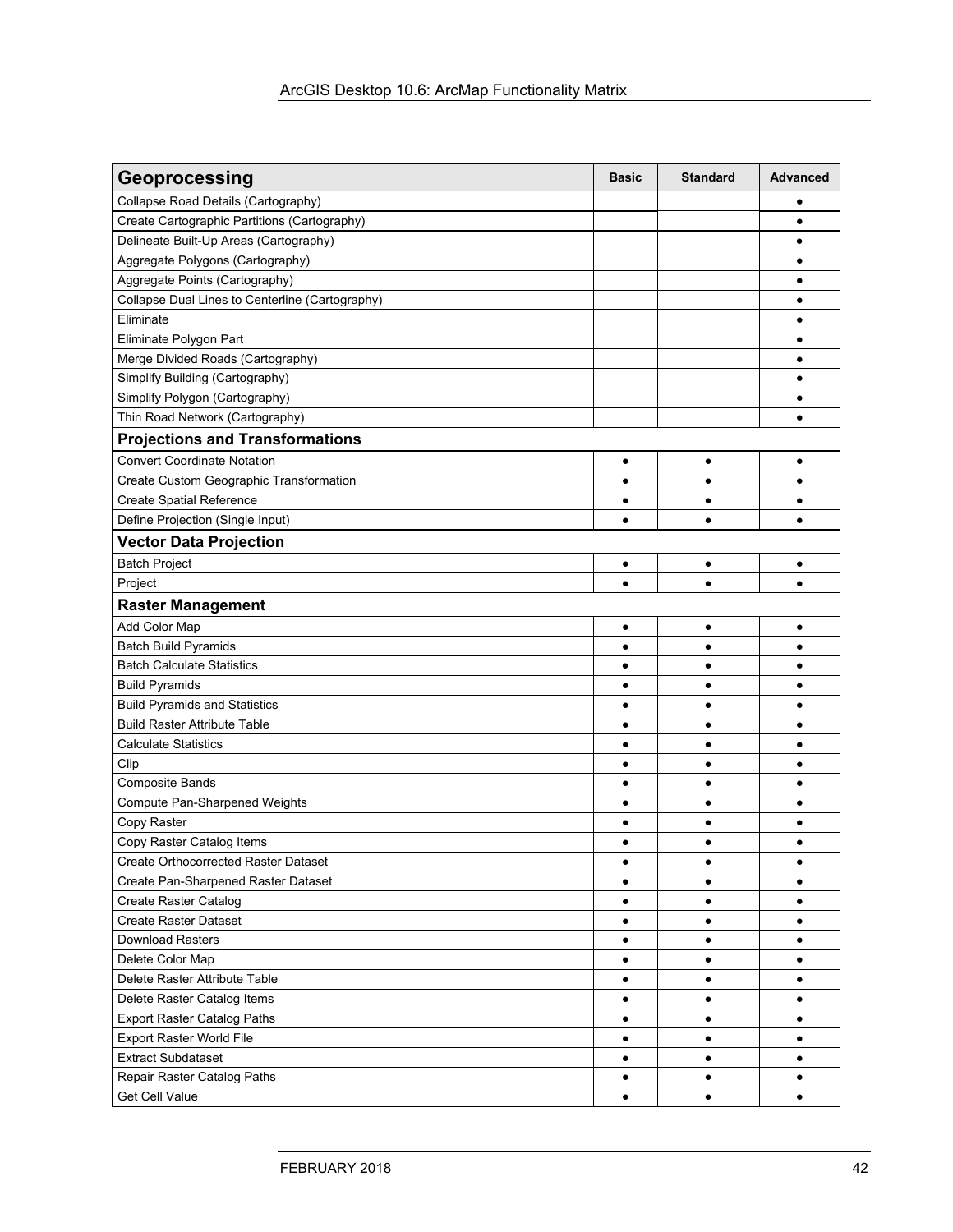| Geoprocessing                                               | <b>Basic</b> | <b>Standard</b> | <b>Advanced</b> |
|-------------------------------------------------------------|--------------|-----------------|-----------------|
| <b>Get Raster Properties</b>                                | ٠            |                 | ٠               |
| Set Raster Properties                                       | ٠            | $\bullet$       | ٠               |
| Mosaic (with Optional Color Balancing)                      | $\bullet$    | $\bullet$       | $\bullet$       |
| Mosaic to New Raster                                        | ٠            | $\bullet$       | ٠               |
| Raster Catalog to Raster Dataset                            | ٠            | $\bullet$       | ٠               |
| Raster to DTED                                              | ٠            | $\bullet$       | ٠               |
| Resample                                                    | $\bullet$    | $\bullet$       | ٠               |
| Split Raster                                                | $\bullet$    | $\bullet$       | $\bullet$       |
| Workspace to Raster Catalog                                 | $\bullet$    | $\bullet$       | $\bullet$       |
| Workspace to Raster Dataset (with Optional Color Balancing) | $\bullet$    | $\bullet$       | $\bullet$       |
| Create Random Raster <sup>15</sup>                          |              |                 |                 |
| <b>Raster Mosaics</b>                                       |              |                 |                 |
| Add Rasters to Mosaic Dataset                               |              | $\bullet$       | $\bullet$       |
| Alter Mosaic Dataset Schema                                 |              | $\bullet$       | ٠               |
| Analyze Control Points                                      |              | $\bullet$       | $\bullet$       |
| Analyze Mosaic Dataset                                      |              | $\bullet$       | $\bullet$       |
| <b>Append Control Points</b>                                |              | $\bullet$       | ٠               |
| Apply Block Adjustment                                      |              | $\bullet$       | $\bullet$       |
| <b>Build Boundary</b>                                       |              | $\bullet$       |                 |
| <b>Build Footprints</b>                                     |              | $\bullet$       | ٠               |
| <b>Build Mosaic Dataset Item Cache</b>                      |              | $\bullet$       | ٠               |
| <b>Build Overviews</b>                                      |              | $\bullet$       | ٠               |
| <b>Build Seamlines</b>                                      |              | $\bullet$       | $\bullet$       |
| Calculate Cell Size Ranges                                  |              | $\bullet$       | $\bullet$       |
| Color Balance Mosaic Dataset                                |              | $\bullet$       |                 |
| <b>Compute Block Adjustments</b>                            |              | $\bullet$       |                 |
| <b>Compute Control Points</b>                               |              | $\bullet$       |                 |
| Compute Dirty Area                                          |              | $\bullet$       | $\bullet$       |
| <b>Compute Tie Points</b>                                   |              | $\bullet$       |                 |
| <b>Create Mosaic Dataset</b>                                |              | $\bullet$       | $\bullet$       |
| Create Referenced Mosaic Dataset                            |              | $\bullet$       | ٠               |
| Define Mosaic Dataset NoData                                |              | $\bullet$       | ٠               |
| <b>Define Overviews</b>                                     |              | $\bullet$       | ٠               |
| Delete Mosaic Dataset                                       |              | $\bullet$       |                 |
| <b>Edit Raster Function</b>                                 |              | $\bullet$       |                 |
| <b>Export Mosaic Dataset Geometry</b>                       |              | $\bullet$       |                 |
| <b>Export Mosaic Dataset Items</b>                          |              | $\bullet$       | ٠               |
| <b>Export Mosaic Dataset Paths</b>                          |              | $\bullet$       | ٠               |
| Generate Exclude Area                                       |              | $\bullet$       | ٠               |
| <b>Generate Raster Collection</b>                           |              | $\bullet$       | ٠               |
| Import Mosaic Dataset Geometry                              |              | $\bullet$       | ٠               |
| Merge Mosaic Dataset Items                                  |              | $\bullet$       | $\bullet$       |
| Remove Rasters from Mosaic Dataset                          |              | $\bullet$       | ٠               |
| Repair Mosaic Dataset Paths                                 |              | $\bullet$       | $\bullet$       |
| Set Mosaic Dataset Properties                               |              | $\bullet$       | ٠               |
| Split Mosaic Dataset Items                                  |              | $\bullet$       | ٠               |
| Synchronize Mosaic Dataset                                  |              | $\bullet$       | $\bullet$       |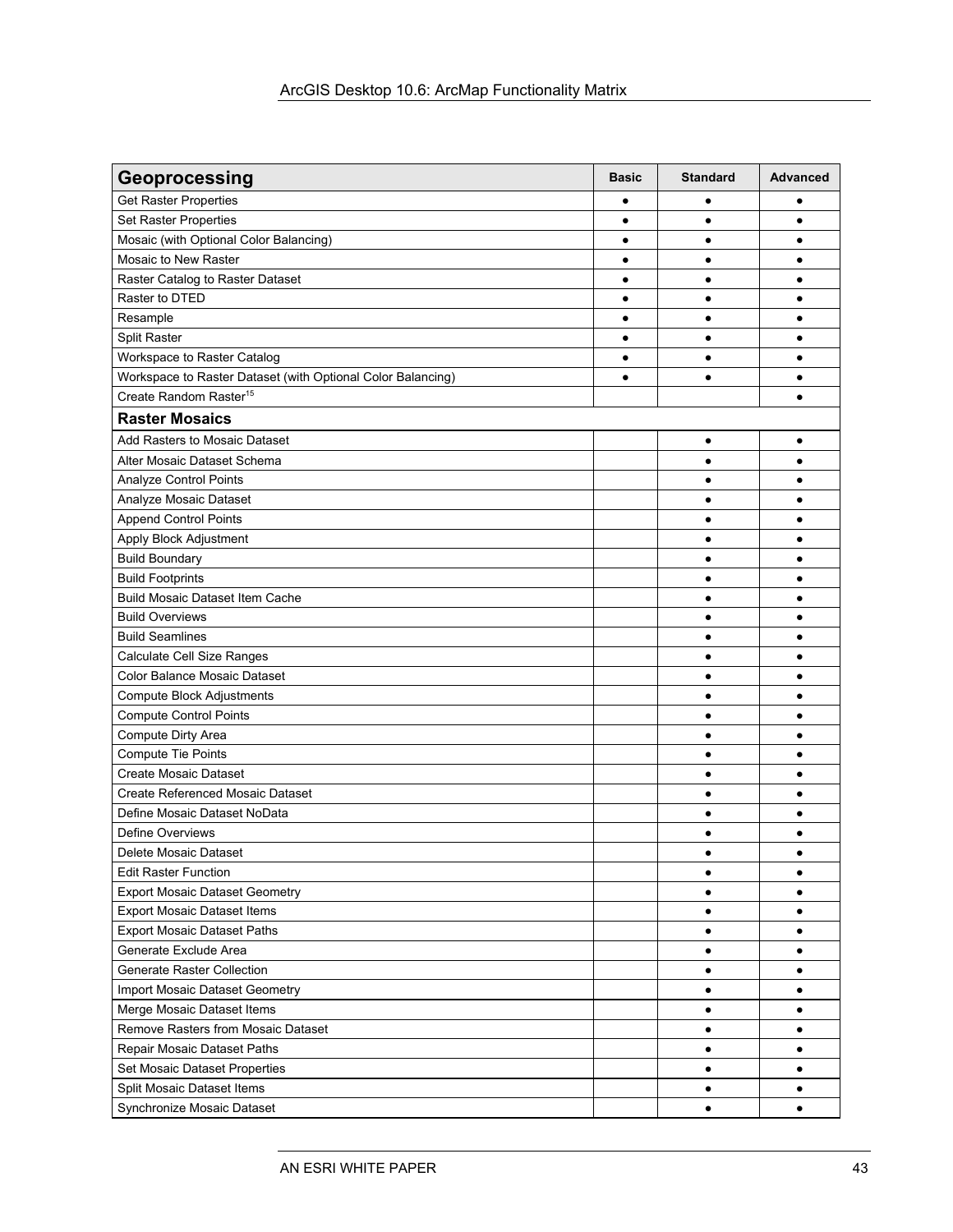| Geoprocessing                                | <b>Basic</b>           | <b>Standard</b>        | Advanced       |
|----------------------------------------------|------------------------|------------------------|----------------|
| <b>Build Stereo Model</b>                    |                        |                        | ٠              |
| Compute Camera Model                         |                        |                        | ٠              |
| <b>Compute Mosaic Candidates</b>             |                        |                        | $\bullet$      |
| <b>Generate Point Cloud</b>                  |                        |                        | ٠              |
| Interpolate From Point Cloud                 |                        |                        | $\bullet$      |
| <b>Raster Conversion</b>                     |                        |                        |                |
| <b>ASCII to Raster</b>                       | $\bullet$              | $\bullet$              | $\bullet$      |
| DEM to Raster                                | $\bullet$              | $\bullet$              | ٠              |
| <b>Feature to Raster</b>                     | ٠                      | ٠                      |                |
| Float to Raster                              | ٠                      | $\bullet$              |                |
| Raster to ASCII                              | $\bullet$              | $\bullet$              | ٠              |
| Raster to Float                              | ٠                      | $\bullet$              | ٠              |
| Raster to Other Format (Multiple)            | $\bullet$              | $\bullet$              | $\bullet$      |
| <b>Raster to Point</b>                       | ٠                      | $\bullet$              | ٠              |
| Raster to Polygon                            | $\bullet$              | $\bullet$              | $\bullet$      |
| Raster to Polyline                           | $\bullet$              | $\bullet$              | $\bullet$      |
| Raster to Video                              | $\bullet$              | $\bullet$              | ٠              |
| Point to Raster <sup>15</sup>                |                        |                        | $\bullet$      |
| Polygon to Raster <sup>15</sup>              |                        |                        | $\bullet$      |
| Polyline to Raster <sup>15</sup>             |                        |                        | ٠              |
| <b>Raster Transformation/Projection</b>      |                        |                        |                |
|                                              |                        |                        |                |
| Flip<br>Mirror                               | $\bullet$<br>$\bullet$ | $\bullet$<br>$\bullet$ | $\bullet$<br>٠ |
| Project Raster (Single Input)                | ٠                      | ٠                      |                |
| Rescale                                      | $\bullet$              | $\bullet$              | ٠              |
| Rotate                                       | ٠                      | $\bullet$              | ٠              |
| Shift                                        | $\bullet$              | $\bullet$              | ٠              |
| Warp                                         | $\bullet$              | $\bullet$              | $\bullet$      |
| Warp from File                               | $\bullet$              | $\bullet$              | $\bullet$      |
| <b>LAS Datasets</b>                          |                        |                        |                |
|                                              |                        |                        |                |
| Create LAS Dataset <sup>16</sup>             |                        | $\bullet$              | ٠              |
| Add Files to LAS Dataset <sup>16</sup>       |                        | $\bullet$              | $\bullet$      |
| Remove Files from LAS Dataset <sup>16</sup>  |                        | $\bullet$              | $\bullet$      |
| LAS Dataset Statistics <sup>16</sup>         |                        |                        |                |
| LAS Point Statistics as Raster <sup>16</sup> |                        | $\bullet$              | $\bullet$      |
| <b>Conversion</b>                            |                        |                        |                |
| Excel to Table                               | $\bullet$              | $\bullet$              | $\bullet$      |
| Feature Class to Feature Class               | ٠                      |                        | ٠              |
| Feature Class to Geodatabase (Multiple)      | $\bullet$              | ٠                      |                |
| Feature Class to Shapefile (Multiple)        | ٠                      | $\bullet$              | ٠              |
| Features to JSON                             | ٠                      | $\bullet$              | ٠              |
| <b>GPX to Features</b>                       | ٠                      | $\bullet$              | ٠              |
| Import CAD Annotation to Geodatabase         | ٠                      | $\bullet$              | ٠              |
| Import Coverage Annotation to Geodatabase    | ٠                      | $\bullet$              | $\bullet$      |
| Import from CAD to Geodatabase               | ٠                      | ٠                      | ٠              |
| Copy Runtime Geodatabase to File Geodatabase |                        | $\bullet$              | $\bullet$      |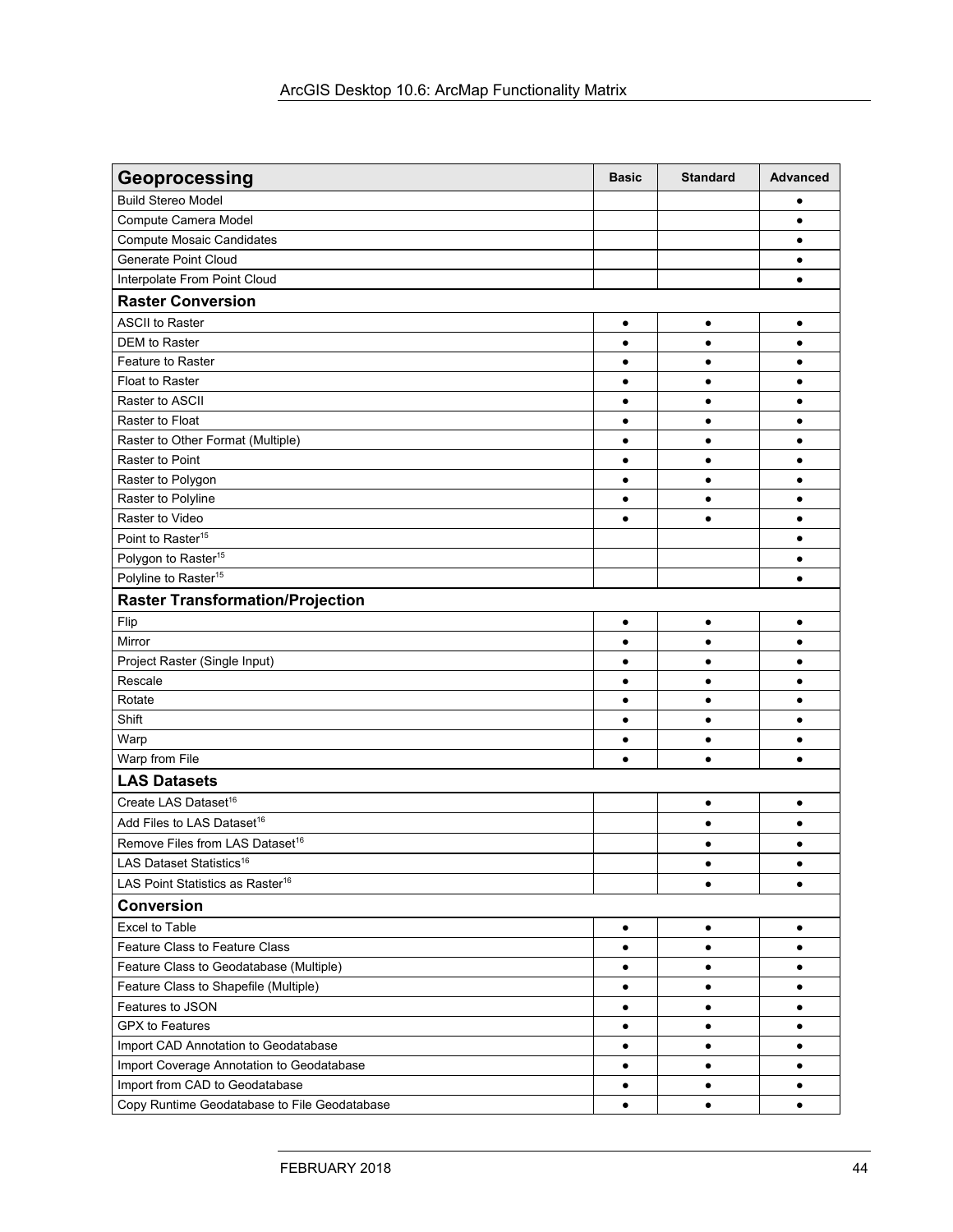| Geoprocessing                                         | <b>Basic</b> | <b>Standard</b> | <b>Advanced</b> |
|-------------------------------------------------------|--------------|-----------------|-----------------|
| <b>JSON to Features</b>                               | ٠            | ٠               | ٠               |
| Raster to Geodatabase (Multiple)                      | $\bullet$    | $\bullet$       | $\bullet$       |
| Table to dBASE (Multiple)                             | $\bullet$    | $\bullet$       | ٠               |
| Table to Excel                                        | $\bullet$    | $\bullet$       | ٠               |
| Table to Geodatabase (Multiple)                       | $\bullet$    | $\bullet$       | ٠               |
| Table to Table                                        | $\bullet$    | $\bullet$       | ٠               |
| Add CAD Fields                                        | ٠            | $\bullet$       | ٠               |
| Create CAD XData                                      | $\bullet$    | $\bullet$       | $\bullet$       |
| Export to CAD                                         | $\bullet$    | $\bullet$       |                 |
| Import from E00                                       | $\bullet$    | $\bullet$       |                 |
| <b>KML</b> to Layer                                   | $\bullet$    | $\bullet$       |                 |
| Layer to KML                                          | ٠            | $\bullet$       |                 |
| Map to KML                                            | ٠            | ٠               |                 |
| Multipatch to Collaborative Design Activity (COLLADA) | $\bullet$    | $\bullet$       | ٠               |
| Multipatch to Raster                                  | ٠            | $\bullet$       | ٠               |
| PDF to TIFF                                           | $\bullet$    | $\bullet$       | $\bullet$       |
| <b>WFS to Feature Class</b>                           |              | $\bullet$       | ٠               |
| LAS Dataset to Raster <sup>15</sup>                   |              |                 | $\bullet$       |
| Feature Class to Coverage                             |              |                 |                 |
| <b>Layers and Table Views</b>                         |              |                 |                 |
| Apply Symbology from Layer                            | $\bullet$    | $\bullet$       | $\bullet$       |
| Make Feature Layer                                    | $\bullet$    | $\bullet$       | $\bullet$       |
| Make Image Server Layer                               | $\bullet$    | $\bullet$       | $\bullet$       |
| Make Mosaic Layer                                     | ٠            | $\bullet$       |                 |
| Make Query Table                                      | $\bullet$    | ٠               |                 |
| Make Raster Catalog Layer                             | $\bullet$    | $\bullet$       | $\bullet$       |
| Make Raster Layer                                     | ٠            | $\bullet$       |                 |
| Make Query Layer                                      | ٠            | $\bullet$       |                 |
| Make Table View                                       | ٠            | $\bullet$       | ٠               |
| Make WCS Layer                                        | ٠            | ٠               | ٠               |
| Make X, Y Event Layer                                 | $\bullet$    | $\bullet$       | ٠               |
| Save to Layer File                                    | $\bullet$    | $\bullet$       | ٠               |
| Select Layer by Attribute                             | $\bullet$    | $\bullet$       |                 |
| Select Layer by Location                              | $\bullet$    | $\bullet$       |                 |
| Packaging                                             |              |                 |                 |
| Consolidate Layer                                     | $\bullet$    | $\bullet$       | $\bullet$       |
| Consolidate Locator                                   | $\bullet$    | $\bullet$       | $\bullet$       |
| Consolidate Map                                       | $\bullet$    | $\bullet$       | $\bullet$       |
| <b>Consolidate Result</b>                             | $\bullet$    | $\bullet$       | ٠               |
| Create Map Tile Package                               | $\bullet$    | $\bullet$       | $\bullet$       |
| <b>Extract Package</b>                                | $\bullet$    | $\bullet$       | $\bullet$       |
| Package Layer                                         | $\bullet$    | $\bullet$       | $\bullet$       |
| Package Locator                                       | $\bullet$    | $\bullet$       | $\bullet$       |
| Package Map                                           | $\bullet$    | $\bullet$       | $\bullet$       |
| Package Result                                        | $\bullet$    | $\bullet$       | $\bullet$       |
| Share Package                                         | $\bullet$    | $\bullet$       | $\bullet$       |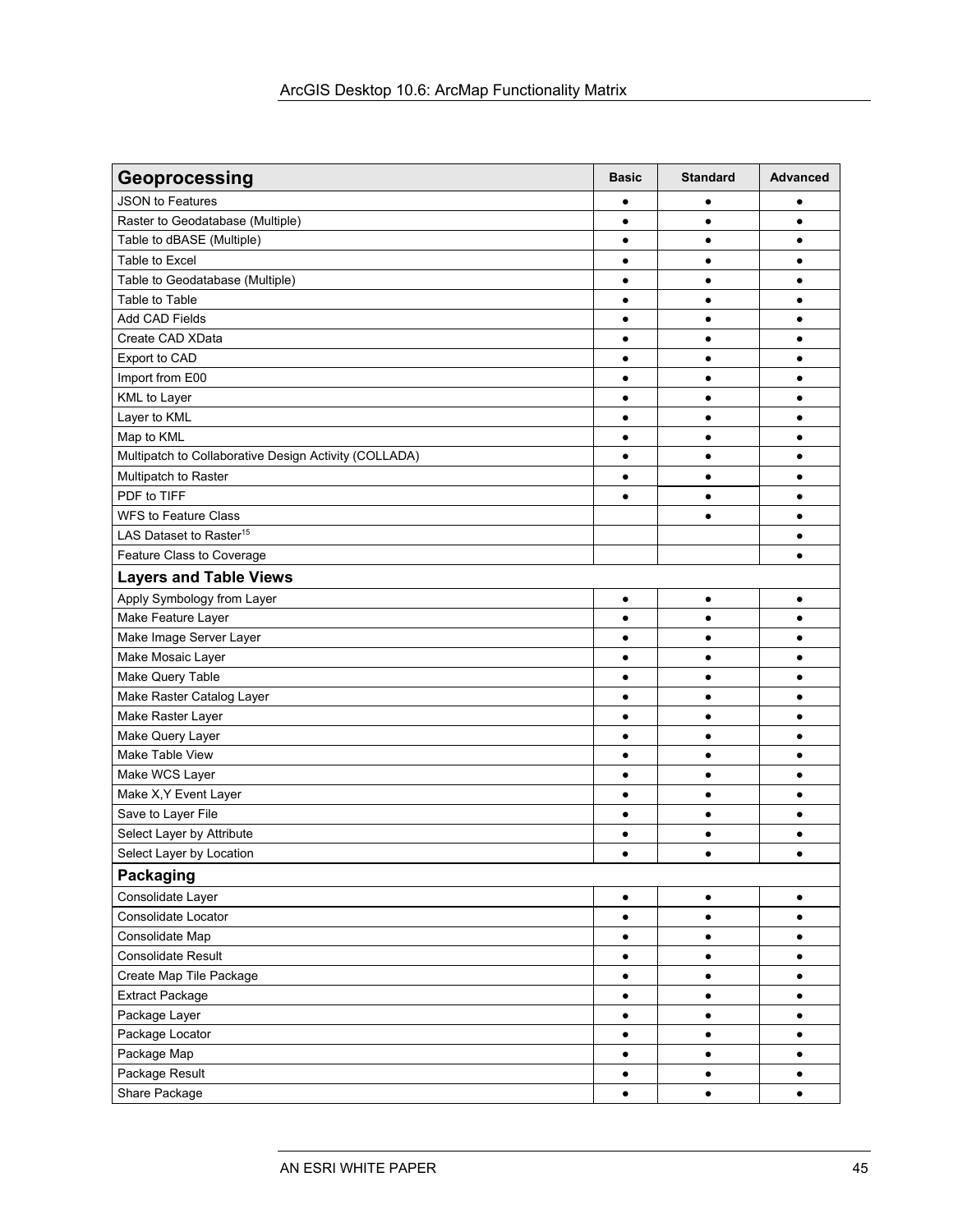| Geoprocessing                                                      | <b>Basic</b> | <b>Standard</b> | <b>Advanced</b> |
|--------------------------------------------------------------------|--------------|-----------------|-----------------|
| <b>Photos</b>                                                      |              |                 |                 |
| Geotagged Photos to Points <sup>17</sup>                           | $\bullet$    | $\bullet$       | ٠               |
| Match Photos to Row by Time <sup>17</sup>                          | $\bullet$    | ٠               | $\bullet$       |
| <b>Parcel Fabric Tools</b>                                         |              |                 |                 |
| Make Parcel Fabric Layer                                           |              | $\bullet$       | $\bullet$       |
| Make Parcel Fabric Table View                                      |              | $\bullet$       | ٠               |
| Load a Topology to a Parcel Fabric                                 |              | $\bullet$       | $\bullet$       |
| Append Parcel Fabric                                               |              | $\bullet$       | $\bullet$       |
| Copy Parcel Fabric                                                 |              | $\bullet$       | $\bullet$       |
| <b>Core Analysis</b>                                               |              |                 |                 |
| <b>Buffer</b>                                                      | $\bullet$    | $\bullet$       | $\bullet$       |
| <b>Graphic Buffer</b>                                              | $\bullet$    | $\bullet$       | $\bullet$       |
| Clip                                                               | $\bullet$    | $\bullet$       | $\bullet$       |
| Intersect                                                          | ٠            | $\bullet$       |                 |
| Multiple Ring Buffer                                               | $\bullet$    | ٠               |                 |
| Select                                                             | ٠            | ٠               | ٠               |
| Spatial Join                                                       | ٠            | ٠               |                 |
| Split by Attributes                                                | ٠            | $\bullet$       | ٠               |
| <b>Summary Statistics</b>                                          | $\bullet$    | $\bullet$       | ٠               |
| <b>Table Select</b>                                                | $\bullet$    | $\bullet$       | ٠               |
| Union                                                              | $\bullet$    | $\bullet$       | $\bullet$       |
| Create Thiessen Polygons                                           |              |                 | $\bullet$       |
| Erase                                                              |              |                 | $\bullet$       |
| Frequency                                                          |              |                 | ٠               |
| Identity                                                           |              |                 | ٠               |
| Near                                                               |              |                 | ٠               |
| <b>Generate Near Table</b>                                         |              |                 | ٠               |
| <b>Point Distance</b>                                              |              |                 | ٠               |
| Polygon Neighbors                                                  |              |                 | ٠               |
| Split                                                              |              |                 | ٠               |
| <b>Symmetrical Difference</b>                                      |              |                 | $\bullet$       |
| <b>Tabulate Intersection</b>                                       |              |                 | ٠               |
| Update                                                             |              |                 | $\bullet$       |
| Space-Time Pattern Mining (Unavailable in ArcGIS Engine for Linux) |              |                 |                 |
| Create Space-Time Cube                                             | ٠            | ٠               | $\bullet$       |
| <b>Emerging Hot-Spot Analysis</b>                                  | $\bullet$    | $\bullet$       | $\bullet$       |
| <b>Local Outliner Analysis</b>                                     | ٠            | $\bullet$       | $\bullet$       |
| Visualize Space-Time Cube in 2D                                    | ٠            | $\bullet$       | ٠               |
| Visualize Space-Time Cube in 3D                                    | $\bullet$    | $\bullet$       | $\bullet$       |
| <b>Spatial Statistics Tools-Analyzing Patterns</b>                 |              |                 |                 |
| Average Nearest Neighbor                                           | ٠            | $\bullet$       | ٠               |
| High/Low Clustering (Getis-Ord General G)                          | $\bullet$    | $\bullet$       | $\bullet$       |
| Incremental Spatial Autocorrelation                                | ٠            | ٠               | ٠               |
| Multidistance Spatial Cluster Analysis (Ripley's K Function)       | ٠            | ٠               | ٠               |
| Spatial Autocorrelation (Moran's I)                                | $\bullet$    | $\bullet$       | $\bullet$       |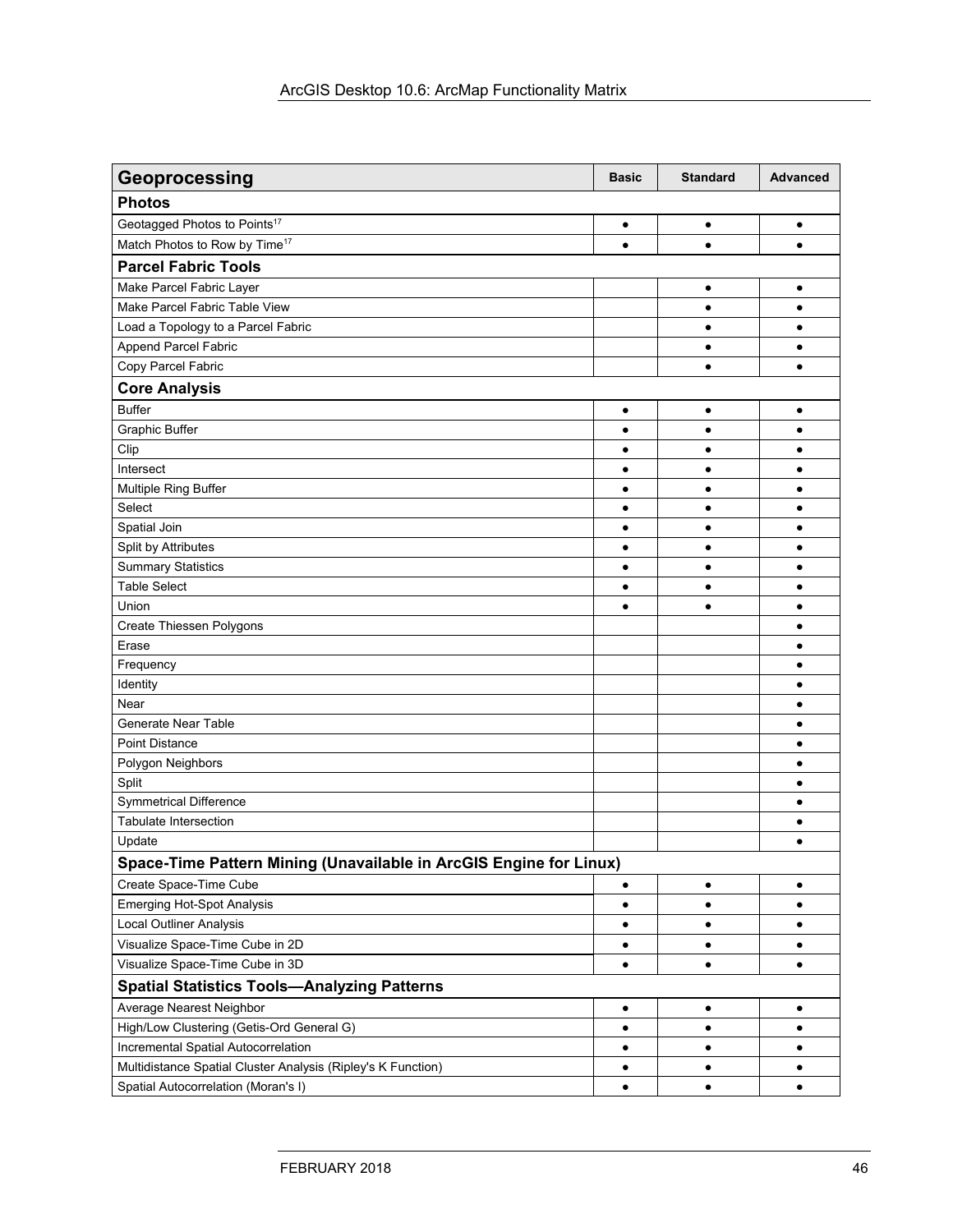| Geoprocessing                                                      | <b>Basic</b> | <b>Standard</b> | <b>Advanced</b> |
|--------------------------------------------------------------------|--------------|-----------------|-----------------|
| <b>Spatial Statistics Tools-Mapping Clusters</b>                   |              |                 |                 |
| Cluster/Outlier Analysis (Anselin Local Moran's I)                 | $\bullet$    | ٠               | ٠               |
| <b>Grouping Analysis</b>                                           | $\bullet$    | $\bullet$       | $\bullet$       |
| Hot-Spot Analysis (Getis-Ord Gi*)                                  | ٠            | $\bullet$       | ٠               |
| Optimized Hot-Spot Analysis                                        | $\bullet$    | $\bullet$       | ٠               |
| <b>Similarity Search</b>                                           | $\bullet$    | $\bullet$       | ٠               |
| <b>Spatial Statistics Tools-Measuring Geographic Distributions</b> |              |                 |                 |
| <b>Central Feature</b>                                             | ٠            | ٠               | ٠               |
| Directional Distribution (Standard Deviational Ellipse)            | ٠            | $\bullet$       | ٠               |
| Linear Directional Mean                                            | $\bullet$    | ٠               | ٠               |
| Mean Center                                                        | $\bullet$    | $\bullet$       | ٠               |
| <b>Median Center</b>                                               | $\bullet$    | ٠               | ٠               |
| <b>Standard Distance</b>                                           | $\bullet$    | $\bullet$       | ٠               |
| <b>Spatial Statistics Tools-Modeling Spatial Relationships</b>     |              |                 |                 |
| <b>Exploratory Regression</b>                                      | $\bullet$    | $\bullet$       | $\bullet$       |
| Generate Spatial Weights Matrix                                    | $\bullet$    | ٠               | ٠               |
| Ordinary Least-Squares Regression                                  | $\bullet$    | $\bullet$       | ٠               |
| Generate Network Spatial Weights <sup>18</sup>                     |              |                 | ٠               |
| Geographically Weighted Regression <sup>19</sup>                   |              |                 | ٠               |
| <b>Spatial Statistics Tools-Rendering</b>                          |              |                 |                 |
| <b>Cluster/Outlier Analysis with Rendering</b>                     | $\bullet$    | $\bullet$       | ٠               |
| <b>Collect Events with Rendering</b>                               | $\bullet$    | ٠               | ٠               |
| <b>Count Rendering</b>                                             | $\bullet$    | $\bullet$       | $\bullet$       |
| Hot-Spot Analysis with Rendering                                   | ٠            | ٠               | ٠               |
| Z-Score Rendering                                                  | ٠            | $\bullet$       | ٠               |
| <b>Spatial Statistics Tools-Utilities</b>                          |              |                 |                 |
| <b>Calculate Areas</b>                                             | ٠            | ٠               | ٠               |
| Calculate Distance Band from Neighbor Count                        | $\bullet$    | $\bullet$       | ٠               |
| <b>Collect Events</b>                                              | $\bullet$    | $\bullet$       | $\bullet$       |
| Convert Spatial Weights Matrix to Table                            | ٠            | ٠               | ٠               |
| Export Feature Attribute to ASCII                                  | $\bullet$    | $\bullet$       | ٠               |
| <b>Multidimensional Tools</b>                                      |              |                 |                 |
| <b>Feature to NetCDF</b>                                           | $\bullet$    | $\bullet$       | $\bullet$       |
| Make NetCDF Feature Layer                                          | $\bullet$    | $\bullet$       | $\bullet$       |
| Make NetCDF Raster Layer                                           | ٠            | ٠               | ٠               |
| Make NetCDF Table View                                             | ٠            | ٠               | ٠               |
| Make OPeNDAP Raster Layer                                          | ٠            | ٠               | ٠               |
| Raster to NetCDF                                                   | ٠            | ٠               | ٠               |
| Select by Dimension                                                | $\bullet$    | $\bullet$       | $\bullet$       |
| Table to NetCDF                                                    | $\bullet$    | $\bullet$       | $\bullet$       |
| <b>Workspace Management</b>                                        |              |                 |                 |
| Clear Workspace Cache (ArcSDE Workspaces)                          | $\bullet$    | $\bullet$       | $\bullet$       |
| <b>Create Feature Dataset</b>                                      | ٠            | $\bullet$       | ٠               |
| Create File Geodatabase                                            | ٠            | $\bullet$       | ٠               |
| Create Folder                                                      | $\bullet$    | $\bullet$       | $\bullet$       |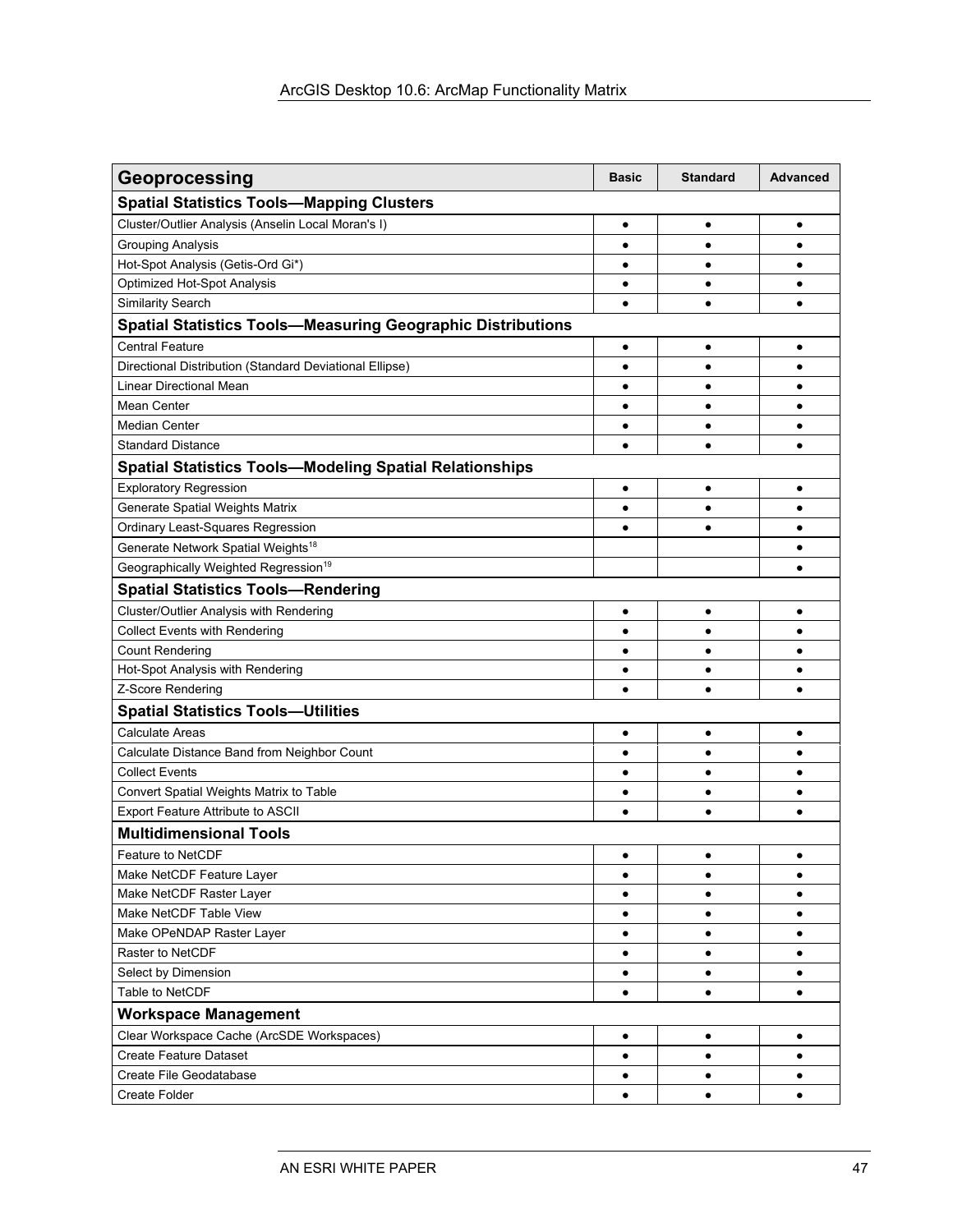| Geoprocessing                                            | <b>Basic</b> | <b>Standard</b> | Advanced  |
|----------------------------------------------------------|--------------|-----------------|-----------|
| Create Personal Geodatabase                              | ٠            | ٠               | ٠         |
| Create SQLite Database                                   | $\bullet$    | $\bullet$       | $\bullet$ |
| <b>Create ArcSDE Connection File</b>                     |              | $\bullet$       | $\bullet$ |
| <b>Create Database Connection</b>                        |              | $\bullet$       |           |
| Create Spatial Type                                      |              | $\bullet$       | ٠         |
| Create ArcInfo Workspace                                 |              |                 | $\bullet$ |
| <b>Geodatabase Administration</b>                        |              |                 |           |
| Analyze Datasets                                         |              | $\bullet$       | $\bullet$ |
| <b>Upgrade Dataset</b>                                   | ٠            | ٠               | ٠         |
| Upgrade Geodatabase                                      | $\bullet$    | $\bullet$       | $\bullet$ |
| Upgrade Spatial Reference                                | ٠            | $\bullet$       | ٠         |
| Recover File Geodatabase                                 | $\bullet$    | $\bullet$       | ٠         |
| Uncompress File Geodatabase Data                         | $\bullet$    | $\bullet$       | $\bullet$ |
| Compact (File or Personal Geodatabase)                   | $\bullet$    | $\bullet$       | ٠         |
| <b>Change Privileges</b>                                 |              | $\bullet$       | $\bullet$ |
| Compress (Enterprise Geodatabase)                        |              | ٠               |           |
| Configure Geodatabase Log File Tables                    |              | $\bullet$       |           |
| Create Database User                                     |              | $\bullet$       | $\bullet$ |
| Create Enterprise Geodatabase                            |              | ٠               |           |
| Create Raster Type                                       |              | $\bullet$       | $\bullet$ |
| Create Role                                              |              | $\bullet$       | ٠         |
| Delete Schema Geodatabase                                |              | $\bullet$       | ٠         |
| Diagnose Version Metadata                                |              | $\bullet$       | ٠         |
| Diagnose Version Tables                                  |              | $\bullet$       | ٠         |
| Enable Enterprise Geodatabase                            |              | $\bullet$       |           |
| Export Geodatabase Configuration Keyword                 |              | ٠               |           |
| Import Geodatabase Configuration Keyword                 |              | $\bullet$       |           |
| Migrate Storage                                          |              | $\bullet$       | ٠         |
| Rebuild Indexes                                          |              | ٠               |           |
| Register with Geodatabase                                |              | $\bullet$       | $\bullet$ |
| Repair Version Metadata                                  |              | $\bullet$       | ٠         |
| <b>Repair Version Tables</b>                             |              | $\bullet$       | ٠         |
| Update Enterprise Geodatabase License                    |              | $\bullet$       | $\bullet$ |
| <b>Geometric Networks</b>                                |              |                 |           |
| Add Edge-Edge Connectivity Rule to Geometric Network     |              | $\bullet$       | $\bullet$ |
| Add Edge-Junction Connectivity Rule to Geometric Network |              | $\bullet$       | ٠         |
| <b>Create Geometric Network</b>                          |              | $\bullet$       | $\bullet$ |
| Find Disconnected Features in Geometric Network          |              | $\bullet$       | ٠         |
| <b>Rebuild Geometric Network</b>                         |              | $\bullet$       | ٠         |
| Remove Connectivity Rule from Geometric Network          |              | ٠               | ٠         |
| Remove Empty Feature Class from Geometric Network        |              | $\bullet$       | ٠         |
| <b>Trace Geometric Network</b>                           |              | $\bullet$       | ٠         |
| <b>Set Flow Direction</b>                                |              | $\bullet$       | ٠         |
| Verify and Repair Geometric Network Connectivity         |              | $\bullet$       | $\bullet$ |
| <b>Table Joins</b>                                       |              |                 |           |
| Add Join                                                 | ٠            | $\bullet$       | ٠         |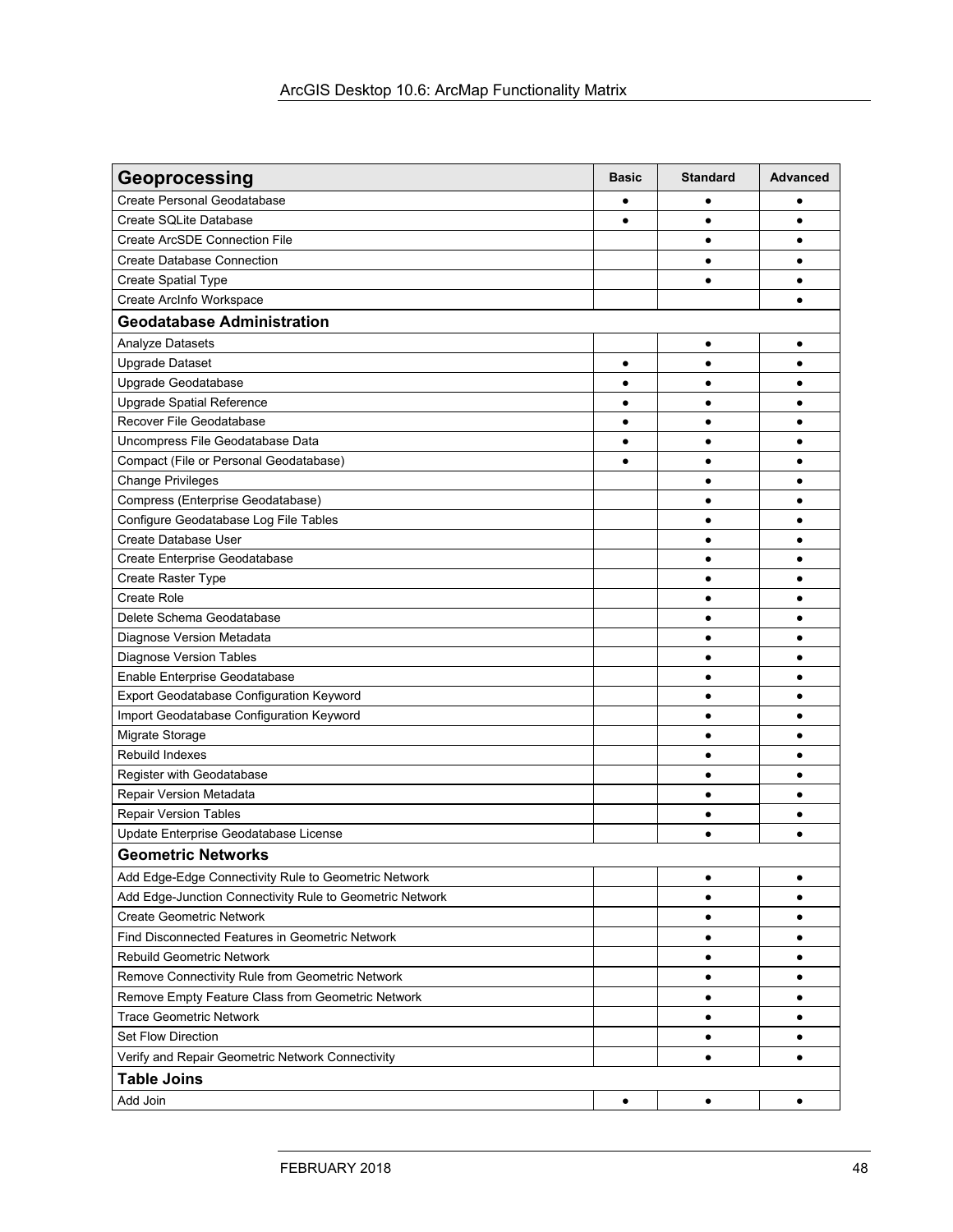| Geoprocessing                           | <b>Basic</b> | <b>Standard</b> | <b>Advanced</b> |
|-----------------------------------------|--------------|-----------------|-----------------|
| Join Field                              | ٠            | $\bullet$       | $\bullet$       |
| Remove Join                             | $\bullet$    | ٠               |                 |
| <b>Data Indexing</b>                    |              |                 |                 |
| Add Attribute Index                     | $\bullet$    | $\bullet$       | $\bullet$       |
| <b>Add Spatial Index</b>                | $\bullet$    | $\bullet$       | $\bullet$       |
| Remove Attribute Index                  | $\bullet$    | $\bullet$       |                 |
| Remove Spatial Index                    | $\bullet$    | $\bullet$       | $\bullet$       |
| <b>ArcGIS Server Management</b>         |              |                 |                 |
| Convert Map Server Cache Storage Format | $\bullet$    | $\bullet$       | $\bullet$       |
| Create Map Server Cache                 | ٠            | $\bullet$       |                 |
| Delete Globe Server Cache               | $\bullet$    | $\bullet$       |                 |
| Delete Map Server Cache                 | $\bullet$    | $\bullet$       | $\bullet$       |
| Export Map Server Cache                 | $\bullet$    | $\bullet$       | $\bullet$       |
| Generate Map Server Cache Tiling Scheme | $\bullet$    | $\bullet$       | $\bullet$       |
| Import Map Server Cache                 | $\bullet$    | $\bullet$       | $\bullet$       |
| Manage Globe Server Cache Tiles         | ٠            | $\bullet$       | $\bullet$       |
| Manage Map Server Cache Scales          | $\bullet$    | $\bullet$       | $\bullet$       |
| Manage Map Server Cache Status          | $\bullet$    | $\bullet$       | $\bullet$       |
| Manage Map Server Cache Tiles           | $\bullet$    | $\bullet$       | $\bullet$       |
| <b>Extract Data</b>                     | $\bullet$    | $\bullet$       | $\bullet$       |
| <b>Extract Data and E-mail Task</b>     | $\bullet$    | $\bullet$       | $\bullet$       |
| <b>Extract Data Task</b>                | $\bullet$    | $\bullet$       | $\bullet$       |
| Send Email with ZIP File Attachment     | $\bullet$    | $\bullet$       | $\bullet$       |
| Export Web Map                          | $\bullet$    | $\bullet$       | ٠               |
| MXD to Web Map                          | $\bullet$    | $\bullet$       | $\bullet$       |
| Sign In to Portal                       | $\bullet$    | $\bullet$       | $\bullet$       |
| Sign Out from Portal                    | $\bullet$    | $\bullet$       |                 |
| <b>Stage Service</b>                    | ٠            | ٠               |                 |
| <b>Upload Service Definition</b>        |              |                 |                 |

15Also available to Basic or Standard license level users who have the ArcGIS 3D Analyst™ or ArcGIS Spatial Analyst extension

<sup>16</sup>Also available to Basic license level users who have the ArcGIS 3D Analyst or ArcGIS Spatial Analyst extension

17Basic license level users cannot create photo attachments.

18Requires the ArcGIS Network Analyst extension

<sup>19</sup>Also available to Basic or Standard license level users who have the ArcGIS Spatial Analyst or ArcGIS Geostatistical Analyst extension

### 6B**Data**

| <b>ArcGIS Online Services</b>                  | <b>Basic</b> | <b>Standard</b> | Advanced |
|------------------------------------------------|--------------|-----------------|----------|
| <b>Basemap Services (via Add Basemap Menu)</b> |              |                 |          |
| Imagery Basemap                                |              |                 |          |
| Imagery with Labels                            |              |                 |          |
| Streets Basemap                                |              |                 |          |
| Topographic Basemap                            |              |                 |          |
| <b>Terrain with Labels</b>                     |              |                 |          |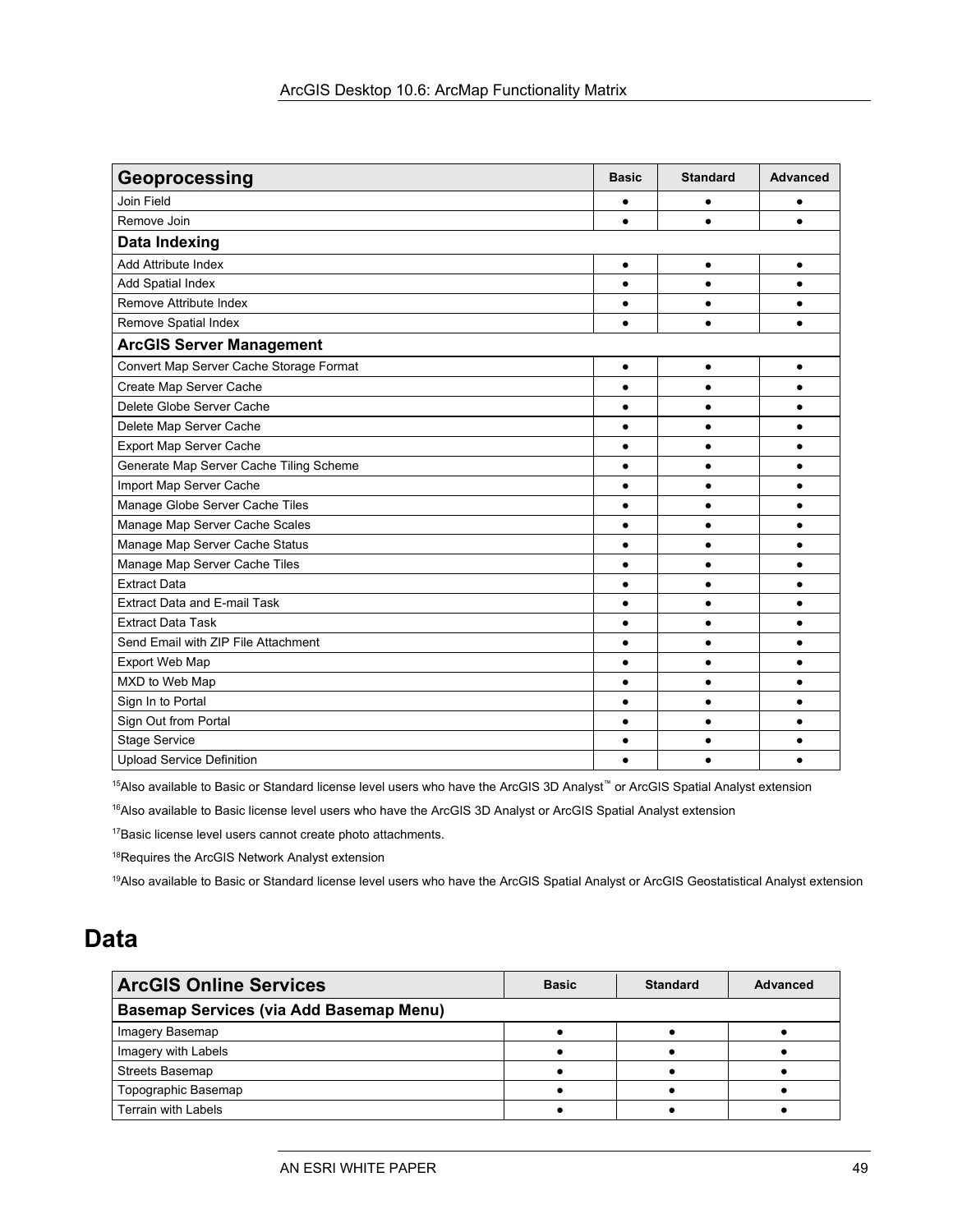| <b>ArcGIS Online Services</b>                                                                                                    | <b>Basic</b> | <b>Standard</b> | Advanced |
|----------------------------------------------------------------------------------------------------------------------------------|--------------|-----------------|----------|
| Light Gray Canvas                                                                                                                |              |                 |          |
| Dark Gray Canvas                                                                                                                 |              |                 |          |
| Additional Basemaps from ArcGIS Living Atlas of the World                                                                        |              |                 |          |
| <b>ArcGIS Living Atlas of the World</b>                                                                                          |              |                 |          |
| Thousands of Map Services and Data Layers Published by Esri and<br>Other Contributors, Searchable by Keyword, Extent, and Author |              |                 |          |
| <b>ArcGIS Online Tasks</b>                                                                                                       |              |                 |          |
| World Geocoding, Routing, Elevation, and GeoEnrichment <sup>™</sup><br>Services Published by Esri                                |              |                 |          |
| <b>Portal for ArcGIS</b>                                                                                                         |              |                 |          |
| Host Map, Feature, Geocode, and Print Services for Your<br>Organization <sup>21</sup>                                            |              |                 |          |

<sup>20</sup>Requires a license key from Microsoft or a connection to an ArcGIS Online organizational account with a registered key

21Requires Portal for ArcGIS

| <b>Data and Maps for ArcGIS</b>                                                                                               | <b>Basic</b> | <b>Standard</b> | Advanced |
|-------------------------------------------------------------------------------------------------------------------------------|--------------|-----------------|----------|
| Esri Data and Maps (Also Available in ArcGIS<br>Living Atlas of the World)                                                    |              |                 |          |
| Downloadable Data and Layers for Offline Use                                                                                  |              |                 |          |
| Over 120 Presymbolized Vector Layers for North America, Europe,<br>and the World, with Scale-Dependent Rendering and Labeling |              |                 |          |
| <b>StreetMap Premium for ArcGIS</b>                                                                                           |              |                 |          |
| Street-Level Geocoding, Routing, and Cartography for North<br>America and over 100 Other Countries                            |              |                 |          |